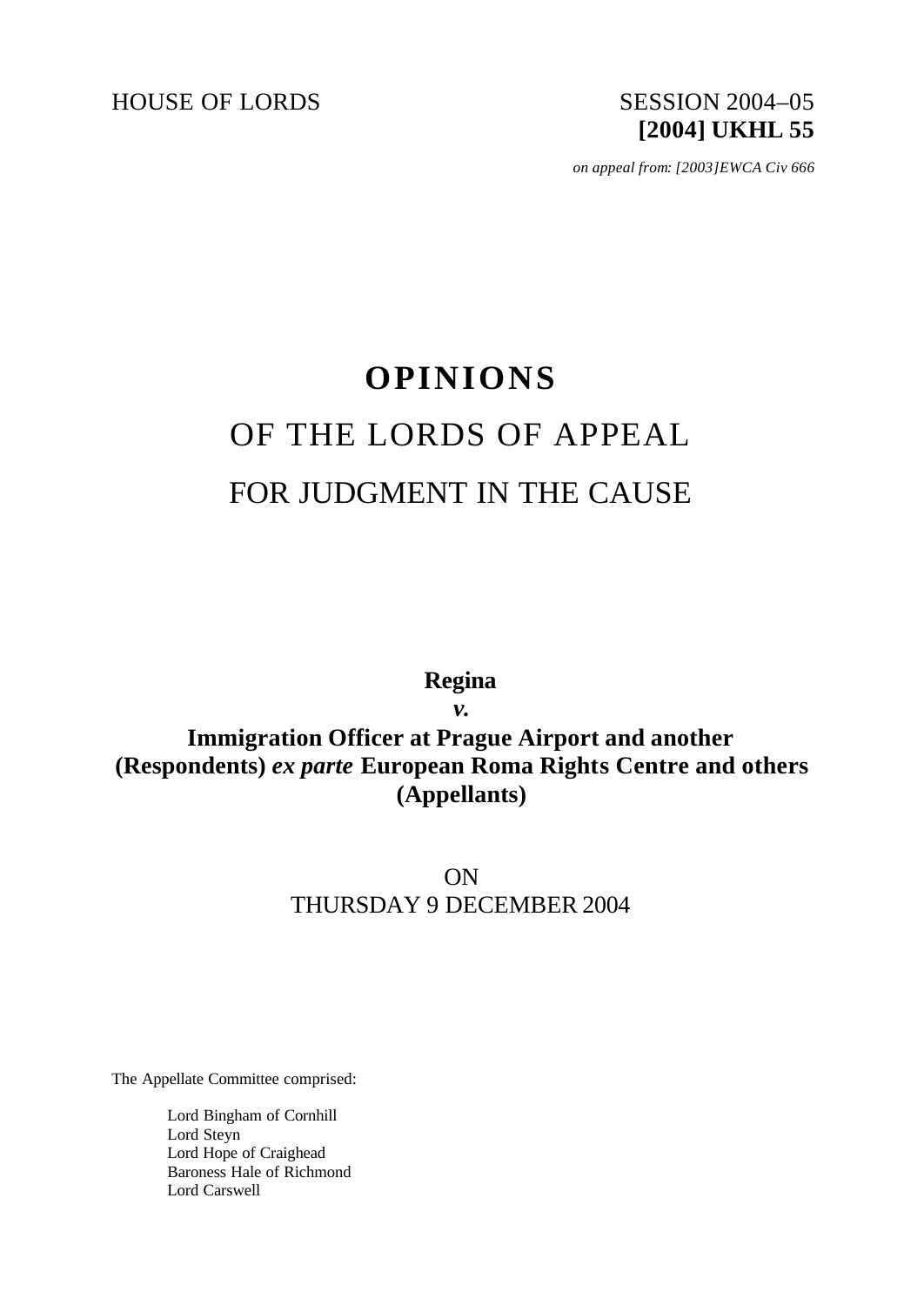#### **HOUSE OF LORDS**

# **OPINIONS OF THE LORDS OF APPEAL FOR JUDGMENT IN THE CAUSE**

# **Regina** *v.* **Immigration Officer at Prague Airport and another (Respondents)** *ex parte* **European Roma Rights Centre and others (Appellants)**

#### **[2004] UKHL 55**

#### **LORD BINGHAM OF CORNHILL**

My Lords,

1. At issue in this appeal is the lawfulness of procedures adopted by the British authorities and applied to the six individual appellants at Prague Airport in July 2001. All these appellants are Czech nationals of Romani ethnic origin ("Roma"). All required leave to enter the United Kingdom. All were refused it by British immigration officers temporarily stationed at Prague Airport. Three of these appellants stated that they intended to claim asylum on arrival in the UK. Two gave other reasons for wishing to visit the UK but were in fact intending to claim asylum on arrival. One (HM) gave a reason for wishing to visit the UK which the immigration officer did not accept: she may have been intending to claim asylum on arrival in the UK or she may not. The individual appellants, with the first-named appellant ("the Centre", a non-governmental organisation, based in Budapest, devoted to protection of the rights of Roma in Europe), challenge the procedures applied to the individual appellants as incompatible with the obligations of the UK under the Geneva Convention (1951) and Protocol (1967) relating to the Status of Refugees and under customary international law. They also challenge the procedures as involving unjustifiable discrimination on racial grounds.

#### *Background*

2. It is well known that the number of those seeking asylum in the UK has risen steeply in recent years. It is also well known that while a minority of asylum applications have succeeded, whether directly or on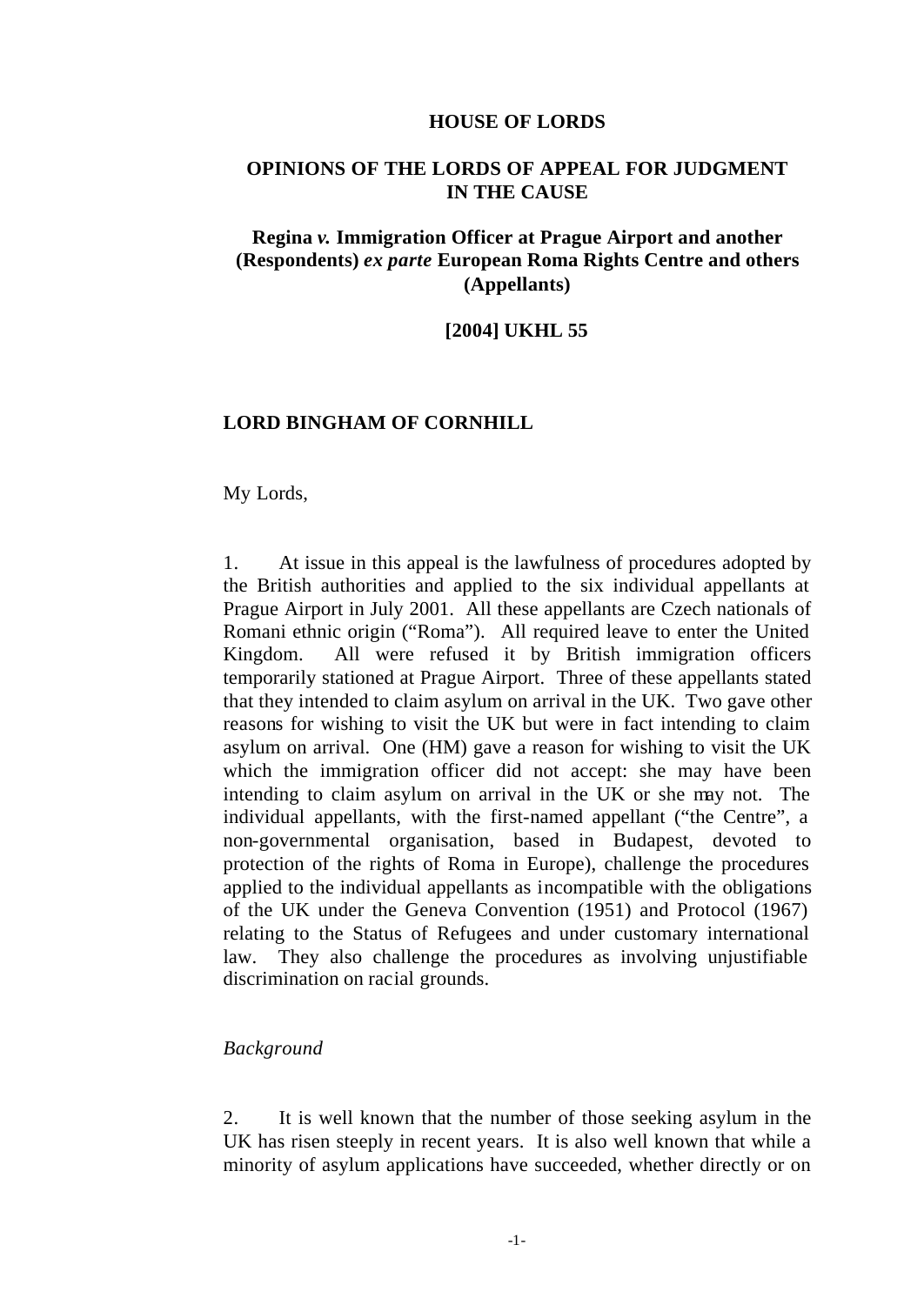appeal, a large majority have not. There is, as Burton J observed in paragraph 10 of his very lucid judgment in these proceedings ([2002] EWHC 1989 (Admin)), an "administrative, financial and indeed social burden borne as a result of failed asylum seekers".

3. An increasing number of applications for asylum in recent years have been made by Czech nationals. The number more than doubled from 515 in 1998 to 1200 in 2000. It is agreed that the vast majority (if not all) of these applications were made by Roma. At around this time Czech Roma generally had low levels of education, suffered from high unemployment and lived in relatively poor housing conditions. Some Roma may have faced discrimination from within Czech society in employment, education and access to services. Sporadic attacks by "skinheads" occurred. In some individual cases (it is agreed) discrimination and harassment may have been sufficiently severe to reach the level of persecution. But the success rate of asylum applications in this country was not high. Of 1800 asylum decisions affecting Czech applicants made by the Home Secretary in the year 2000, only ten were to grant asylum and a further ten to grant exceptional leave to remain. The success rate of asylum appeals by Czech nationals was around 6% at the beginning of 2001.

4. In February 2001 the governments of this country and the Czech Republic made an agreement. The effect of this was to permit British immigration officers to give or refuse leave to enter the UK to passengers at Prague Airport before they boarded aircraft bound for this country. The agreement was first implemented on 18 July 2001. British immigration officers were posted to Prague airport to "pre-clear" all passengers before they boarded flights for the UK. Leave to enter was granted to those passengers requiring it who satisfied the officers that they were intending to visit the UK for a purpose within the Immigration Rules. Others who required leave to enter, including those who stated that they were intending to claim asylum in the UK and those who the officers concluded were intending to do so, were refused leave to enter. This effectively prevented them from travelling to this country, since no airline would carry them here. This operation was mounted at Prague Airport intermittently, usually for a few days or weeks at a time, without advance warning. Its object was to stem the flow of asylum seekers from the Czech Republic. That was its effect. In the three weeks before the operation began there were over 200 asylum claims (including dependants) made by Czech nationals at entry points in the UK. Only 20 such claims were made in the three weeks after it began, during which period 110 intending travellers were refused leave to enter at Prague Airport. Among those refused leave to enter at this time were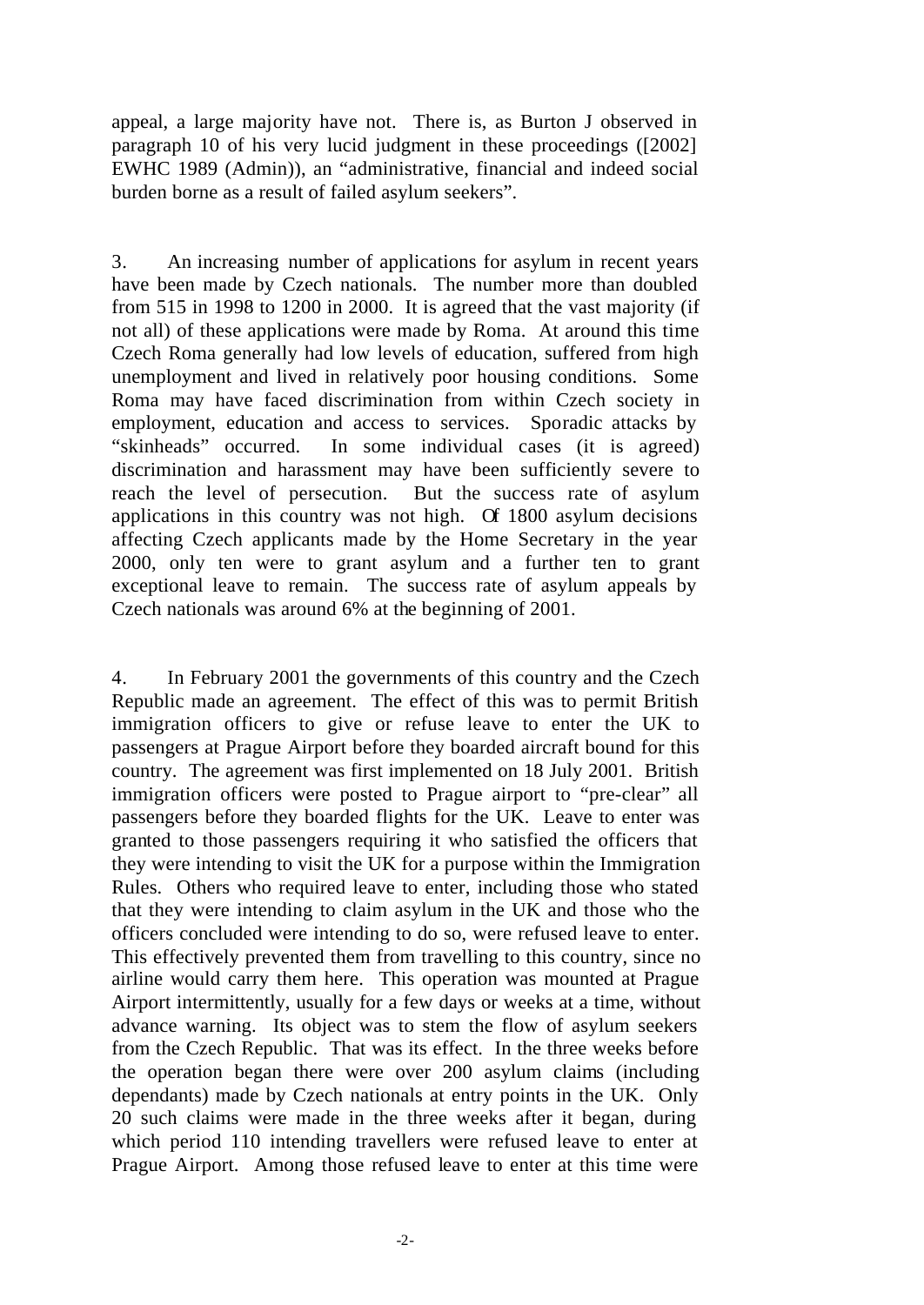the six individual appellants, to whom it is convenient to refer collectively as "the appellants".

# *Domestic immigration legislation*

5. The domestic statute generally governing the administration of immigration control is the Immigration Act 1971. Under sections 1 and 2 of this Act, British and some Commonwealth citizens are in the ordinary way free to come and go from the UK without let or hindrance. Others are not permitted to enter unless given leave to do so under the Act (section 3). The power to give or refuse leave to enter is exercised by immigration officers (section 4). There are a number of grounds, specified in the Immigration Rules, on which leave to enter may be granted, as (for example) to visit or study. The Rules also specify grounds on which leave to enter will be refused, one of which (rule  $320(1)$ ) is that "entry is being sought for a purpose not covered by these Rules". By section 3A of the Act, inserted by section 1 of the Immigration and Asylum Act 1999, it was provided (so far as relevant):

- "(1)The Secretary of State may by order make further provision with respect to the giving, refusing or varying of leave to enter the United Kingdom.
- (2) An order under subsection (1) may, in particular, provide for -
	- (a) leave to be given or refused before the person concerned arrives in the United Kingdom;
	- (b) the form or manner in which leave may be given, refused or varied;
	- (c) the imposition of conditions;
	- (d) a person's leave to enter not to lapse on his leaving the common travel area.
- (3) The Secretary of State may by order provide that, in such circumstances as may be prescribed -
	- (a) an entry visa, or
	- (b) such other form of entry clearance as may be prescribed,

is to have effect as leave to enter the United Kingdom."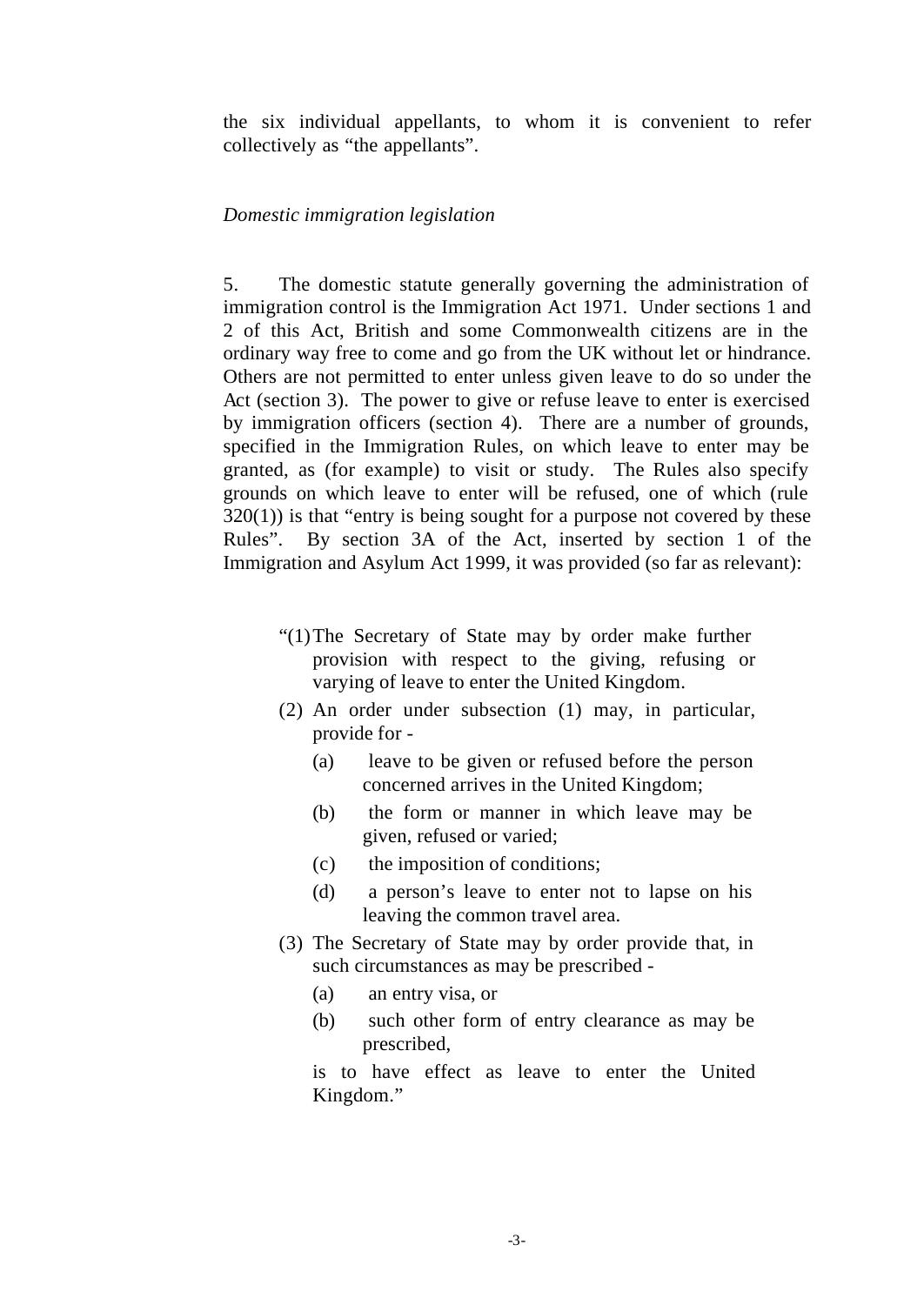It was in due course provided that visas were required to enter the UK by nationals or citizens of a large number of countries, not including the Czech Republic. It was also provided, in article 7 of the Immigration (Leave to Enter and Remain) Order 2000 (SI 2000/1161), as follows:

# "*Grant and refusal of leave to enter before arrival in the United Kingdom*

- 7. (1) An immigration officer, whether or not in the United Kingdom, may give or refuse a person leave to enter the United Kingdom at any time before his departure for, or in the course of his journey to, the United Kingdom.
- (2) In order to determine whether or not to give leave to enter under this article (and, if so, for what period and subject to what conditions), an immigration officer may seek such information, and the production of such documents or copy documents, as an immigration officer would be entitled to obtain in an examination under paragraph 2 or 2A of Schedule 2 to the Act.
- (3) An immigration officer may also require the person seeking leave to supply an up to date medical report.
- (4) Failure by a person seeking leave to supply any information, documents, copy documents or medical report requested by an immigration officer under this article shall be a ground, in itself, for refusal of leave."

This provision was supplemented by a new rule 17A of the Immigration Rules, which provides:

#### "*Persons outside the United Kingdom*

Where a person is outside the United Kingdom but wishes to travel to the United Kingdom an Immigration Officer may give or refuse him leave to enter. An Immigration Officer may exercise these powers whether or not he is, himself, in the United Kingdom. However, an Immigration Officer is not obliged to consider an application for leave to enter from a person outside the United Kingdom."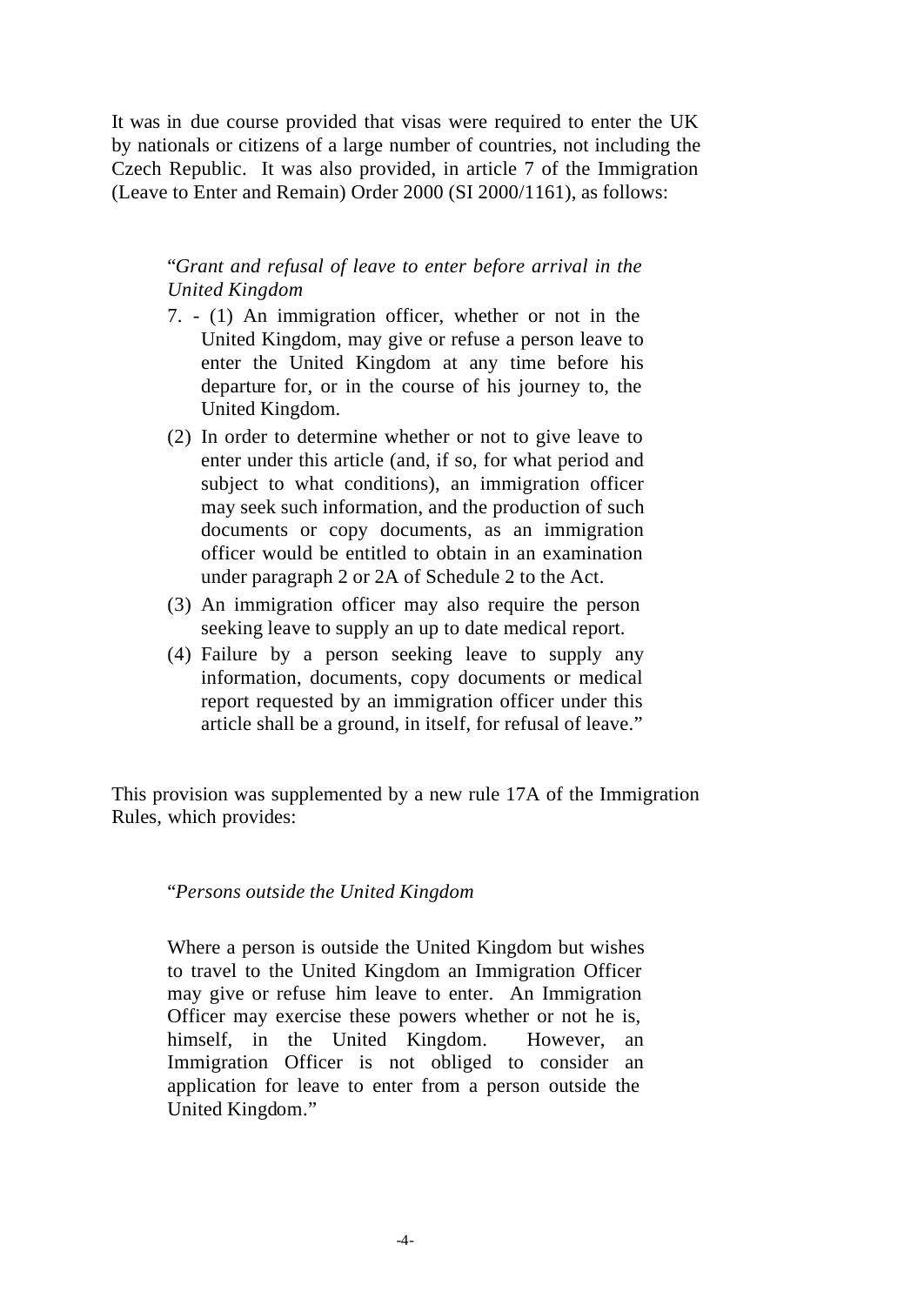#### *The Refugee Convention and its domestic effect*

6. The United Kingdom is one of some 140 states parties to the 1951 Refugee Convention. The broad aims of that Convention are reflected in its preamble:

#### "*The High Contracting Parties,*

Considering that the Charter of the United Nations and the Universal Declaration of Human Rights approved on 10 December 1948 by the General Assembly have affirmed the principle that human beings shall enjoy fundamental rights and freedoms without discrimination,

Considering that the United Nations has, on various occasions, manifested its profound concern for refugees and endeavoured to assure refugees the widest possible exercise of these fundamental rights and freedoms,

Considering that it is desirable to revise and consolidate previous international agreements relating to the status of refugees and to extend the scope of and the protection accorded by such instruments by means of a new agreement,

Considering that the grant of asylum may place unduly heavy burdens on certain countries, and that a satisfactory solution of a problem of which the United Nations has recognized the international scope and nature cannot therefore be achieved without international co-operation,

Expressing the wish that all States, recognizing the social and humanitarian nature of the problem of refugees, will do everything within their power to prevent this problem from becoming a cause of tension between States,

Noting that the United Nations High Commissioner for Refugees is charged with the task of supervising international conventions providing for the protection of refugees, and recognizing that the effective co-ordination of measures taken to deal with this problem will depend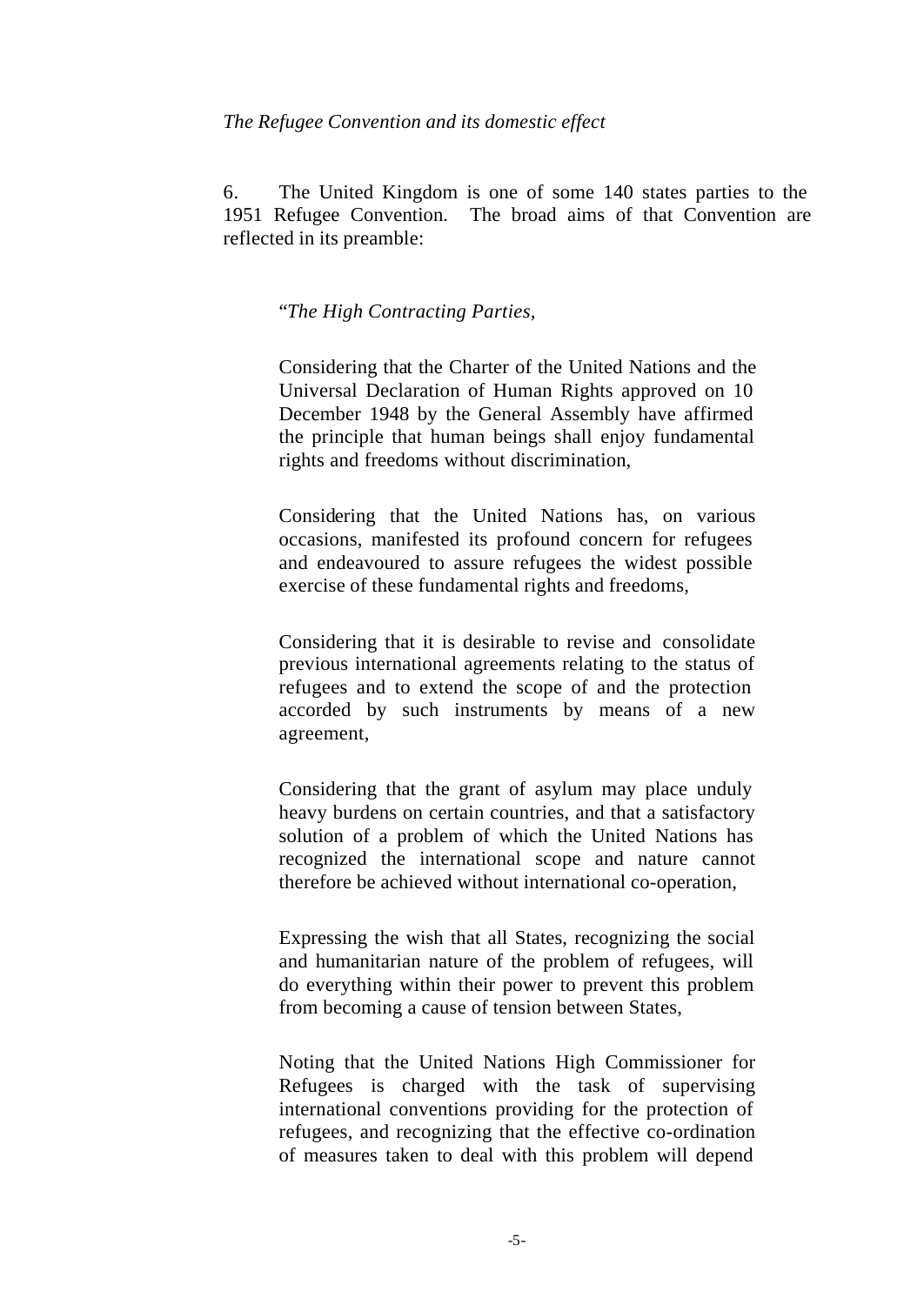upon the co-operation of States with the High Commissioner,…..".

Under article 1A(2), the term "refugee" applies to any person who

"owing to well-founded fear of being persecuted for reasons of race, religion, nationality, membership of a particular social group or political opinion, is outside the country of his nationality and is unable, or owing to such fear, is unwilling to avail himself of the protection of that country; or who, not having a nationality and being outside the country of his former habitual residence as a result of such events, is unable or, owing to such fear, is unwilling to return to it."

For present purposes the most relevant articles of the Convention are articles 31, 32 and 33:

"*Article 31. Refugees unlawfully in the country of refuge*

- 1. The Contracting States shall not impose penalties, on account of their illegal entry or presence, on refugees who, coming directly from a territory where their life or freedom was threatened in the sense of article 1, enter or are present in their territory without authorization, provided they present themselves without delay to the authorities and show good cause for their illegal entry or presence.
- 2. The Contracting States shall not apply to the movements of such refugees restrictions other than those which are necessary and such restrictions shall only be applied until their status in the country is regularized or they obtain admission into another country. The Contracting States shall allow such refugees a reasonable period and all the necessary facilities to obtain admission into another country.

# *Article 32. Expulsion*

1. The Contracting States shall not expel a refugee lawfully in their territory save on grounds of national security or public order.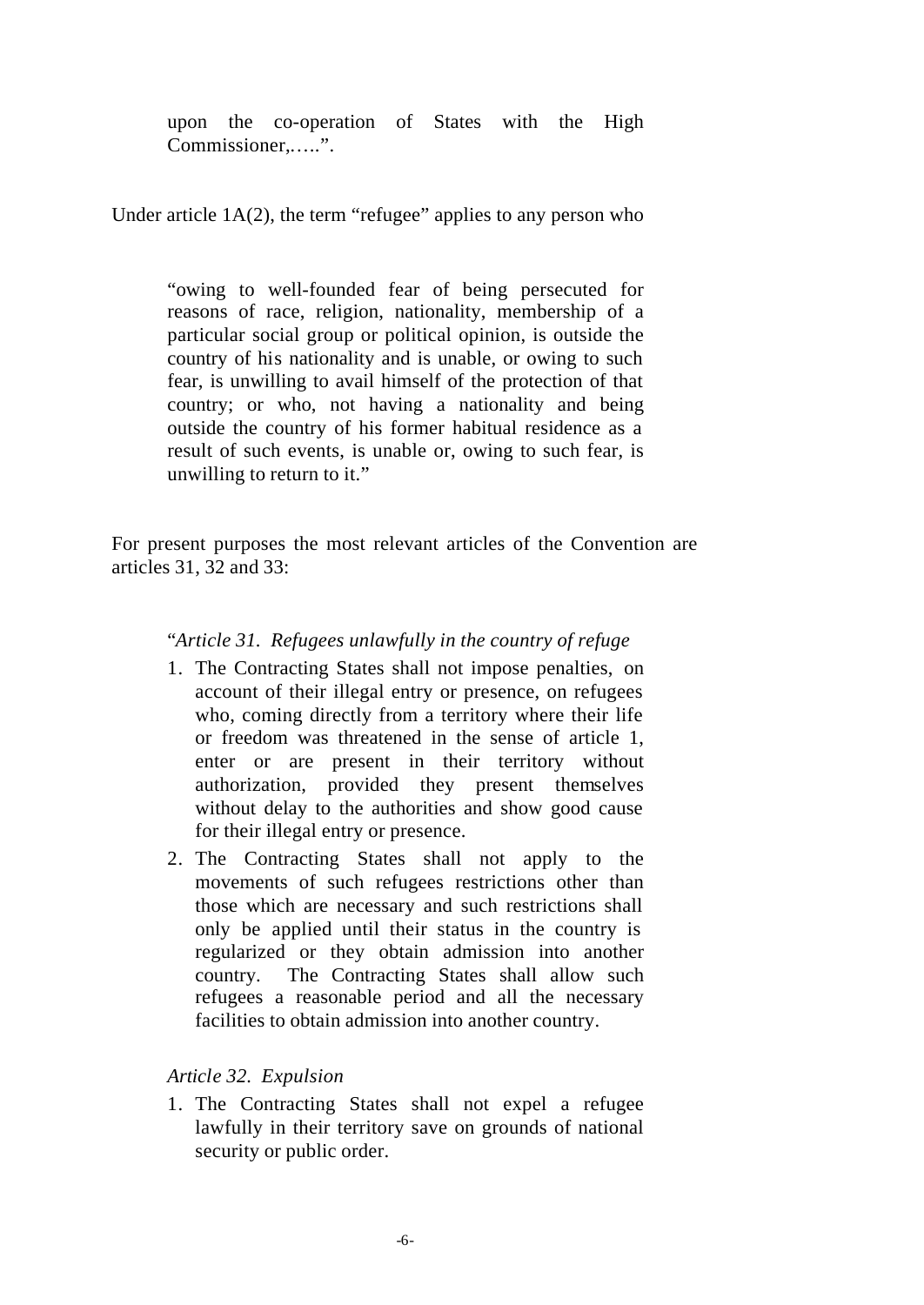- 2. The expulsion of such a refugee shall be only in pursuance of a decision reached in accordance with due process of law. Except where compelling reasons of national security otherwise require, the refugee shall be allowed to submit evidence to clear himself, and to appeal to and be represented for the purpose before competent authority or a person or persons specially designated by the competent authority.
- 3. The Contracting States shall allow such a refugee a reasonable period within which to seek legal admission into another country. The Contracting States reserve the right to apply during that period such internal measures as they may deem necessary.

# *Article 33. Prohibition of expulsion or return ('refoulement')*

- 1. No Contracting State shall expel or return ('*refouler'*) a refugee in any manner whatsoever to the frontiers of territories where his life or freedom wo uld be threatened on account of his race, religion, nationality, membership of a particular social group or political opinion.
- 2. The benefit of the present provision may not, however, be claimed by a refugee whom there are reasonable grounds for regarding as a danger to the security of the country in which he is, or who, having been convicted by a final judgement of a particularly serious crime, constitutes a danger to the community of that country."

7. Under rule 16 of the Statement of Changes in Immigration Rules (1983)(HC 169) it was formerly provided:

"Where a person is a refugee full account is to be taken of the provisions of the Convention and Protocol relating to the Status of Refugees (Cmd 9171 and Cmnd 3906). Nothing in these rules is to be construed as requiring action contrary to the United Kingdom's obligations under these instruments …"

Despite this somewhat informal mode of incorporation Lord Keith of Kinkel, in *R v Secretary of State for the Home Department, Ex p Sivakumaran* [1988] AC 958, 990, observed that the provisions of the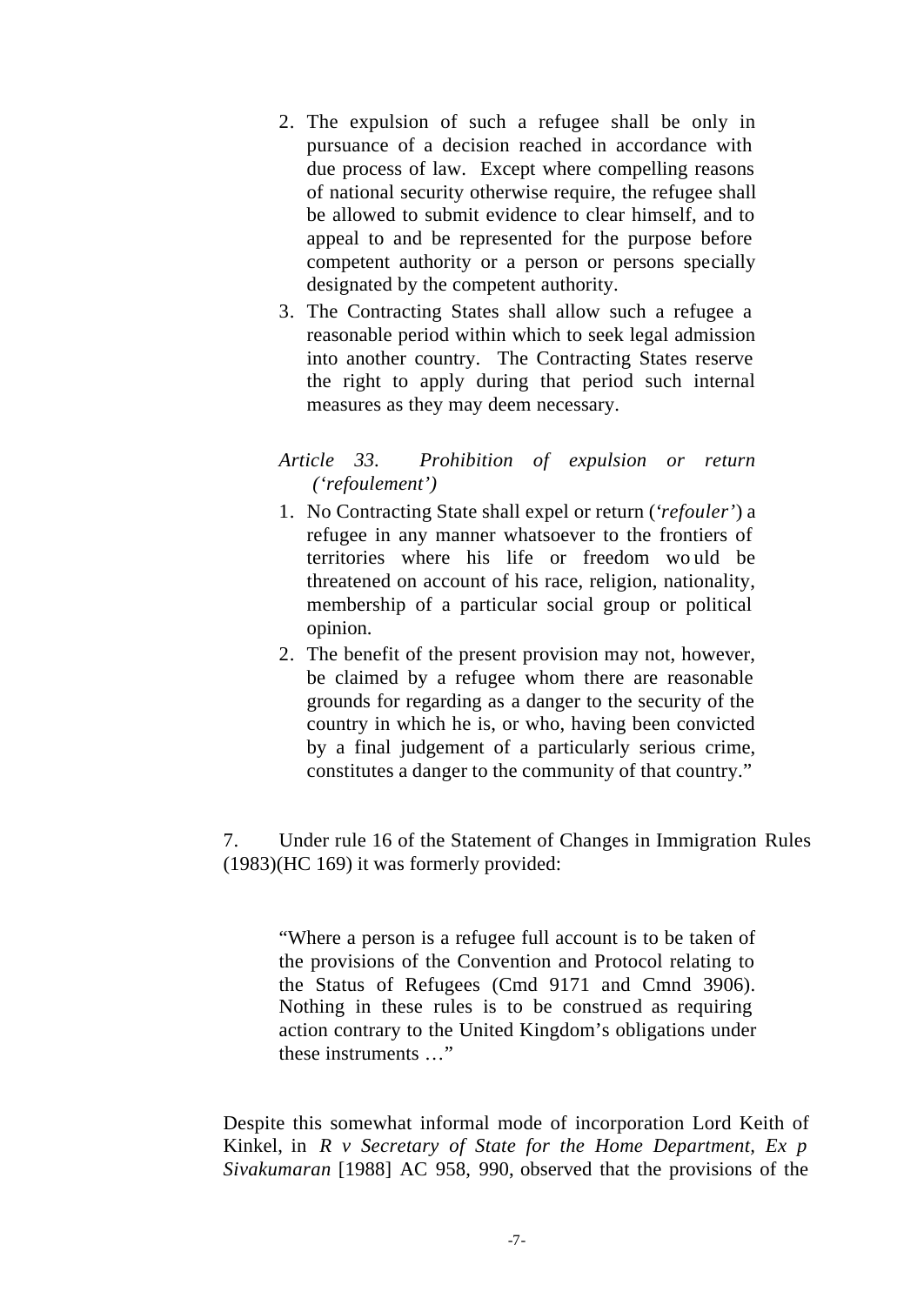Convention and Protocol had for all practical purposes been incorporated into United Kingdom law. But in 1993 steps were taken to strengthen the mode of incorporation by providing in primary legislation, in section 2 of the Asylum and Immigration Appeals Act 1993, headed "Primacy of Convention", that

"Nothing in the immigration rules (within the meaning of the 1971 Act) shall lay down any practice which would be contrary to the Convention" [defined to mean the 1951 Convention and the Protocol]."

Plainly the Rules cannot provide for asylum applications to be handled less favourably to the applicant than the Convention requires.

8. The following immigration rules, relating to asylum, are relevant:

#### "*Definition of asylum applicant*

327. Under these Rules an asylum applicant is a person who claims that it would be contrary to the United Kingdom's obligations under the United Nations Convention and Protocol relating to the Status of Refugees for him to be removed from or required to leave the United Kingdom. All such cases are referred to in these Rules as asylum applications.

#### *Applications for asylum*

- 328. All asylum applications will be determined by the Secretary of State in accordance with the United Kingdom's obligations under the United Nations Convention and Protocol relating to the Status of Refugees. Every asylum application made by a person at a port or airport in the United Kingdom will be referred by the Immigration Officer for determination by the Secretary of State in accordance with these Rules.
- 329. Until an asylum application has been determined by the Secretary of State or the Secretary of State has issued a certificate under section 11 or section 12 of the Immigration and Asylum Act 1999, no action will be taken to require the departure of the asylum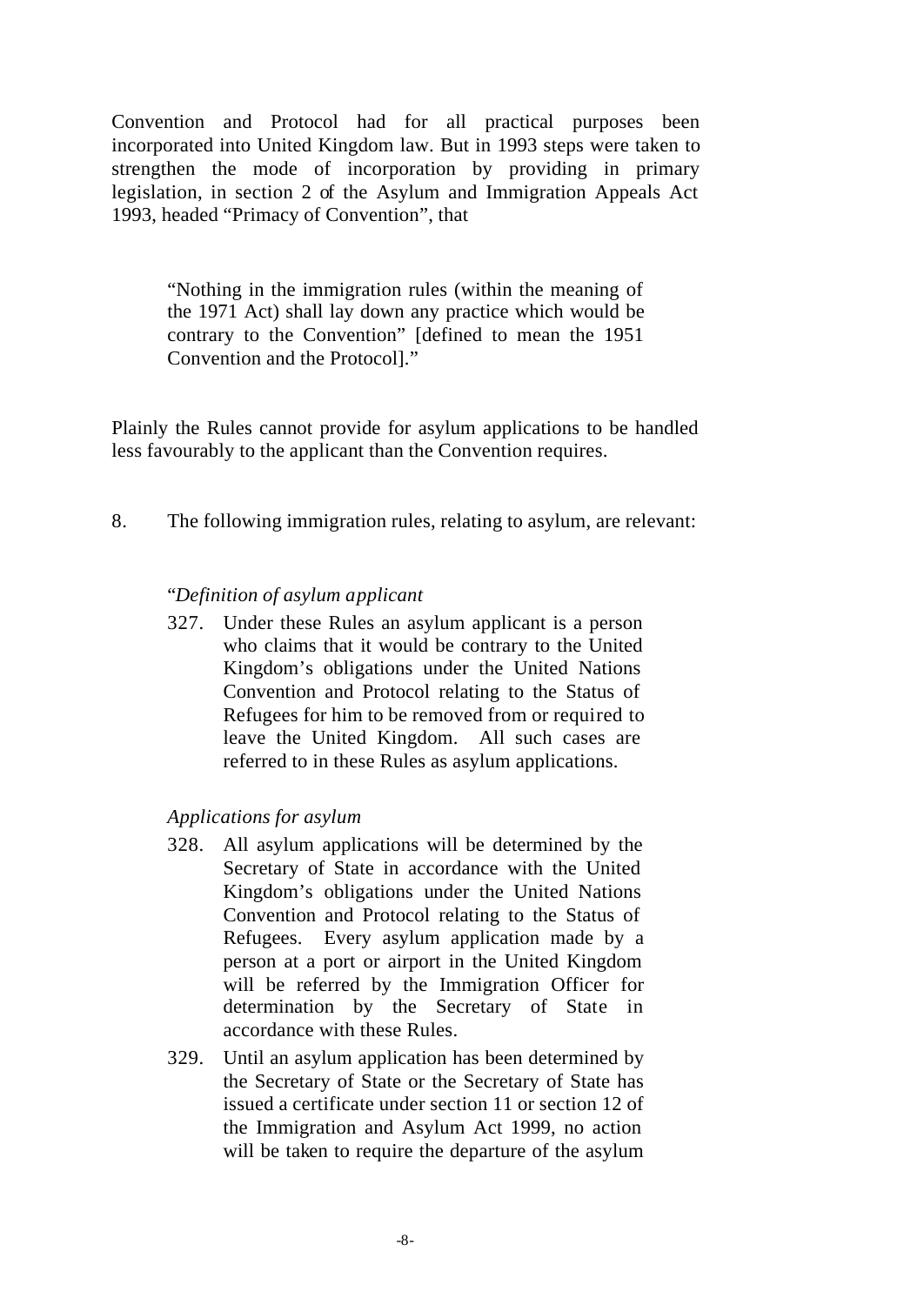applicant or his dependants from the United Kingdom.

330. If the Secretary of State decides to grant asylum and the person has not yet been given leave to enter, the Immigration Officer will grant limited leave to enter.

# *Grant of Asylum*

- 334. An asylum applicant will be granted asylum in the United Kingdom if the Secretary of State is satisfied that:
	- (i) he is in the United Kingdom or has arrived at a port of entry in the United Kingdom; and
	- (ii) he is a refugee, as defined by the Convention and Protocol; and
	- (iii) refusing his application would result in his being required to go (whether immediately or after the time limited by an existing leave to enter or remain) in breach of the Convention and Protocol, to a country in which his life or freedom would be threatened on account of his race, religion, nationality, political opinion or membership of a particular social group.
- 335. If the Secretary of State decides to grant asylum to a person who has been given leave to enter (whether or not the leave has expired) or to a person who has entered without leave, the Secretary of State will vary the existing leave or grant limited leave to remain.

# *Refusal of asylum*

336. An application which does not meet the criteria set out in paragraph 334 will be refused."

# *The course of proceedings*

9. In their application for judicial review, the Centre and the appellants challenged the procedure adopted by the Immigration Officer at Prague Airport on the grounds, first, that it unlawfully discriminated against Roma on racial grounds and, secondly, that it was (put very generally) contrary to the obligations of the United Kingdom under the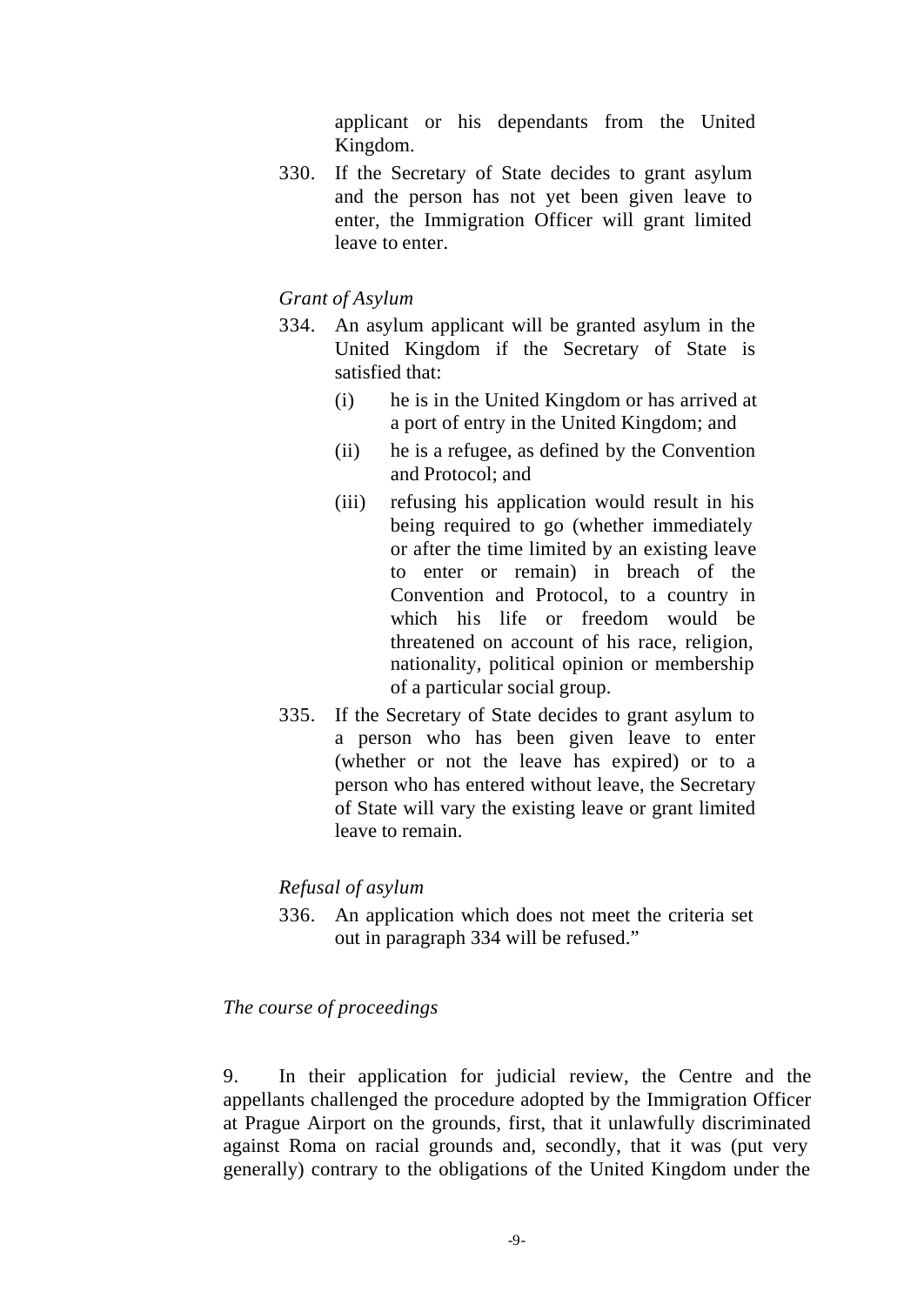1951 Convention and customary international law. Both these contentions were fully argued before Burton J, who rejected them in the judgment already referred to and dismissed the application. In the Court of Appeal (Simon Brown, Mantell and Laws LJJ) the Centre and the appellants again advanced both contentions, this time with the support of the United Nations High Commissioner for Refugees (represented by Mr Guy Goodwin-Gill) as intervener. All three members of the court held against the Centre and the appellants on the Convention and international law issue, and a majority (Simon Brown and Mantell LJJ, Laws LJ dissenting) on the discrimination issue also: [2003] EWCA Civ 666, [2004] QB 811.

10. Both issues (perhaps better described as groups of issues) have again been fully debated before the House, again with the benefit of Mr Goodwin-Gill's submissions on behalf of the UNHCR. On the discrimination issue, I am in full and respectful agreement with the opinion of my noble and learned friend Baroness Hale of Richmond and would, for the reasons which she gives, make the order which she proposes. I shall in this opinion address only the Convention and international law issue, as it is convenient to call it.

# *The Convention and international law issue*

11. The power to admit, exclude and expel aliens was among the earliest and most widely recognised powers of the sovereign state. In England, it was a prerogative power of the crown. Sir William Holdsworth (*A History of English Law*, vol x, pp 395-396) considered Jeffreys CJ undoubtedly correct when he said in *The East India Company v Sandys* (1684) 10 ST 371, at pp 530-531:

"I conceive the King had an absolute power to forbid foreigners, whether merchants or others, from coming within his dominions, both in times of war and in times of peace, according to his royal will and pleasure; and therefore gave safe-conducts to merchants strangers, to come in, at all ages, and at his pleasure commanded them out again."

But the crown's prerogative power over aliens was increasingly questioned, and since 1793 the power to exclude aliens has in this country been authorised by statute, whether temporary in effect (33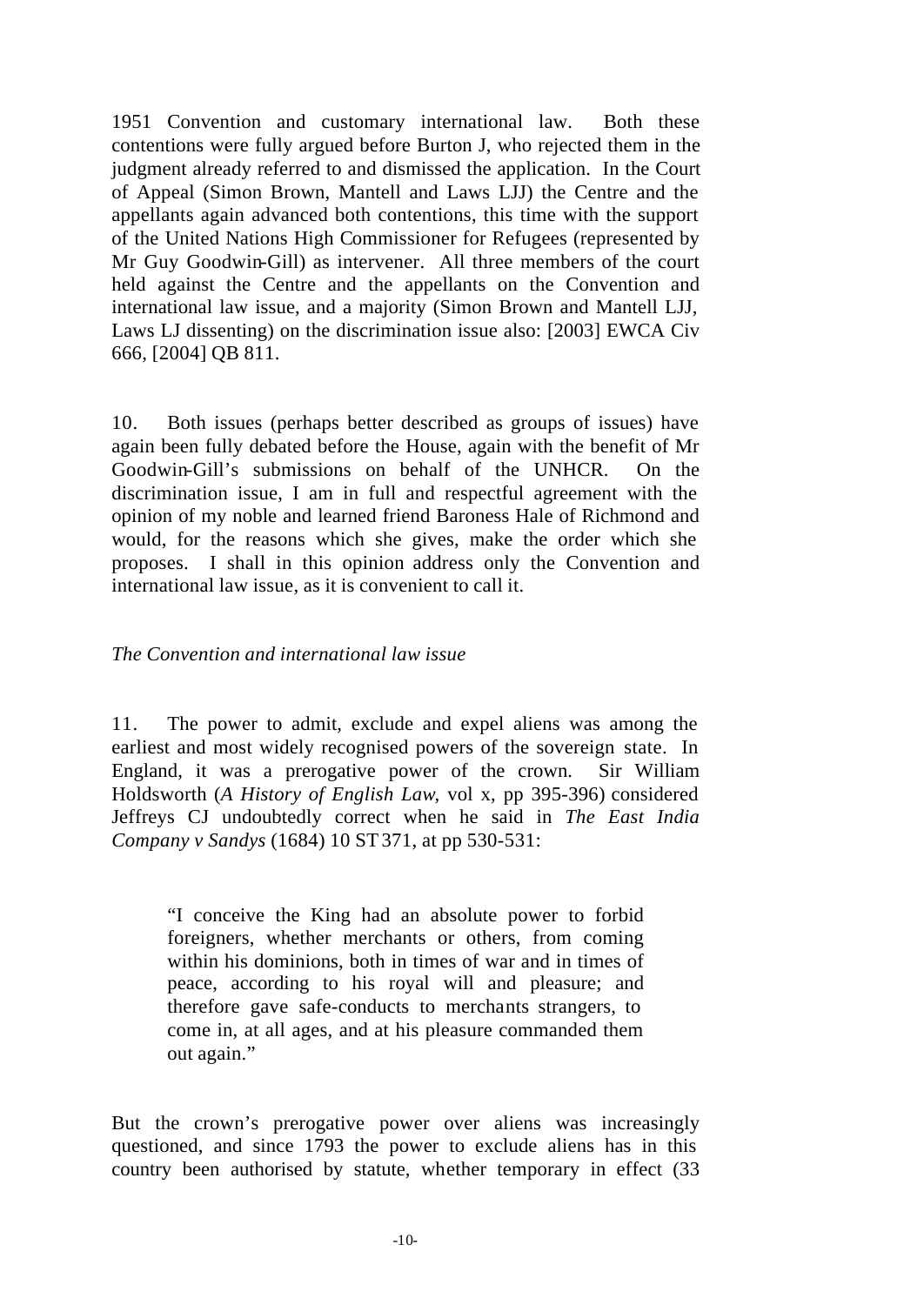George III c.4; 56 George III c.86; 11 & 12 Victoria c.20) or permanent (for example, the Aliens Act 1905, the Aliens Restriction Act 1914).

12. It has been the humane practice of this and other states to admit aliens (or some of them) seeking refuge from persecution and oppression in their own countries. The generous treatment of French protestants in this country is an early and obvious example (see Holdsworth, *op cit*, vol IX, pp 100-101), and many later examples spring to mind. But even those fleeing from foreign persecution have had no right to be admitted and no right of asylum. There is a wealth of authority to this effect: see, for example, Blackstone, 1 *Commentaries*, p 251; *Musgrove v Toy* [1891] AC 272, 282; *R v Bottrill, Ex p Kuechenmeister* [1947] KB 41; *Ruddock v Vadarlis* [2001] FCA 1329, (2001) 183 ALR 1, para 125; Halsbury's *Laws of England*, 3rd ed (1952), vol 1, para 967. Three quotations will suffice. In *Attorney-General for Canada v Cain* [1906] AC 542, 546, the Privy Council held:

"One of the rights possessed by the supreme power in every State is the right to refuse to permit an alien to enter that State, to annex what conditions it pleases to the permission to enter it, and to expel or deport from the State, at pleasure, even a friendly alien, especially if it considers his presence in the State opposed to its peace, order, and good government, or to its social or material interests: Vattel, Law of Nations, book 1, s 231; book 2, s 125."

In *Johnstone v Pedlar* [1921] 2 AC 262, 283, Lord Atkinson said:

"Aliens, whether friendly or enemy, can be lawfully prevented from entering this country and can be expelled from it ..."

More recently, in *T v Secretary of State for the Home Department* [1996] AC 742, 754, Lord Mustill said:

"although it is easy to assume that the appellant invokes a 'right of asylum', no such right exists. Neither under international nor English municipal law does a fugitive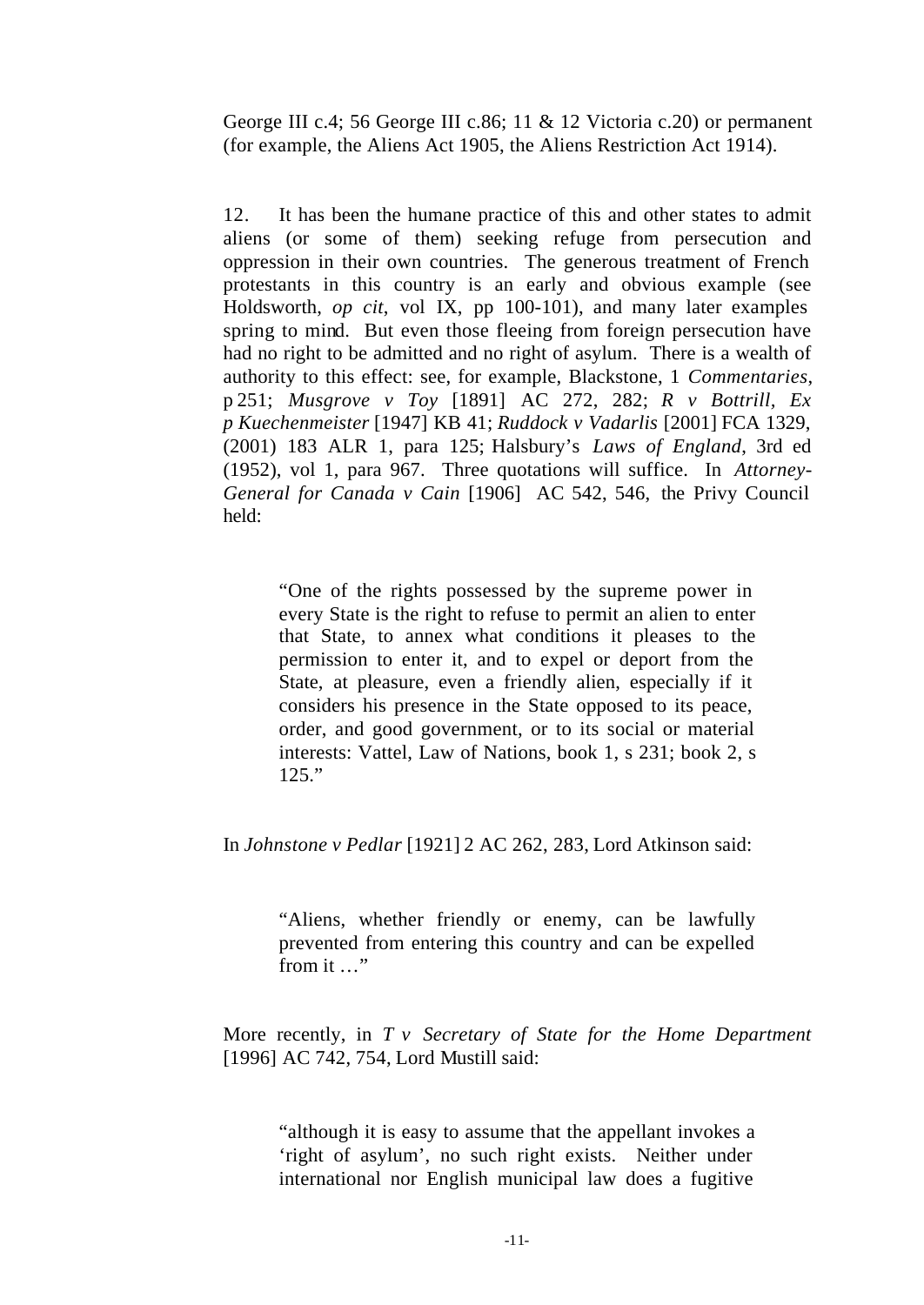have any direct right to insist on being received by a country of refuge. Subject only to qualifications created by statute this country is entirely free to decide, as a matter of executive discretion, what foreigners it allows to remain within its boundaries."

Over time there came to be recognised a right in sovereign states to give refuge to aliens fleeing from foreign persecution and to refuse to surrender such persons to the authorities of their home states: *Minister for Immigration and Multicultural Affairs v Ibrahim* [2000] HCA 55, (2000) 204 CLR 1, paras 137-138; P Weis, "The United Nations Declaration on Territorial Asylum" (1969) CYIL 92, 95. But these rights were not matched by recognition in domestic law of any right in the alien to require admission to the receiving state or by any common law duty in the receiving state to give it.

13. The treatment of those seeking refuge from persecution in their home states was, pre-eminently, a field calling for international cooperation and agreement. Inter-governmental arrangements were made between certain states in 1922, 1924, 1926 and 1928, and in 1933 a Convention relating to the International Status of Refugees was made at Geneva under the auspices of the League of Nations. This was of limited application. Article 3 provided:

"Each of the Contracting Parties undertakes not to remove or keep from its territory by application of police measures, such as expulsions or non-admittance at the frontier (*refoulement*), refugees who have been authorized to reside there regularly, unless the said measures are dictated by reasons of national security or public order.

It undertakes in any case not to refuse entry to refugees at the frontiers of their countries of origin …"

This language might be understood to oblige contracting states to admit refugees coming to seek asylum, but in the opinion of a respected commentator the word *refouler* in the authoritative French text was not used to mean "refuse entry" but "return" "reconduct" or "send back", and the provision did not refer to the admission of refugees but only to the treatment of refugees who were already in a contracting state: A Grahl-Madsen, *The Status of Refugees in International Law* (1972), vol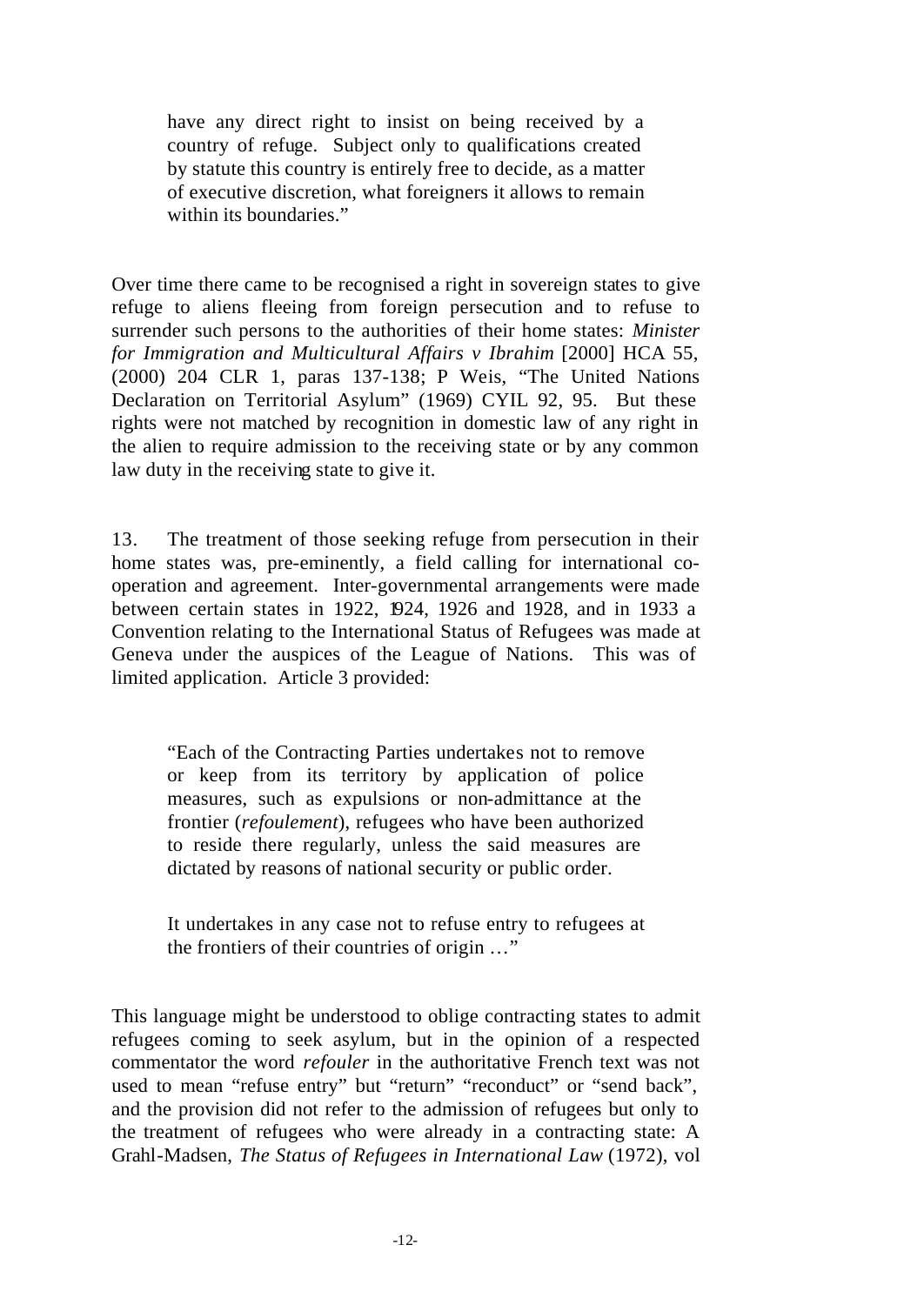II, para 179(i). Further international conventions and arrangements were made in 1935, 1938, 1939 and 1946.

14. Article 14 of the Universal Declaration of Human Rights proclaimed in 1948 that

"Everyone has the right to seek and to enjoy in other countries asylum from persecution."

Those who drafted this provision rejected a proposal that a right to asylum should be granted, and Professor Hersch Lauterpacht described the formula adopted as "artificial to the point of flippancy": "The Universal Declaration of Human Rights" (1948) 25 BYIL 354, 373-374. See also F Morgenstern, "The Right of Asylum" (1949) 26 BYIL 327, 336-337; Grahl-Madsen, *op cit*, para 179 (ii).

15. The brutal persecutions and the mass displacements of people experienced during the 1930s and 1940s highlighted the need for a new international agreement on refugees. This was negotiated under the aegis of the newly-formed United Nations. The provisions most germane to this appeal have been quoted in paragraph 6 above, and need not be repeated. Nor need reference be made to the 1967 Protocol. But attention must be drawn to certain features of the Convention. First, it was (like its predecessor) a convention relating to the status of refugees. The focus of the Convention was on the treatment of refugees within the receiving state. Secondly, and like most international conventions, it represented a compromise between competing interests, in this case between the need to ensure humane treatment of the victims of oppression on the one hand and the wish of sovereign states to maintain control over those seeking entry to their territory on the other: *Applicant A v Minister for Immigration and Ethnic Affairs* (1997) 190 CLR 225, 247-248, 274; *Rodriguez v United States* (1987) 480 US 522, 525-526. Thirdly, the Convention was exclusively directed to those who are "outside the country" of their nationality or, in the case of stateless persons, "outside the country" of their former habitual residence. It is only to persons meeting that definition, expressed in article 1A(2) of the Convention, that the Convention applies at all, unless they have been considered to be refugees under earlier arrangements. Fourthly, the Convention is directed towards those who are within the receiving state. Fifthly, the French verb *refouler* and the French noun *refoulement* are, in article 33, the subject of a stipulative definition: they must be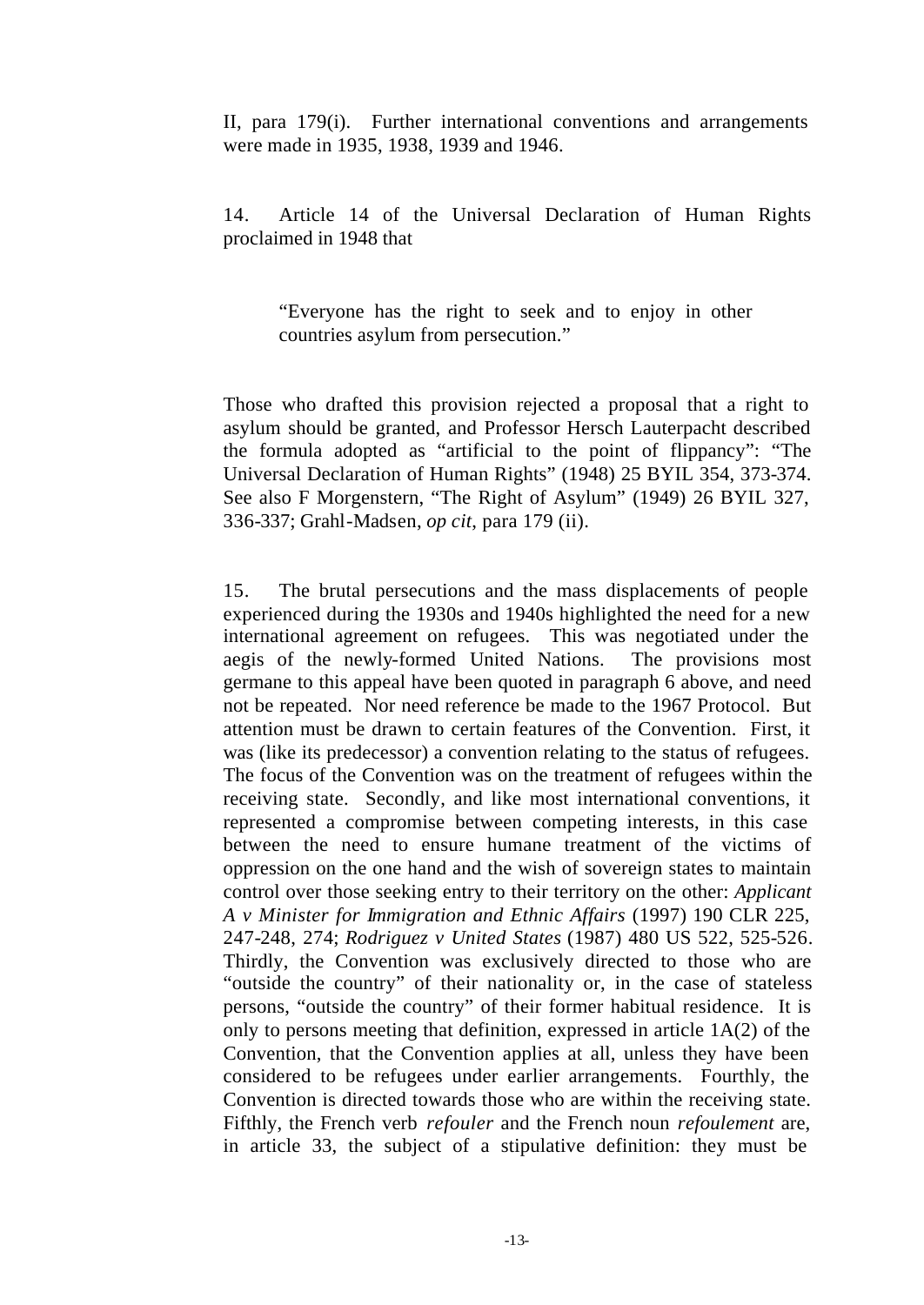understood as having the meaning of the English verb and noun "return". The last three of these points merit some elaboration.

16. The requirement that a foreign national applying for refugee status must, to qualify as a refugee, be outside his country of nationality is unambiguously expressed in the Convention definition of refugee quoted in para 6 above. The point could not be more clearly expressed than in para 88 of the UNHCR *Handbook on Procedures and Criteria for Determining Refugee Status* (1992):

"It is a general requirement for refugee status that an applicant who has a nationality be outside the country of his nationality. There are no exceptions to this rule. International protection cannot come into play as long as a person is within the territorial jurisdiction of his home country."

17. In his work *Convention Relating to the Status of Refugees* (Institute of Jewish Affairs, 1953), Nehemiah Robinson wrote:

"Article 33 concerns refugees who have gained entry into the territory of a Contracting State, legally or illegally, but not to refugees who seek entrance into this territory. In other words, Article 33 lays down the principle that once a refugee has gained asylum (legally or illegally) from persecution, he cannot be deprived of it by ordering him to leave for, or forcibly returning him to, the place where he was threatened with persecution, or by sending him to another place where that threat exists, but that no Contracting State is prevented from refusing entry in this territory to refugees at the frontier. In other words, if a refugee has succeeded in eluding the frontier guards, he is safe; if he has not, it is his hard luck."

This opinion was endorsed by Weis (*op cit,* pp 123-124) and Grahl-Madsen (*op cit,* p.94). It was upheld by a majority of the United States Supreme Court in *Sale, Acting Comr, Immigration and Naturalisation Service v Haitian Centers Council Inc* 509 US 155 (1993), p183, fn 40. It has been upheld by the High Court of Australia in *Minister for Immigration and Multicultural Affairs v Ibrahim,* above, para 136, and *Minister for Immigration and Multicultural Affairs v Khawar* [2002]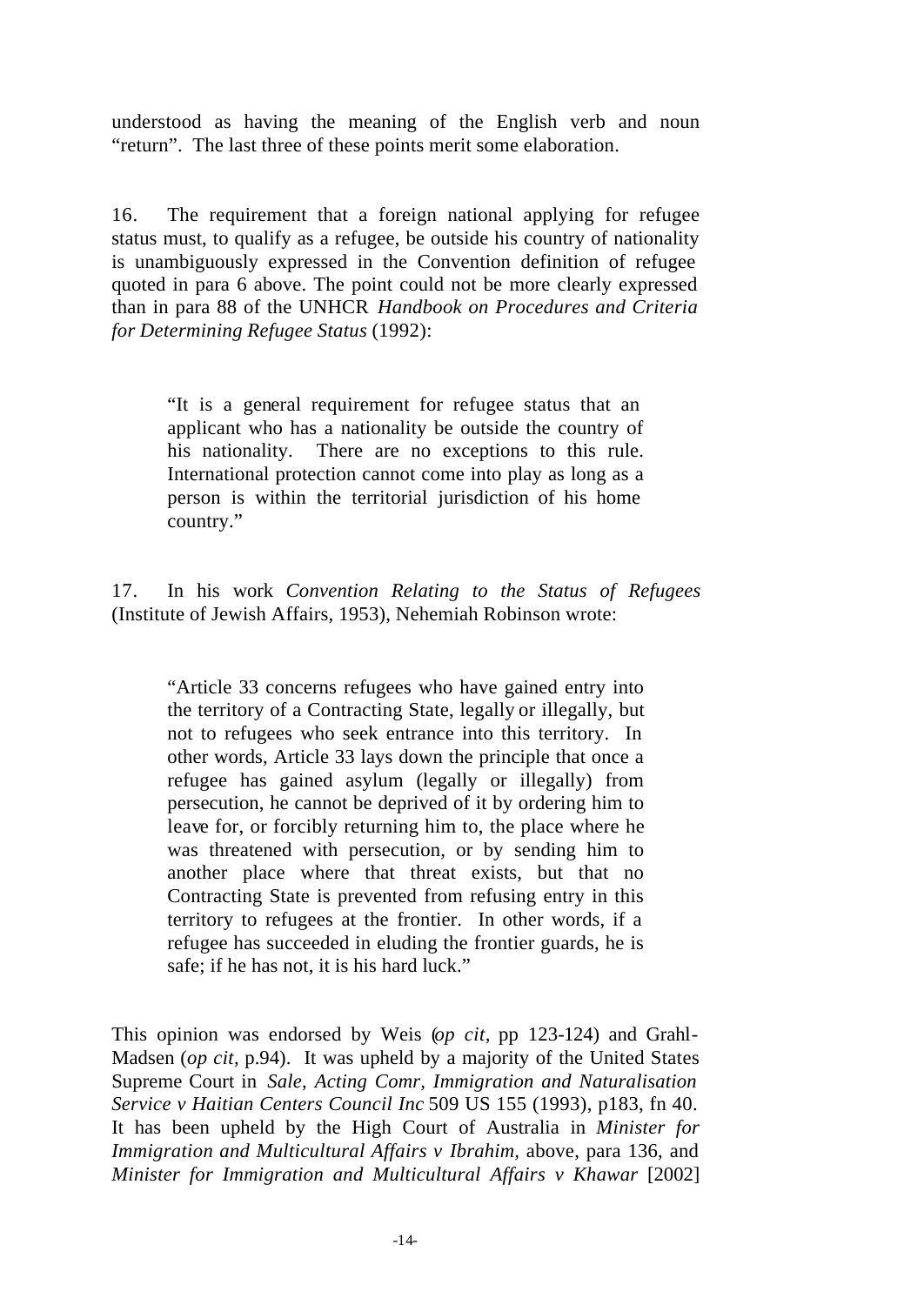"Rather, the protection obligations imposed by the Convention upon Contracting States concern the status and civil rights to be afforded to refugees who are within Contracting States."

The House was referred to no judicial authority to contrary effect. It has had the benefit of expert and authoritative commentary on the negotiations which culminated in the 1951 Convention, a legitimate guide to interpretation if the effect of a provision is in doubt and the travaux préparatoires yield a clear and authoritative answer: see article 32 of the Vienna Convention on the Law of Treaties. Those conditions are, in my opinion, met in this case when the scope of article 33 of the Convention falls to be considered. As appears from Weis, *The Refugee Convention 1951* (Cambridge, 1995, pp 328, 334, 335) and "The UN Declaration on Territorial Asylum" (1969) CYIL 92, 124, "expel" was understood to apply to a refugee who had already been admitted to the territory of a country. There was more doubt about the meaning of "*refouler*". It was however understood that the expression should have the same meaning as "return", applicable to refugees who had already entered a country but were not yet resident there. The potential ambiguity was resolved by agreement that the French word *refoulement* (*refouler* in verbal use) should be included in brackets and between inverted commas after the English word "return" wherever the latter appeared in the text. In 1967 the United Nations adopted a Declaration on Territorial Asylum which provided, in article 3, that no person entitled to invoke article 14 of the Universal Declaration of Human Rights should be subjected to measures such as rejection at the frontier, but a conference held in 1977 to embody this and other provisions in a revised convention ended in failure. As Gummow J put it in *Ibrahim* (2000) 204 CLR 1, para 142, in his judgment given in October 2000,

"there have been attempts which it is unnecessary to recount here to broaden the scope of the Convention itself by a Draft United Nations Convention on Territorial Asylum but these collapsed more than twenty years ago."

18. Lord Lester of Herne Hill QC, for the appellants, did not seek to advance what would have been an impossible contention, that the appellants were covered by the express provisions of the 1951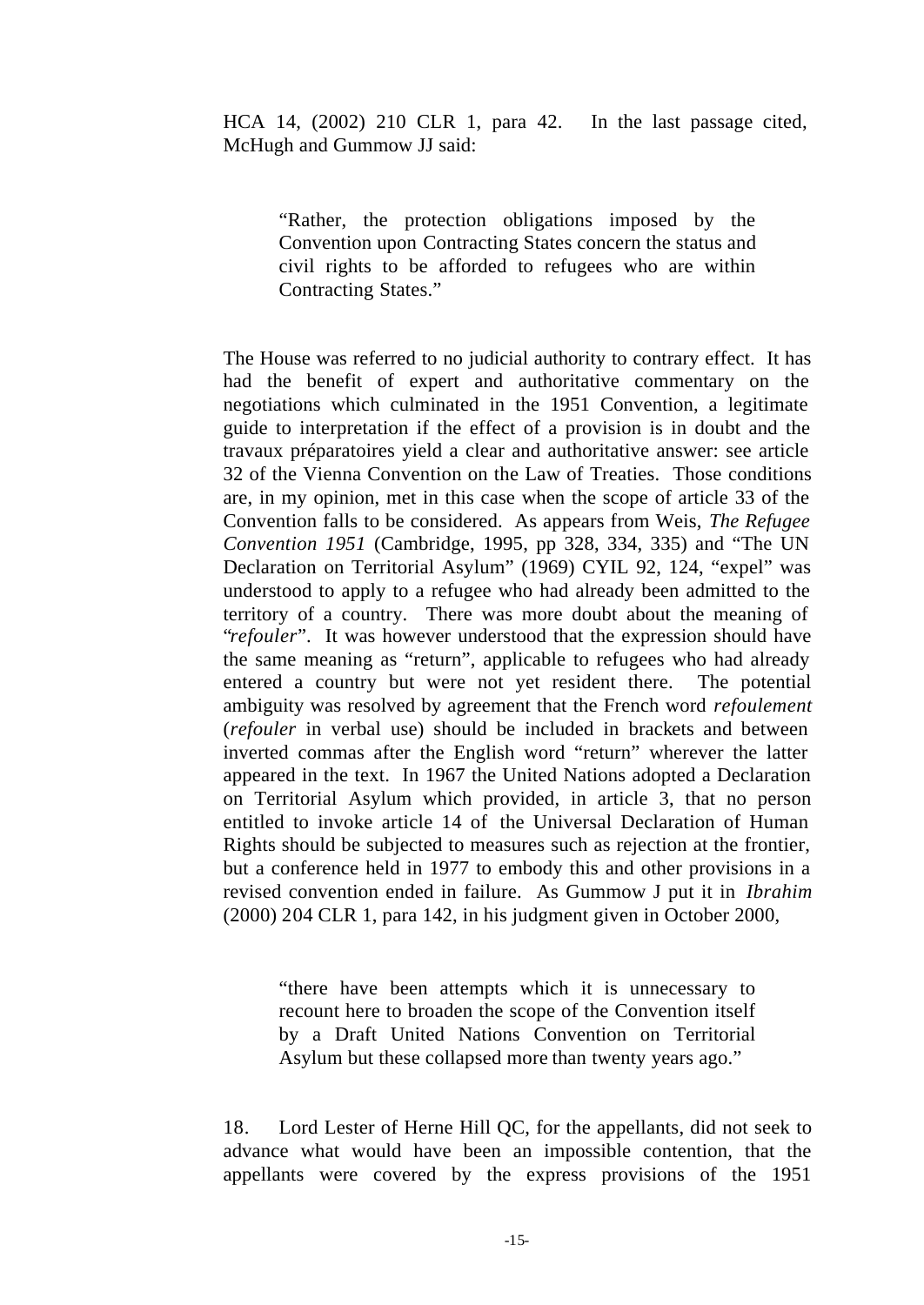Convention. Plainly they were not, for they had at no stage been outside the country of their nationality nor within this country and the procedures adopted by the British authorities at Prague airport did not involve expelling or returning them to the frontiers of the Czech Republic, a state they had never left. Instead, Lord Lester urged that the Convention should be given a generous and purposive interpretation, bearing in mind its humanitarian objects and purpose clearly stated in the preamble quoted in full in para 6 above. This is, in my opinion, a correct approach to interpretation of a convention such as this and it gains support, if support be needed, from article 31(1) of the Vienna Convention on the Law of Treaties which, reflecting principles of customary international law, requires a treaty to be interpreted in the light of its object and purpose. But I would make an important caveat. However generous and purposive its approach to interpretation, the court's task remains one of interpreting the written document to which the contracting states have committed themselves. It must interpret what they have agreed. It has no warrant to give effect to what they might, or in an ideal world would, have agreed. This would violate the rule, also expressed in article 31(1) of the Vienna Convention, that a treaty should be interpreted in accordance with the ordinary meaning to be given to the terms of the treaty in their context. It is also noteworthy that article 31(4) of the Vienna Convention requires a special meaning to be given to a term if it is established that the parties so intended. That rule is pertinent, first, because the Convention gives a special, defined, meaning to "refugee" and, secondly, because the parties have made plain that "*refouler*", whatever its wider dictionary definition, is in this context to be understood as meaning "return". It is in principle possible for a court to imply terms even into an international convention. But this calls for great circumspection since, as was said in *Brown v Stott* [2003] 1 AC 681, 703,

"it is generally to be assumed that the parties have included the terms which they wished to include and on which they were able to agree, omitting other terms which they did not wish to include or on which they were not able to agree,"

and caution is needed

"if the risk is to be averted that the contracting parties may, by judicial interpretation, become bound by obligations which they did not expressly accept and might not have been willing to accept."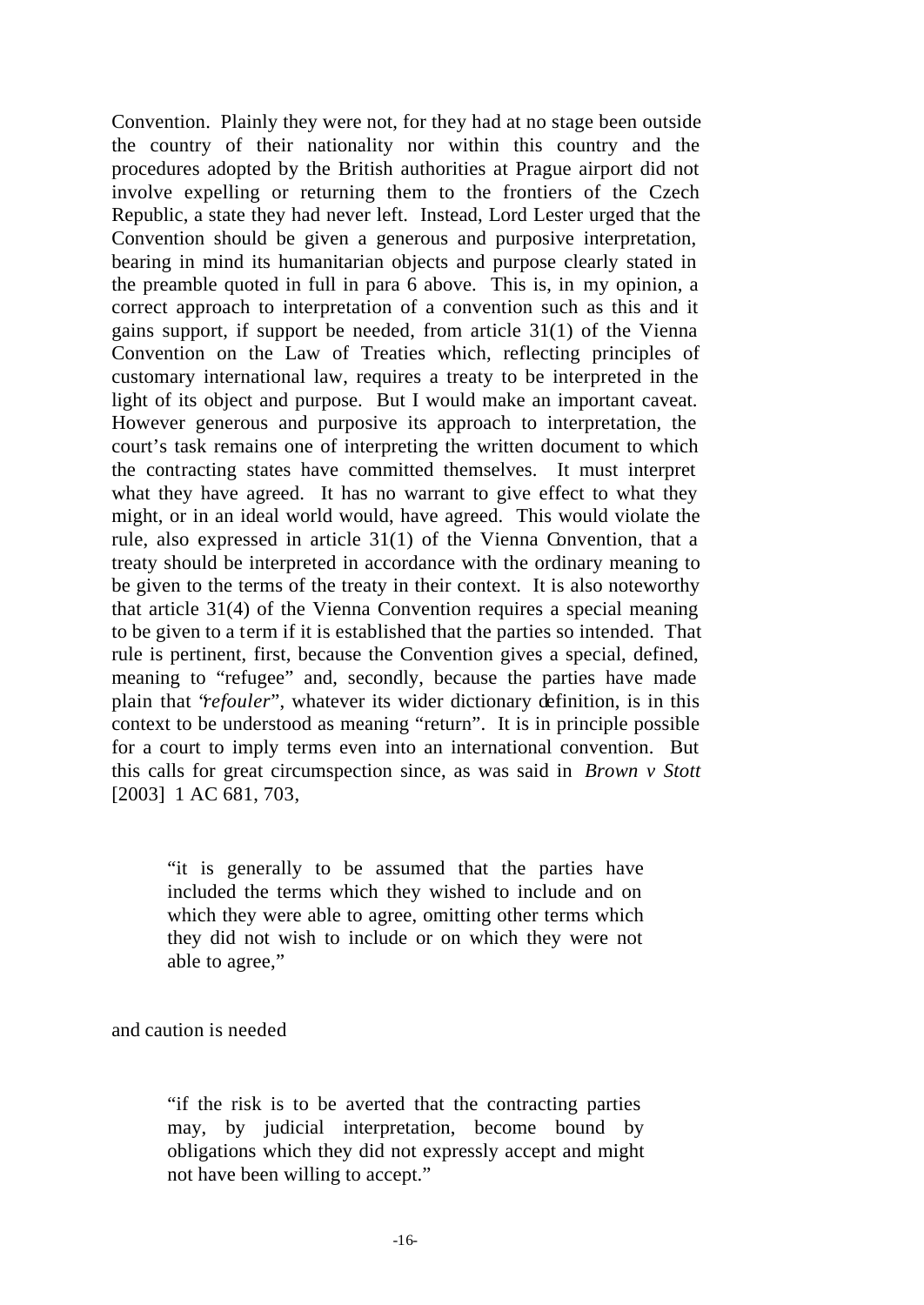19. In urging a broader and less literal approach to interpretation of the Convention, Lord Lester relied on article 26 of the Vienna Convention, entitled *Pacta sunt servanda*, which requires that a treaty in force should be performed by the parties to it in good faith and also on the requirement in article 31(1) that a treaty should be interpreted in good faith. Taken together, these rules call for good faith in the interpretation and performance of a treaty, and neither rule is open to question. But there is no want of good faith if a state interprets a treaty as meaning what it says and declines to do anything significantly greater than or different from what it agreed to do. The principle that *pacta sunt servanda* cannot require departure from what has been agreed. This is the more obviously true where a state or states very deliberately decided what they were and were not willing to undertake to do. The important backdrop to the Convention was well described by Hyndman, "Refugees under International Law with a Reference to the Concept of Asylum" (1986) 60 ALJ 148, 153, in a passage quoted by McHugh and Gummow JJ in *Khawar*, above, para 44:

"States the world over consistently have exhibited great reluctance to give up their sovereign right to decide which persons will, and which will not, be admitted to their territory, and given a right to settle there. They have refused to agree to international instruments which would impose on them duties to make grants of asylum.

Today, the generally accepted position would appear to be as follows: States consistently refuse to accept binding obligations to grant to persons, not their nationals, any rights to asylum in the sense of a permanent right to settle. Apart from any limitations which might be imposed by specific treaties, States have been adamant in maintaining that the question of whether or not a right of entry should be afforded to an individual, or to a group of individuals, is something which falls to each nation to resolve for itself."

While a state party must show good faith in interpreting and performing a treaty obligation, the International Court of Justice made plain in *In re Border and Transborder Armed Actions* (*Nicaragua v Honduras*) [1988] ICJ Rep 69, para 94, and repeated in *In re Land and Maritime Boundary between Cameroon and Nigeria* (*Cameroon v Nigeria*) [1998] ICJ Rep 275, para 39, that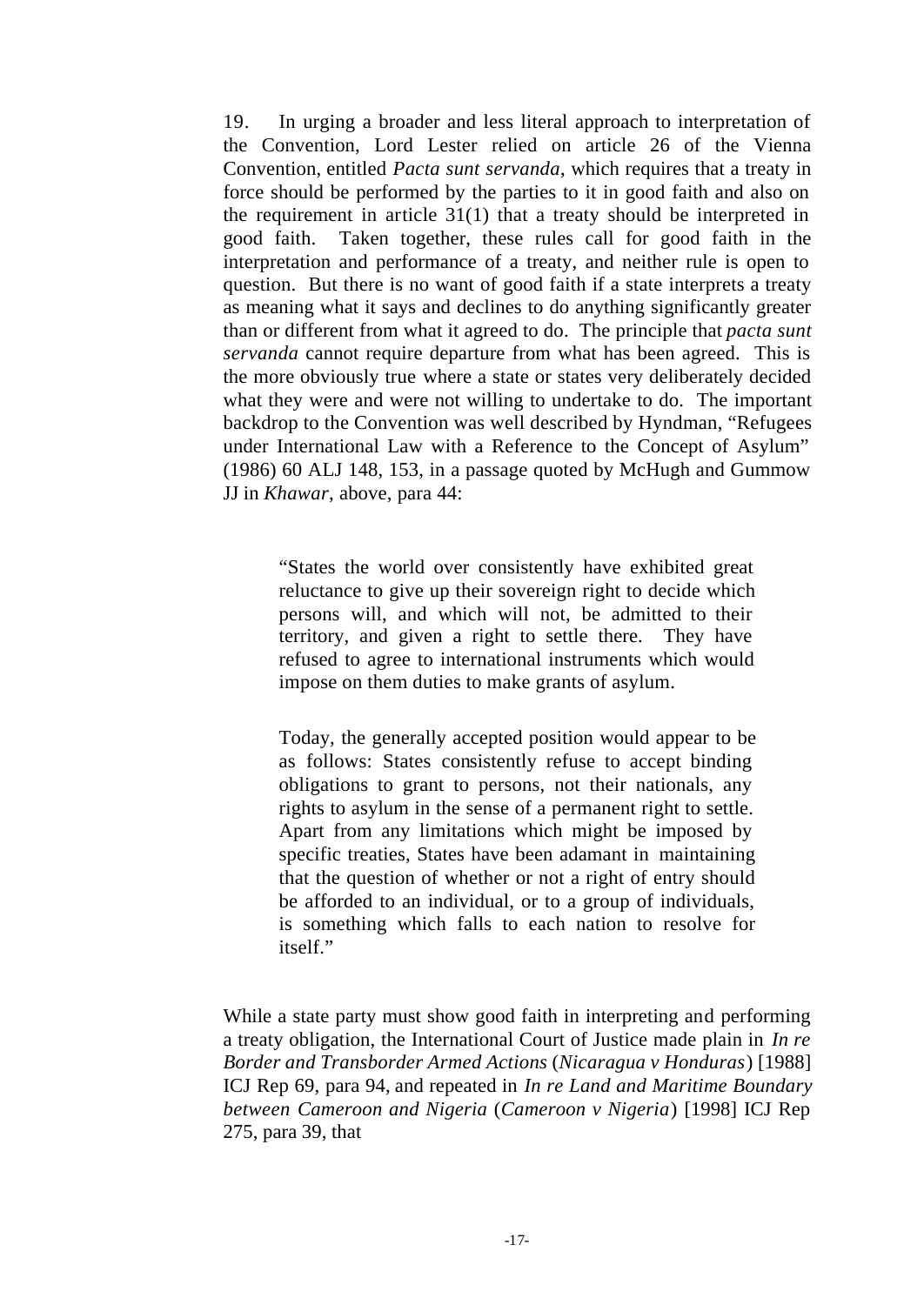"The principle of good faith is, as the Court has observed, 'one of the basic principles governing the creation and performance of legal obligations' …; it is not in itself a source of obligation where none would otherwise exist."

20. Lord Lester relied by analogy on the important decision of the European Court of Human Rights in *Golder v United Kingdom* (1975) 1 EHRR 524. In that case the applicant, while a serving prisoner, had sought to consult a solicitor with a view to issuing libel proceedings but had been denied access to the solicitor. He complained of interference with his article 6 right to a fair and public determination of his civil rights and obligations but faced the difficulty that, without legal help, he had been unable to initiate a proceeding to which his fair trial right could attach. Despite this difficulty his application succeeded and the Court held in paras 35-37:

"35. … It would be inconceivable, in the opinion of the Court, that Article 6(1) should describe in detail the procedural guarantees afforded to parties in a pending lawsuit and should not first protect that which alone makes it in fact possible to benefit from such guarantees, that is, access to a court. The fair, public and expeditious characteristics of judicial proceedings are of no value at all if there are no judicial proceedings.

36. Taking all the preceding considerations together, it follows that the right of access constitutes an element which is inherent in the right stated by Article 6(1). This is not an extensive interpretation forcing new obligations on the Contracting States: it is based on the very terms of the first sentence of Article 6(1) read in its context and having regard to the object and purpose of the Convention, a lawmaking treaty (see the *Wemhoff* judgment of 27 June 1968, Series A no. 7, p.23, para. 8), and to general principles of law.

The Court thus reaches the conclusion, without needing to resort to 'supplementary means of interpretation' as envisaged at Article 32 of the Vienna Convention, that Article 6(1) secures to everyone the right to have any claim relating to his civil rights and obligations brought before a court or tribunal. In this way the article embodies the 'right to a court', of which the right of access, that is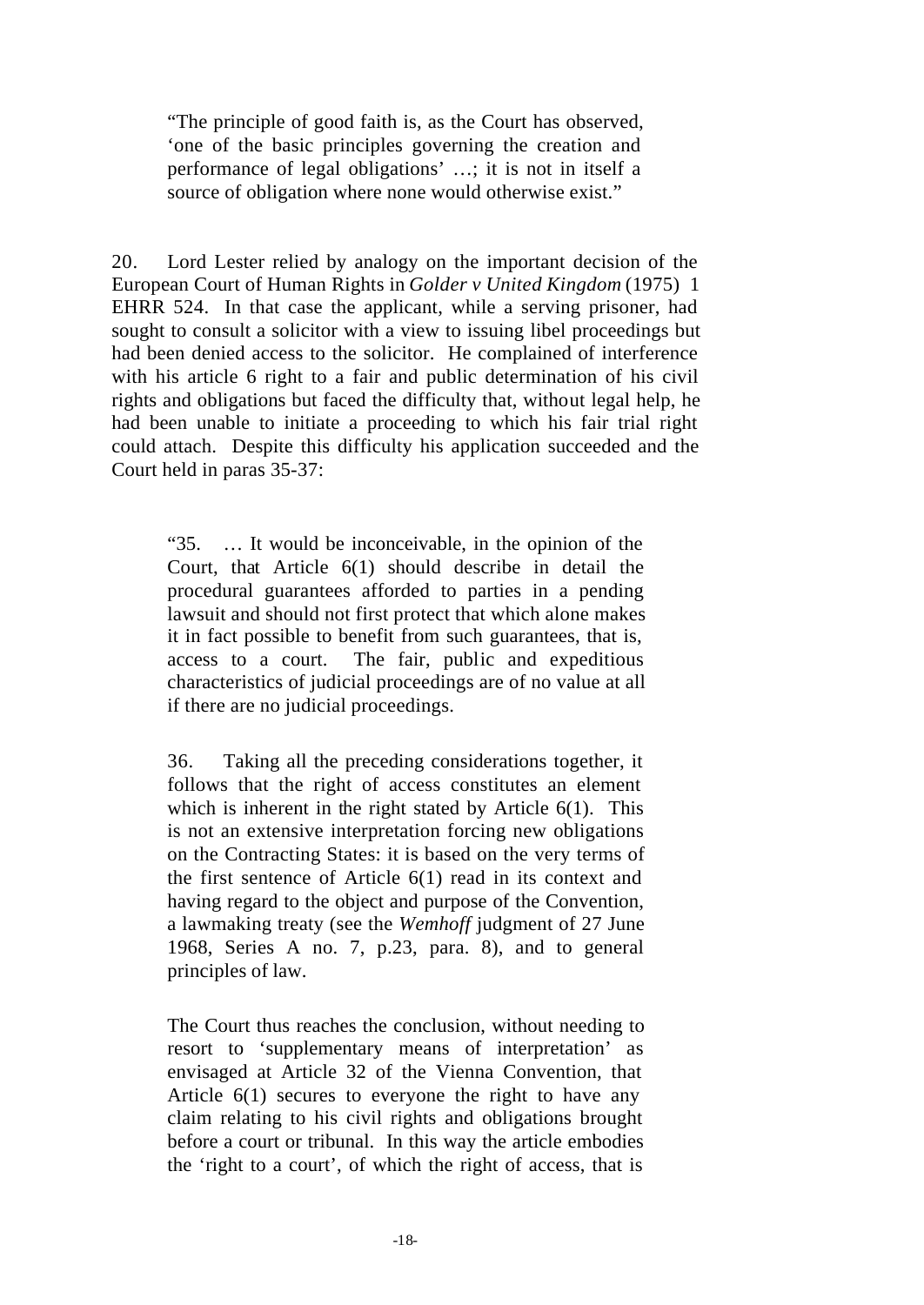the right to institute proceedings before courts in civil matters, constitutes one aspect only."

The analogical argument based on *Golder* is to the following effect: had the appellants not been effectively prevented by the UK authorities from travelling to this country, they could have done so and could on arrival have applied for asylum; that application would then have been assessed and, if the requisite grounds were established, granted; the British authorities' conduct in preventing the appellants travelling to the UK and failing to evaluate their asylum applications in Prague should not prejudice the appellants. There are, in my opinion, several reasons why this argument cannot prevail. In the first place, the Court's judgment in *Golder* was in large measure based on a detailed analysis of the French text of the European Convention and on the Court's interpretation of that Convention as a whole. But there are more fundamental objections. Nothing in Mr Golder's claim was inconsistent with any provision of article 6 or any other article of the European Convention, indeed the right claimed was held to be inherent in article 6. By contrast, the appellants' claim is inconsistent with the text of the Refugee Convention since it puts those expressly excluded from the protection of the Convention in the same position as those expressly included. It is a further point of distinction that Mr Golder on any showing had a right under article 6; the argument was as to the scope of that right. By contrast, the appellants had no right save such as might be correlative with the obligations undertaken by the United Kingdom in the 1951 Convention; but such obligations were dependent on the appellants being outside the state of their nationality, which they never were.

21. Reliance was also placed on the European Convention in a more direct way. Lord Lester accepted that the application of the Convention was essentially territorial, and acknowledged that, save for a fleeting reference in article  $5(i)(f)$  and protocol number 4 (which the United Kingdom has not ratified), the Convention does not directly address issues of immigration and asylum. But there were, he submitted, situations in which a member state could, through the action of its agents outside its territory, assume jurisdiction over others in a way that could engage the operation of the Convention, and he suggested that this was one of them. The first of these points is correct, and also important. In *Bankovic v Belgium* (2001) 11 BHRC 435 the Court accepted (para 59) "that, from the standpoint of public international law, the jurisdictional competence of a state is primarily territorial", and added (para 67):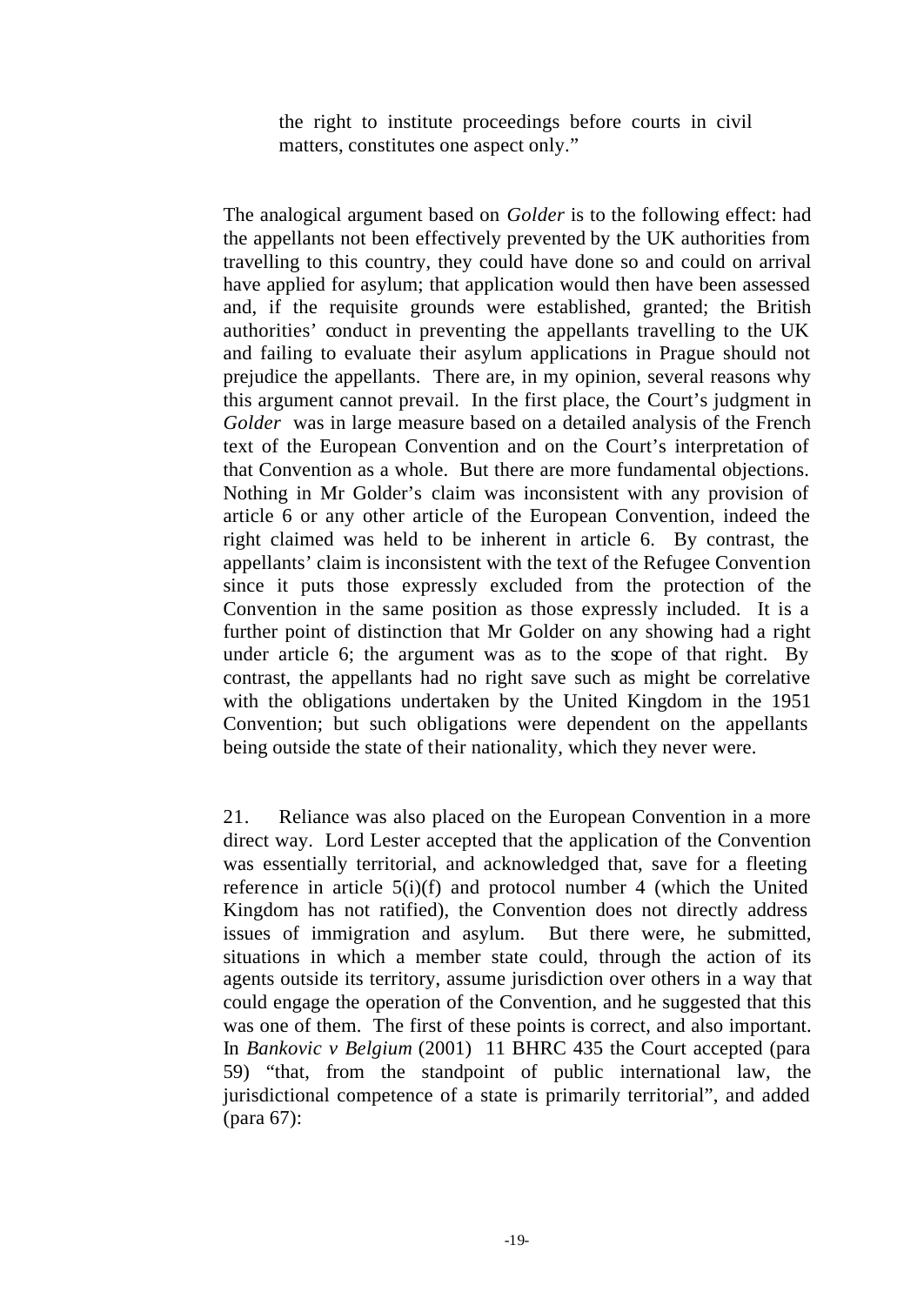"67. In keeping with the essentially territorial notion of jurisdiction, the court has accepted only in exceptional cases that acts of the contracting states performed, or producing effects, outside their territories can constitute an exercise of jurisdiction by them within the meaning of art 1 of the Convention."

Its conclusions, so far as relevant for present purposes, were expressed in paras 71 and 73:

"71. In sum, the case law of the court demonstrates that its recognition of the exercise of extra-territorial jurisdiction by a contracting state is exceptional: it has done so when the respondent state, through the effective control of the relevant territory and its inhabitants abroad as a consequence of military occupation or through the consent, invitation or acquiescence of the government of that territory, exercises all or some of the public powers normally to be exercised by that government."

"73. Additionally, the court notes that other recognised instances of the extra-territorial exercise of jurisdiction by a state include cases involving the activities of its diplomatic or consular agents abroad and on board craft and vessels registered in, or flying the flag of, that state. In these specific situations, customary international law and treaty provisions have recognised the extra-territorial exercise of jurisdiction by the relevant state."

I have the very greatest doubt whether the functions performed by the immigration officers at Prague, even though they were formally treated as consular officials, could possibly be said to be an exercise of jurisdiction in any relevant sense over non-UK nationals such as the appellants. But even if this be assumed in the appellants' favour (as, on different facts, the Court of Appeal was content to assume in  $R(B)$  v *Secretary of State for the Foreign and Commonwealth Office* [2004] EWCA Civ 1344, 18 October 2004, para 66), the agreed facts summarised in para 3 above do not disclose any threat to life such as might engage article 2 of the European Convention or any risk of torture or inhuman or degrading treatment or punishment such as might engage article 3. The appellants were at all times free to travel to another country, or to travel to this country otherwise than by air from Prague. The appellants' position differs by an order of magnitude from that of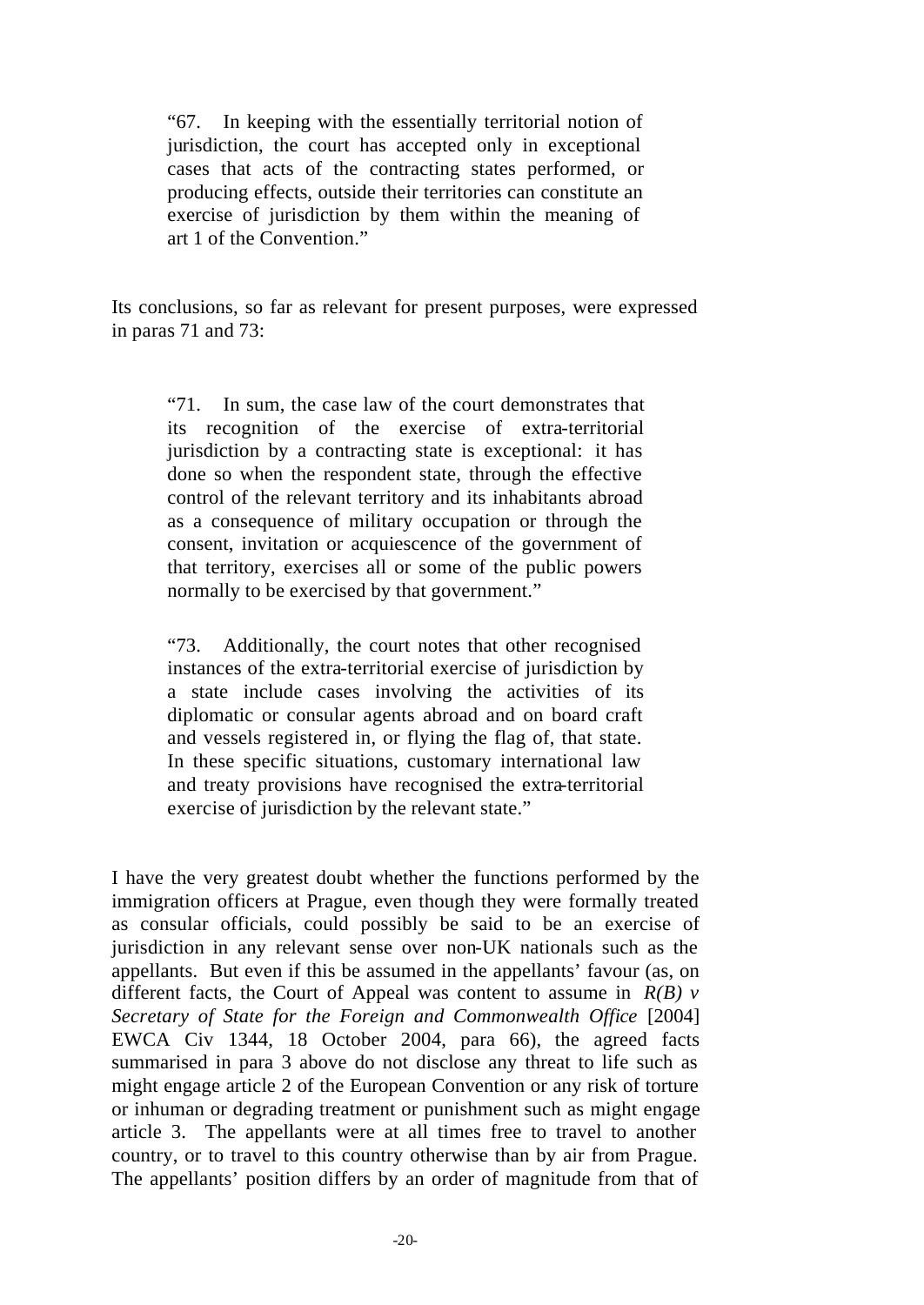the Haitians, whose plight was considered in *Sale,* above, and whose treatment by the United States authorities was understandably held by the Inter-American Commission of Human Rights (Report No 51/96, 13 March 1997, para 171) to breach their right to life, liberty and security of their persons as well as the right to asylum protected by article XXVII of the American Declaration of the Rights and Duties of Man, of which the Commission found the United States to be in breach in para 163. The Commission also found the United States to be in breach of article 33(1) of the Refugee Convention: paras 156-158. This was a view shared by Blackmun J in his dissent in *Sale*. The facts differ from the present case since the Haitians, although they never reached the United States, were certainly outside Haiti, the country of their nationality.

22. With the strong and erudite support of Mr Goodwin-Gill, Lord Lester submitted, first, that customary international law is part of the common law and, secondly, that customary international law precludes a state from treating a potential or prospective applicant for asylum as the UK authorities treated the appellants, that is, by refusing them leave to enter and effectively thwarting their journey by air from Prague to the UK without examining the merits of any asylum claim the appellants, if allowed to travel, would make. I shall consider first the second of these submissions.

23. The conditions to be satisfied before a rule may properly be recognised as one of customary international law have been somewhat differently expressed by different authorities, but are not in themselves problematical. Guidance is given by the International Court of Justice in the *North Sea Continental Shelf Cases (Federal Republic of Germany v Denmark; Federal Republic of Germany v Netherlands*) [1969] ICJ Rep 3, paras 70-71, on the approach where a treaty made between certain parties is said to have become binding on other states not party to the treaty:

"70. The Court must now proceed to the last stage in the argument put forward on behalf of Denmark and the Netherlands. This is to the effect that even if there was at the date of the Geneva Convention [on the Continental Shelf, 1958] no rule of customary international law in favour of the equidistance principle, and no such rule was crystallized in Article 6 of the Convention, nevertheless such a rule has come into being since the Convention, partly because of its own impact, partly on the basis of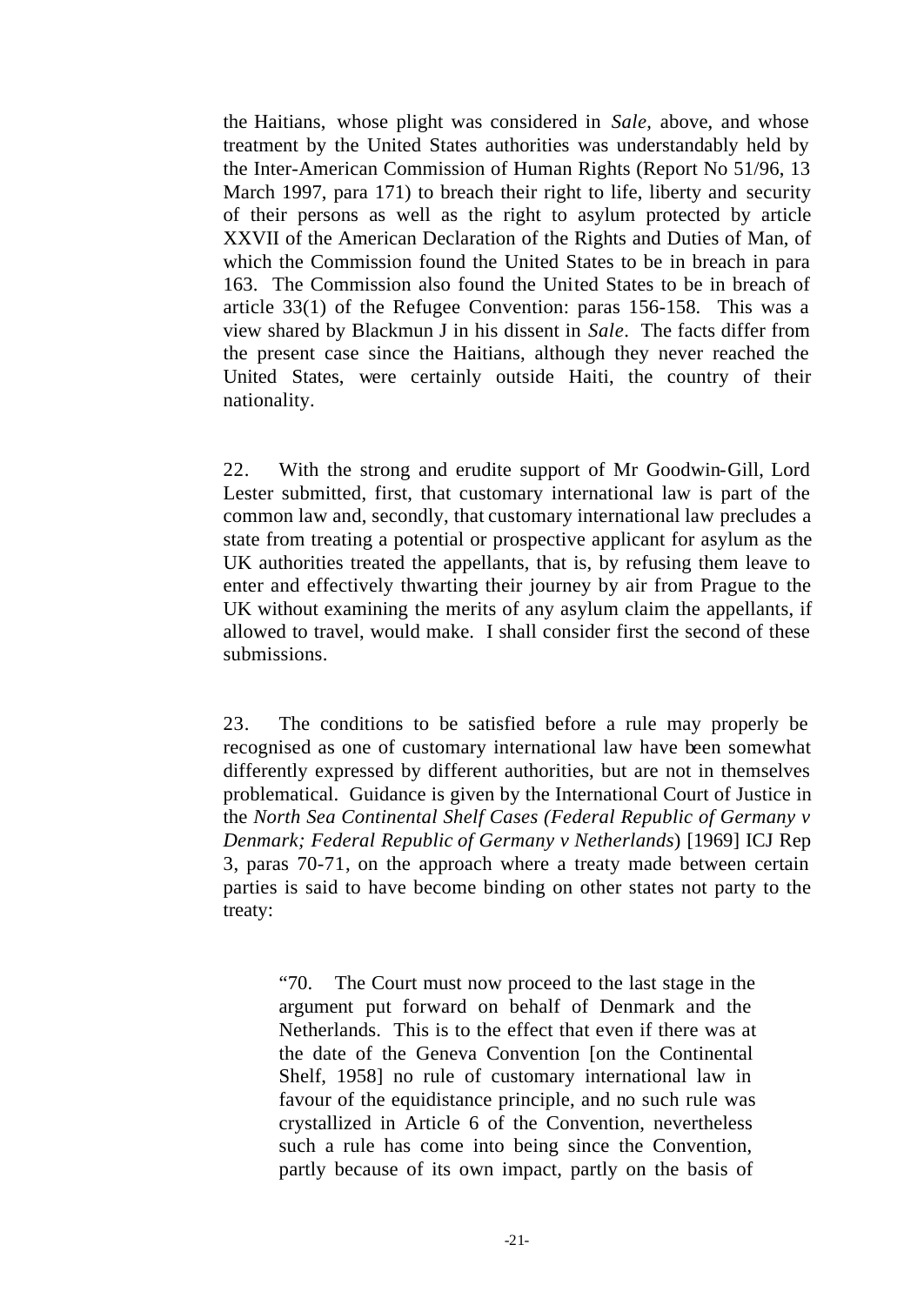subsequent State practice, - and that this rule, being now a rule of customary international law binding on all States, including therefore the Federal Republic, should be declared applicable to the delimitation of the boundaries between the Parties' respective continental shelf areas in the North Sea.

71. In so far as this contention is based on the view that Article 6 of the Convention has had the influence, and has produced the effect, described, it clearly involves treating that Article as a norm-creating provision which has constituted the foundation of, or has generated a rule which, while only conventional or contractual in its origin, has since passed into the general *corpus* of international law, and is now accepted as such by the *opinio juris,* so as to have become binding even for countries which have never, and do not, become parties to the Convention. There is no doubt that this process is a perfectly possible one and does from time to time occur: it constitutes indeed one of the recognized methods by which new rules of customary international law may be formed. At the same time this result is not lightly to be regarded as having been attained."

The relevant law was, I think, accurately and succinctly summarised by the American Law Institute in its *Restatement of the Foreign Relations Law of the United States (Third)* vol 1, 1986, para 102(2) and (3):

- "(2) Customary international law results from a general and consistent practice of states followed by them from a sense of legal obligation.
- (3) International agreements create law for the states parties thereto and may lead to the creation of customary international law when such agreements are intended for adherence by states generally and are in fact widely accepted."

This was valuably supplemented by a comment to this effect:

"c. *Opinio juris.* For a practice of states to become a rule of customary international law it must appear that the states follow the practice from a sense of legal obligation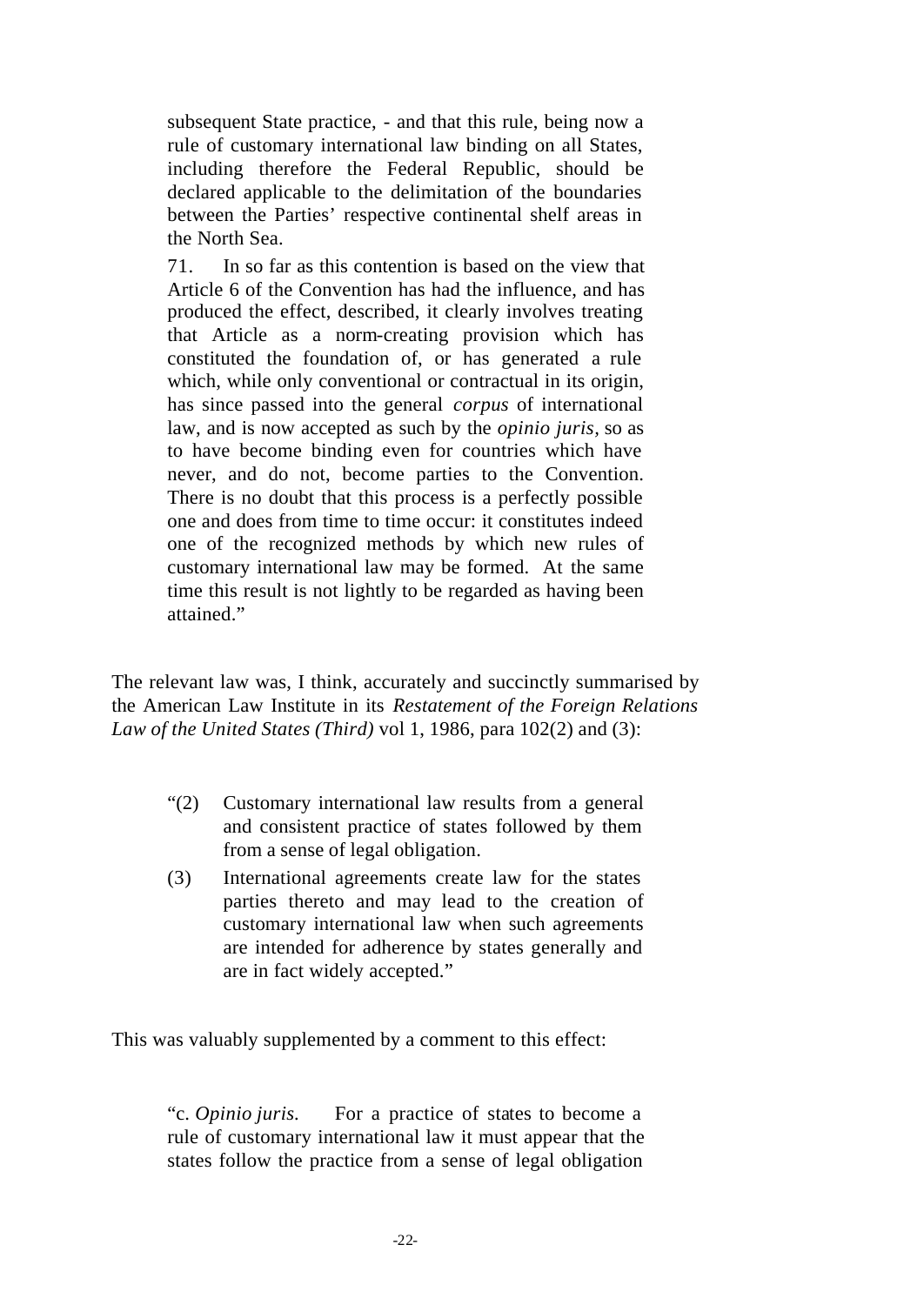(*opinio juris sive necessitatis*); a practice that is generally followed but which states feel legally free to disregard does not contribute to customary law. A practice initially followed by states as a matter of courtesy or habit may become law when states generally come to believe that they are under a legal obligation to comply with it. It is often difficult to determine when that transformation into law has taken place. Explicit evidence of a sense of legal obligation (*e.g.,* by official statements) is not necessary; *opinio juris* may be inferred from acts or omissions."

It is in my opinion clear, applying these principles, that even if the interpretation I have put on the Refugee Convention is accepted as correct, that is by no means the end of the appellants' international law argument. For the convention was made more than half a century ago. Since then the world has changed in very many ways. The existence of the Convention is no obstacle in principle to the development of an ancillary or supplementary body of law, more generous than the Convention in its application to those seeking asylum as refugees. That, essentially, is the argument advanced for the appellants.

24. The principles which should govern the treatment of those seeking asylum as refugees have continued to be the subject of continuing international discussion, and the appellants were able to point to a considerable body of material on the subject. I will refer to only some of it. In 1966 the Asian-African Legal Consultative Committee formulated the Bangkok Principles, which defined a refugee as one who had left the country of his nationality and provided that "A State has the sovereign right to grant or refuse asylum in its territory to a refugee". In 1967 the Committee of Ministers of the Council of Europe recommended (resolution (67)14) that member states should act in a particularly liberal and humanitarian spirit in relation to persons seeking asylum on their territory and that they should

"in the same spirit, ensure that no one shall be subjected to refusal of admission at the frontier, rejection, expulsion or any other measure which would have the result of compelling him to return to, or remain in, a territory where he would be in danger of persecution …"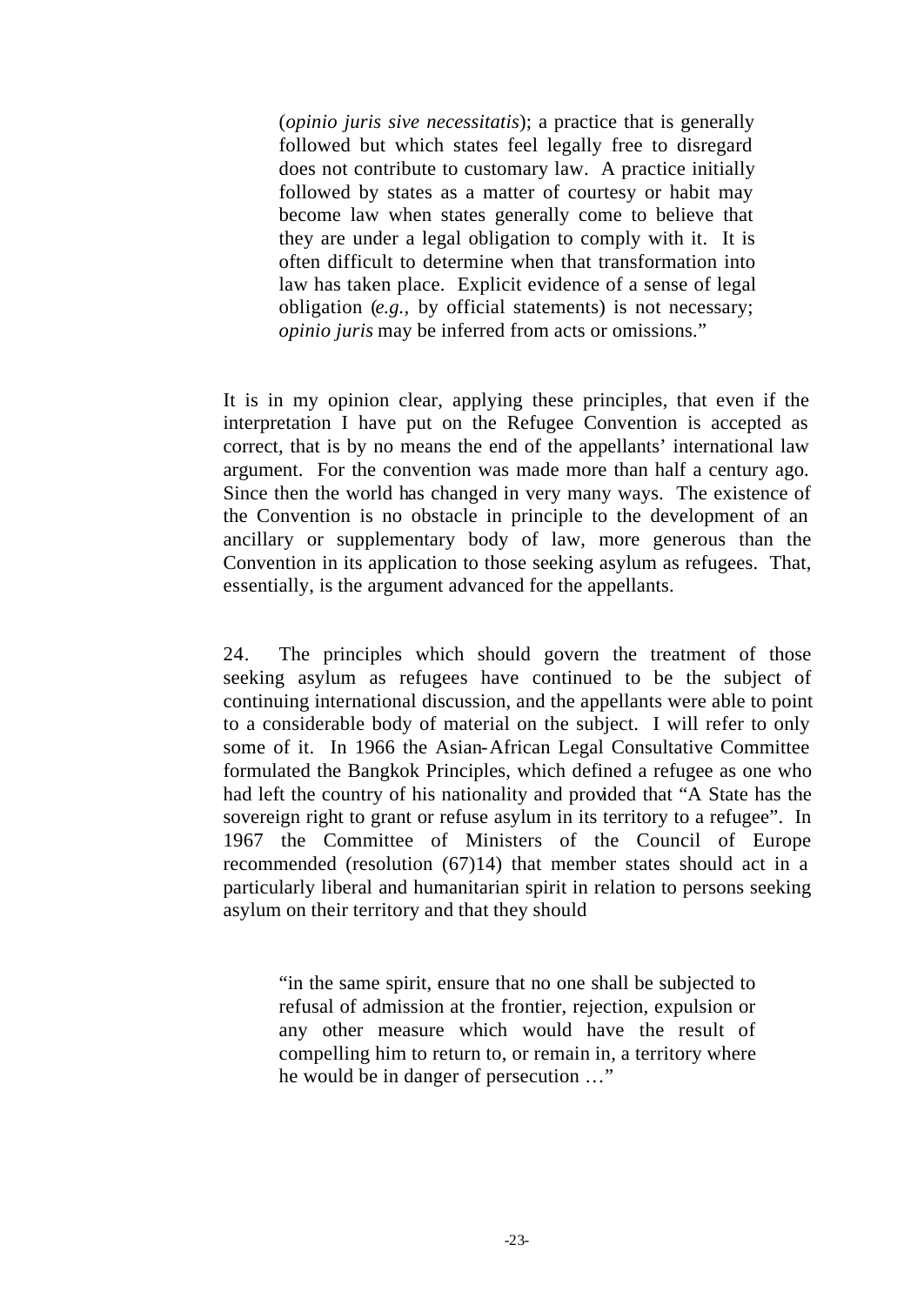In 1977 the UNHCR Executive Committee (in Conclusion No 6 (XXVIII) "Non-Refoulement" *Report of the 28th Session*: UN doc A/AC. 96/549, para 53.4) reaffirmed

"the fundamental importance of the observance of the principle of non-refoulement – both at the border and within the territory of a State of persons who may be subjected to persecution if returned to their country of origin irrespective of whether or not they have been formally recognized as refugees."

The same body reiterated in 1981 (Conclusion No 22 (XXXII, 1981, "Protection of Asylum-Seekers in Situations of Large-Scale Influx": *Report of the 32nd Session*: UN doc A/AC.96/601, para 57(2)) that

"In all cases the fundamental principle of non-refoulement including non-rejection at the frontier must be scrupulously observed."

In 1984 the Committee of Ministers of the Council of Europe (Recommendation No R(84)1) adopted Resolution (67)14 and considered that the principle of non-refoulement had been recognised as a general principle applicable to all persons. In the same year a colloquium held at Cartagena, Colombia, on the international protection of refugees in Central America, Mexico and Panama reiterated

"the importance and meaning of the principle of nonrefoulement (including the prohibition of rejection at the frontier) as a corner-stone of the international protection of refugees. This principle is imperative in regard to refugees and in the present state of international law should be acknowledged and observed as a rule of jus cogens."

The states parties to the 1951 Convention met at Geneva in December 2001 and adopted a Declaration (doc HCR/MMSP/2001/09, 16 January 2002) in which they called for universal adherence to the Convention and acknowledged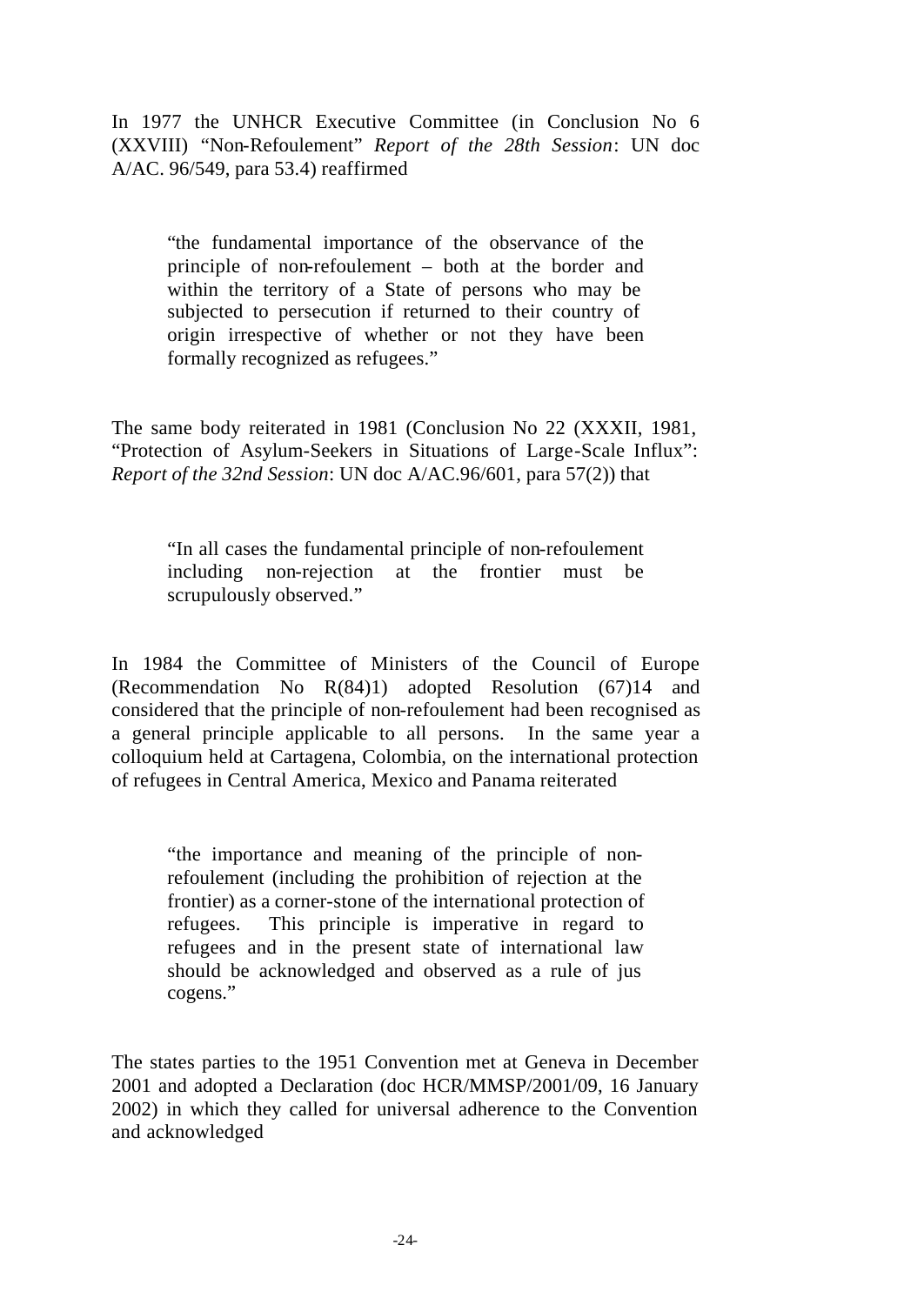"the continuing relevance and resilience of this international regime of rights and principles, including at its core the principle of *non-refoulement*, whose applicability is embedded in customary international law."

The International Law Association, meeting in New Delhi in April 2002, referred in Resolution 6/2002 to "the fundamental obligation of States not to return (*refouler*) a refugee in any manner whatsoever to a country in which his or her life or freedom may be threatened" and declared:

- "1. Everyone seeking international protection as a refugee outside his or her country of origin and in accordance with the relevant international instruments should have access to a fair and effective procedure for the determination of his or her claim.
- 5. No one who seeks asylum at the border or in the territory of a State shall be rejected at the frontier, or expelled or returned in any manner whatsoever to any country in which he or she may be tortured or subjected to inhuman, cruel or degrading treatment or punishment, or in which his or her life or freedom may be endangered …"

Attention should lastly be drawn to General Comment No 31 ("The Nature of the General Legal Obligation Imposed on States Parties to [the International Covenant on Civil and Political Rights]") of the Human Rights Committee of the United Nations adopted on 29 March 2004:

"10. States Parties are required by article 2, paragraph 1, to respect and to ensure the Covenant rights to all persons who may be within their territory and to all persons subject to their jurisdiction. This means that a State party must respect and ensure the rights laid down in the Covenant to anyone within the power or effective control of that State Party, even if not situated within the territory of the State Party. As indicated in General Comment 15 adopted at the twenty-seventh session (1986), the enjoyment of Covenant rights is not limited to citizens of States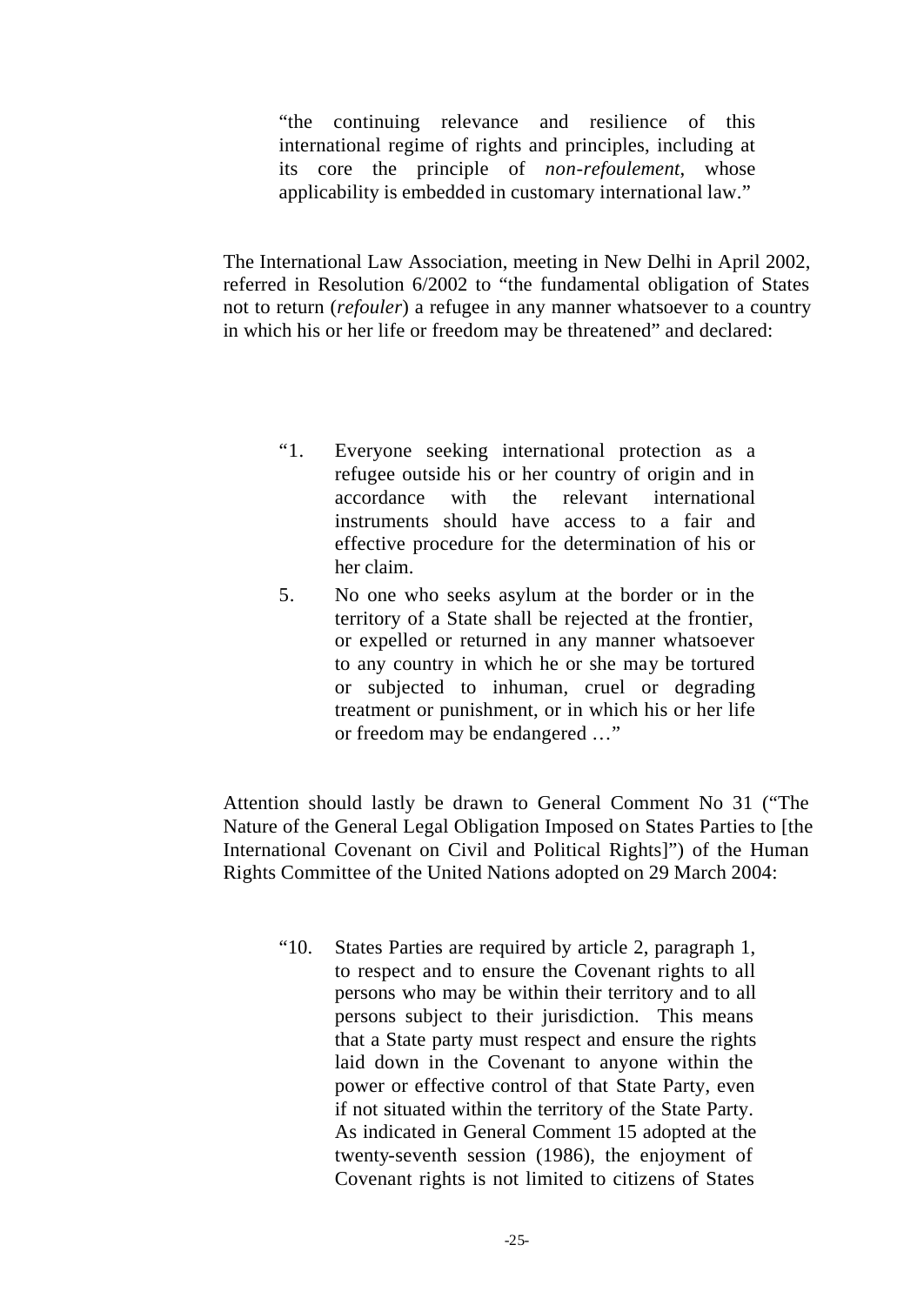Parties but must also be available to all individuals, regardless of nationality or statelessness, such as asylum seekers, refugees, migrant workers and other persons, who may find themselves in the territory or subject to the jurisdiction of the State Party. This principle also applies to those within the power or effective control of the forces of a State Party acting outside its territory, regardless of the circumstances in which such power or effective control was obtained, such as forces constituting a national contingent of a State Party assigned to an international peace-keeping or peace-enforcement operation."

The United Kingdom is a state party to the ICCPR but has not incorporated that Covenant (which contains no article specifically directed to asylum) into its domestic law.

25. The appellants rely very strongly on an Opinion given by Sir Elihu Lauterpacht QC and Daniel Bethlehem QC on "The scope and content of the principle of *non-refoulement*" published in *Refugee Protection in International Law* (ed Feller, Türk and Nicholson, Cambridge, 2003). Among the conclusions reached by these eminent authorities are these:

"61. These principles will be particularly relevant to the determination of the application of the principle of *non-refoulement* in circumstances involving the actions of persons or bodies on behalf of a State or in exercise of governmental authority at points of embarkation, in transit, in international zones, etc. In principle, subject to the particular facts in issue, the prohibition on *refoulement* will therefore apply to circumstances in which organs of other States, private undertakings (such as carriers, agents responsible for checking documentation in transit, etc) or other persons act on behalf of a Contracting State or in exercise of the governmental activity of that State. An act of *refoulement* undertaken by, for example, a private air carrier or transit official acting pursuant to statutory authority will therefore engage the responsibility of the State concerned.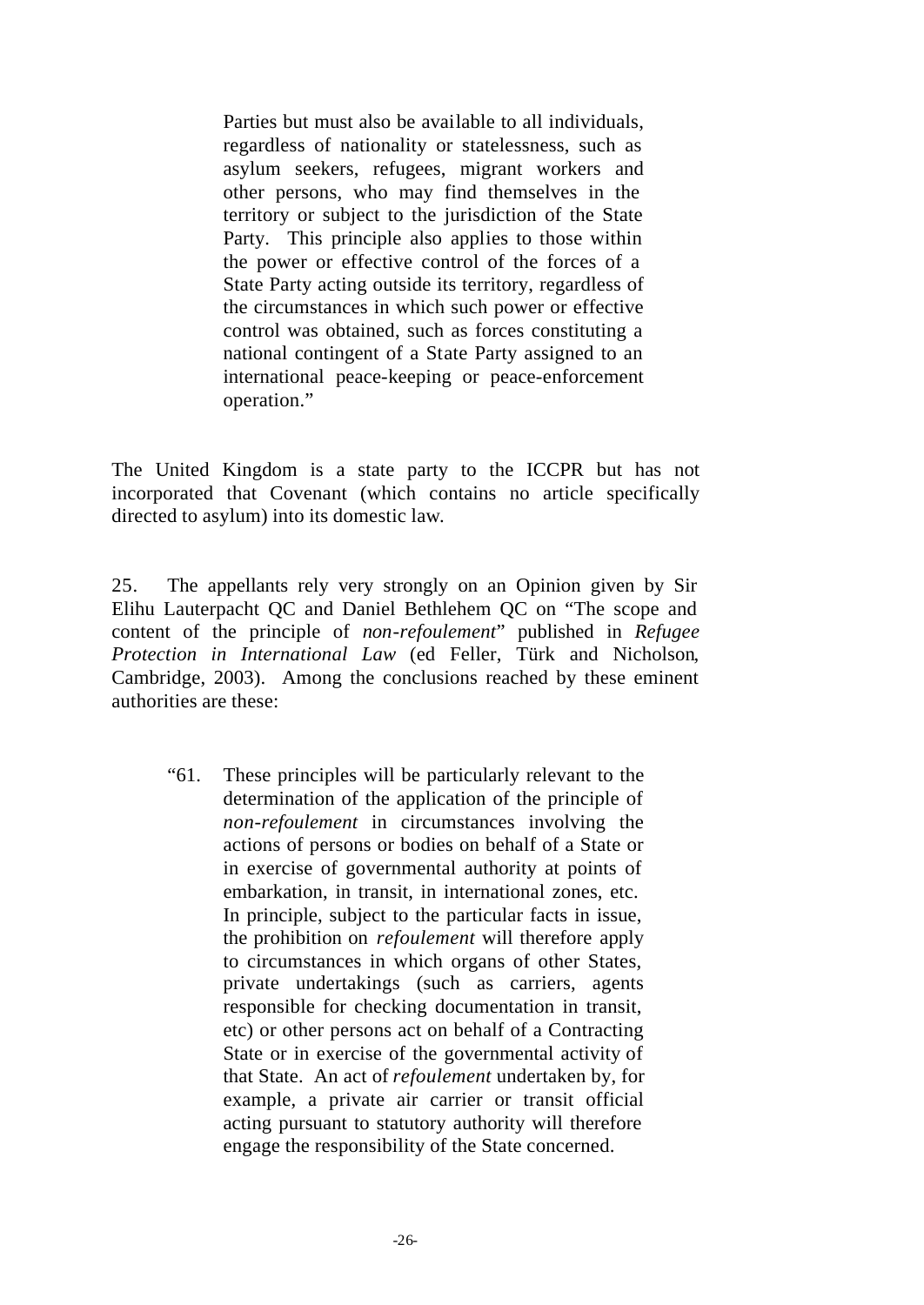67. The reasoning in these cases supports the more general proposition that persons will come within the jurisdiction of a State in circumstances in which they can be said to be under the effective control of that State or are affected by those acting on behalf of the State more generally, wherever this occurs. It follows that the principle of *non-refoulement* will apply to the conduct of State officials or those acting on behalf of the State *wherever this occurs*, whether beyond the national territory of the State in question, at border posts or other points of entry, in international zones, at transit points, etc."

Plainly, these observations are supportive of the appellants' case.

26. There would appear to be general acceptance of the principle that a person who leaves the state of his nationality and applies to the authorities of another state for asylum, whether at the frontier of the second state or from within it, should not be rejected or returned to the first state without appropriate enquiry into the persecution of which he claims to have a we ll-founded fear. But that principle, even if one of customary international law, cannot avail the appellants, who have not left the Czech Republic nor presented themselves, save in a highly metaphorical sense, at the frontier of the United Kingdom. Is there a rule of customary international law which provides that if a national of country A, wishing to travel to country B to claim asylum, applies in country A to officials of country B, he may not be denied leave to enter country B without appropriate enquiry into the merits of his asylum claim? It is an important question, since if there is such a rule it binds all states, the 140 or so states which are parties to the 1951 Convention and the 50 or so states which are not.

27. I think it a little doubtful whether a consensus of academic opinion has been demonstrated in favour of the rule for which the appellants contend. Even if it had, that would not be conclusive for, as Cockburn CJ said in *R v Keyn* (1876) 2 Ex D 63, 202,

"even if entire unanimity had existed in respect of the important particulars to which I have referred, in place of so much discrepancy of opinion, the question would still remain, how far the law as stated by the publicists had received the assent of the civilized nations of the world.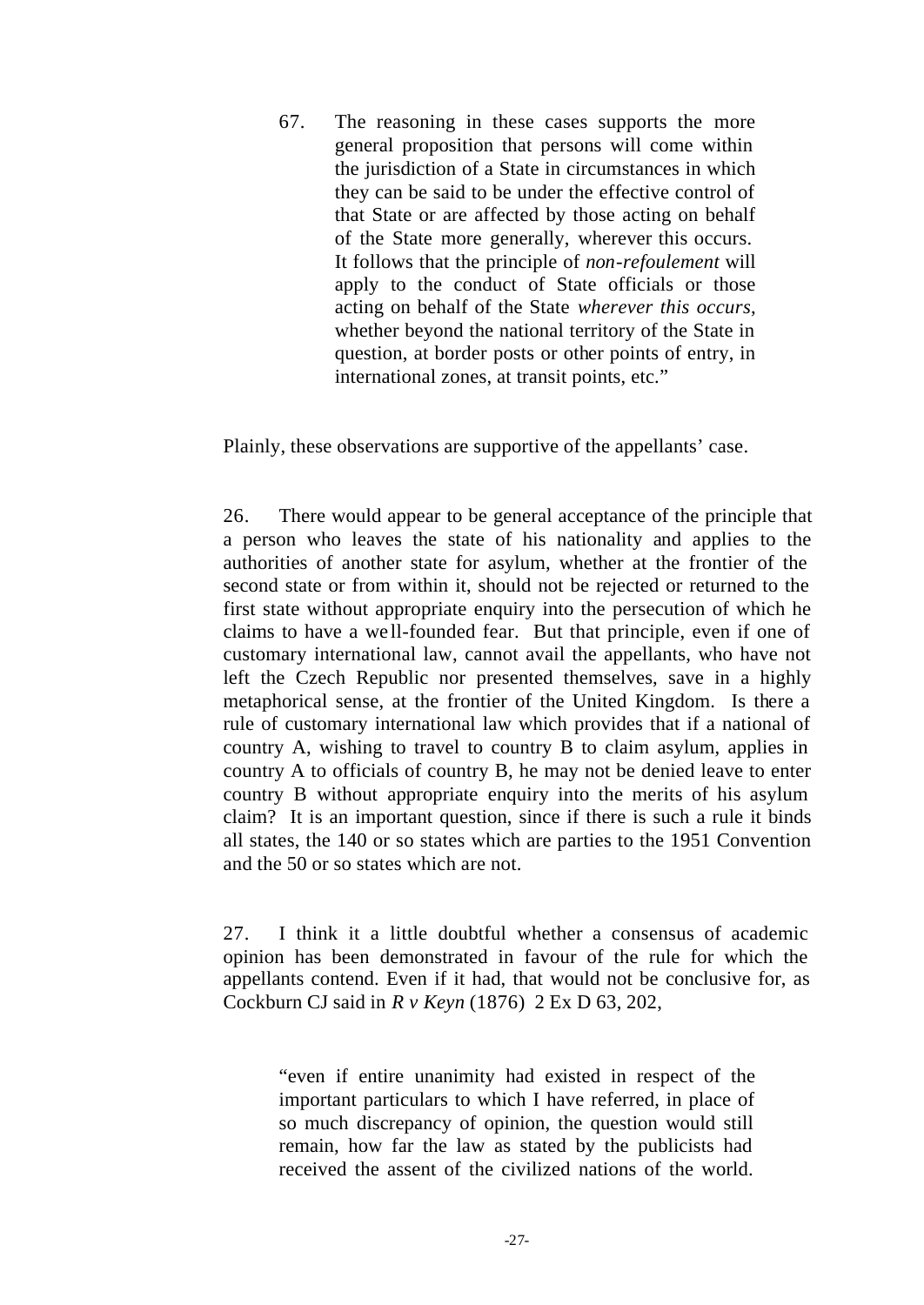For writers on international law, however valuable their labours may be in elucidating and ascertaining the principles and rules of law, cannot make the law. To be binding, the law must have received the assent of the nations who are to be bound by it. This assent may be express, as by treaty or the acknowledged concurrence of governments, or may be implied from established usage …"

In considering whether the rule contended for has received the assent of the nations, it is pertinent to recall that the states parties to the 1951 Convention have not, despite much international discussion, agreed to revise its terms or extend its scope at any time since 1967. None of the citations in para 24 above is from a legislative instrument. The House was referred to no judicial decision supporting the rule contended for and a number of recent decisions (*Sale* in the United States, *Ibrahim* and *Khawar* in Australia) are inimical to it. Have the states in practice observed such a rule? It seems to me clear that they have not.

28. Section 1 of the Immigration (Carriers' Liability) Act 1987 provided that where a person requiring leave to enter the United Kingdom arrived in this country by ship or by aircraft and failed to produce a visa where required, the carrier by sea or air should be liable to pay a penalty of £2000. The visa regime and the imposition of liability on carriers were complementary measures intended to stem the flow of applicants for asylum, as Simon Brown LJ explained in *R v Secretary of State for the Home Department, Ex p Hoverspeed* [1999] INLR 591, 594-595:

"What, then, is it which is said to justify placing these burdens, and most notably ICLA, upon carriers? The answer is said to be the imperative needs of immigration control in the face of ever-growing pressures from around the world. This too is deposed to in great detail by the respondent and once again I shall simplify it. In 1986 there was a significant increase in the number of asylum seekers, in particular from the Indian subcontinent and West Africa. In the result the visa requirement was extended to India, Pakistan, Bangladesh, Ghana and Nigeria. ICLA was passed as a necessary adjunct of the visa regime and, more generally, to complement immigration control and facilitate procedures at the port of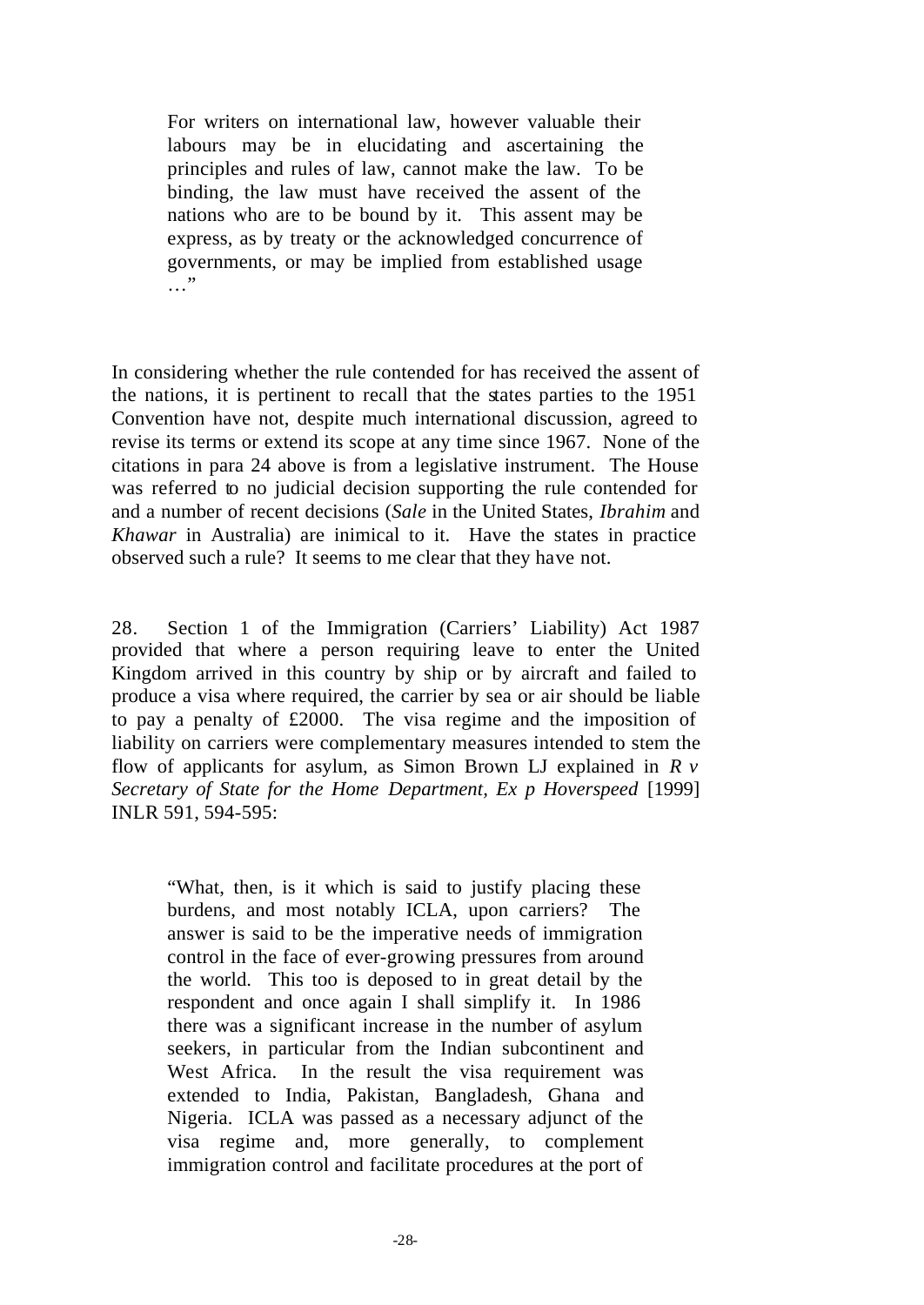entry. As the then Home Secretary, Mr Douglas Hurd, made plain at the second reading of the Bill in March 1987, it was intended to 'make it much more difficult for those who want to come to this country, but who have no valid grounds for doing so … It is also intended to stop abuse of asylum procedures by preventing people travelling here without valid documents and then claiming asylum before they can be returned'.

The logical necessity for carriers' liability to support a visa regime is surely self-evident. Why require visas from certain countries (and in particular those from which most bogus asylum seekers are found to come) unless visa nationals can be prevented from reaching our shores? Their very arrival here otherwise entitles them to apply for asylum and thus defeats the visa regime. Without ICLA there would be little or no disincentive for carriers to bring them."

In an article published in 1998 ("United Kingdom: Breaches of Article 31 of the 1951 Refugee Convention" (1998) 10 Int J Refugee Law 205, 209-210), Richard Dunstan, formerly Refugee Officer, Amnesty International United Kingdom, graphically described the practice of some leading countries:

"There can be little doubt that this pattern of the criminal conviction and imprisonment of would-be asylum-seekers for their use of false travel documents is related to the imposition of financial penalties under 'carrier sanctions' legislation in both the United Kingdom and North America. In recent years, and in common with many other western countries, the United Kingdom, Canada and the United States have imposed visa regimes on nationals of practically all significant refugee-producing countries, in an apparent attempt to reduce the number of would-be asylum-seekers from such countries arriving at their borders. These visa regimes have then been enforced by the imposition of heavy financial penalties on those transport operators bringing passengers lacking a valid visa where one is required. For example, under the Immigration (Carriers' Liability) Act 1987, the United Kingdom authorities impose a financial penalty of £2,000 per passenger brought without either a valid passport or a valid visa where one is required. Introducing this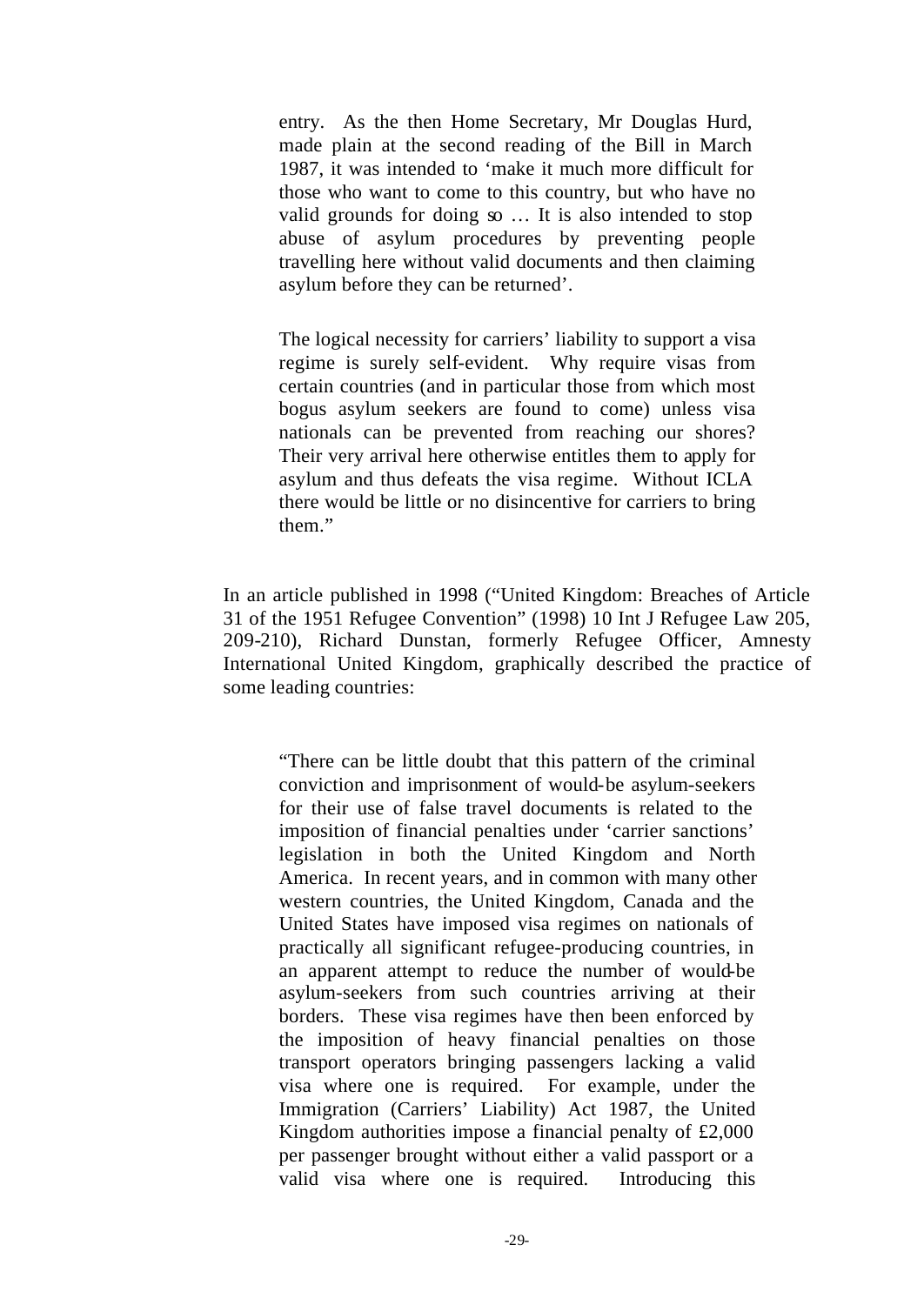legislation in March 1987, the then Home Secretary, Douglas Hurd, stated that 'the immediate spur to this proposal has been the arrival of over 800 people claiming asylum in the three months up to the end of February 1987'. Between May 1987 and October 1996, fines totalling £97.6 million were imposed on over 440 airlines and shipping companies. The United Kingdom authorities have also provided training, advice and technical support in respect of the detection of false travel documents to airline staff based at various points of embarkation. In September 1996, for example, the Ethiopian News Agency (ENA) reported that the British Ambassador in Addis Ababa had recently donated forgery detection equipment to the Ethiopian Immigration Service; the same ENA report quoted the Ambassador as saying that a number of British immigration officers had spent two weeks in Addis Ababa in October 1995, training both Ethiopian immigration officers and Ethiopian Airline staff in the 'detection of forged documents and British visa and passport requirements'.

Similarly, in the United States a financial penalty of US\$3,000 per improperly-documented passenger may be imposed under section 273 of the Immigration and Nationality Act 1952, the penalty having been increased from US\$1,000 in 1990. And in Canada a financial penalty of up to CAN\$3,200 per improperly-documented passenger may be imposed under the Immigration Act 1976, as amended. As long ago as 1986, a total of 541 airlines were each fined CAN\$1,000 by the Canadian authorities for not demonstrating sufficient vigilance in their checking of passengers' travel documents …"

A study conducted for the European Council on Refugees and Exiles, published in February 1999, showed that all states parties to the Schengen Convention, plus Norway and Iceland, who had concluded a parallel convention, had introduced a system of carriers' liability. Of 17 Western European countries only Ireland and Switzerland, at that time, had not. There was no evidence before the House to show the effect on prospective applicants for asylum of foreign countries' visa and carriers' liability regimes, but there is no reason to suppose that their effect is any different from our own. The evidence in the present case states that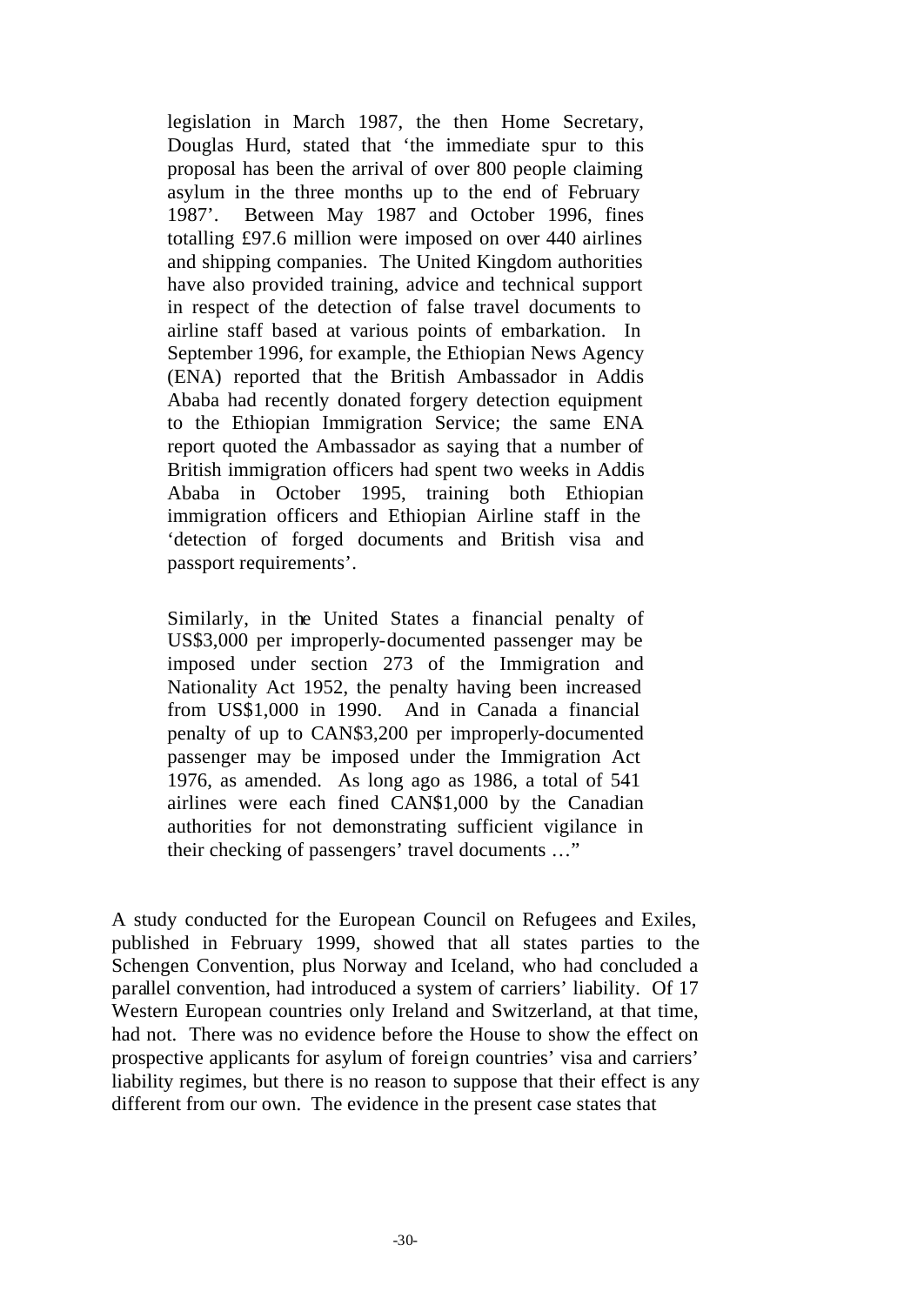"But for the existence of the new pre-clearance powers under the 2000 Order, [the Home Secretary] may well have felt constrained to promote the introduction [of] a visa regime in respect of the Czech Republic, as has occurred (for example) with other countries that have generated large numbers of asylum applications."

Had a visa regime been imposed, the effect on the appellants, so far as concerned their applications for asylum, would have been no different. But it could not plausibly be argued that a visa regime would have been contrary to the practice of the nations. That conclusion must in my opinion apply also to the pre-clearance procedure which the appellants challenge. This makes it unnecessary to address the first submission recorded in para 22 above on the extent to which and the manner in which international law is or may become part of the common law.

29. I should briefly mention two additional arguments relied on by the appellants. It was said that the Prague Airport procedure violated the principle of legality. That principle is perhaps most clearly stated by Lord Hoffmann in *R v Secretary of State for the Home Department, Ex p Simms* [2000] 2 AC 115, 131:

"Parliamentary sovereignty means that Parliament can, if it chooses, legislate contrary to fundamental principles of human rights. The Human Rights Act 1998 will not detract from this power. The constraints upon its exercise by Parliament are ultimately political, not legal. But the principle of legality means that Parliament must squarely confront what it is doing and accept the political cost. Fundamental rights cannot be overridden by general or ambiguous words. This is because there is too great a risk that the full implications of their unqualified meaning may have passed unnoticed in the democratic process. In the absence of express language or necessary implication to the contrary, the courts therefore presume that even the most general words were intended to be subject to the basic rights of the individual. In this way the courts of the United Kingdom, though acknowledging the sovereignty of Parliament, apply principles of constitutionality little different from those which exist in countries where the power of the legislature is expressly limited by a constitutional document."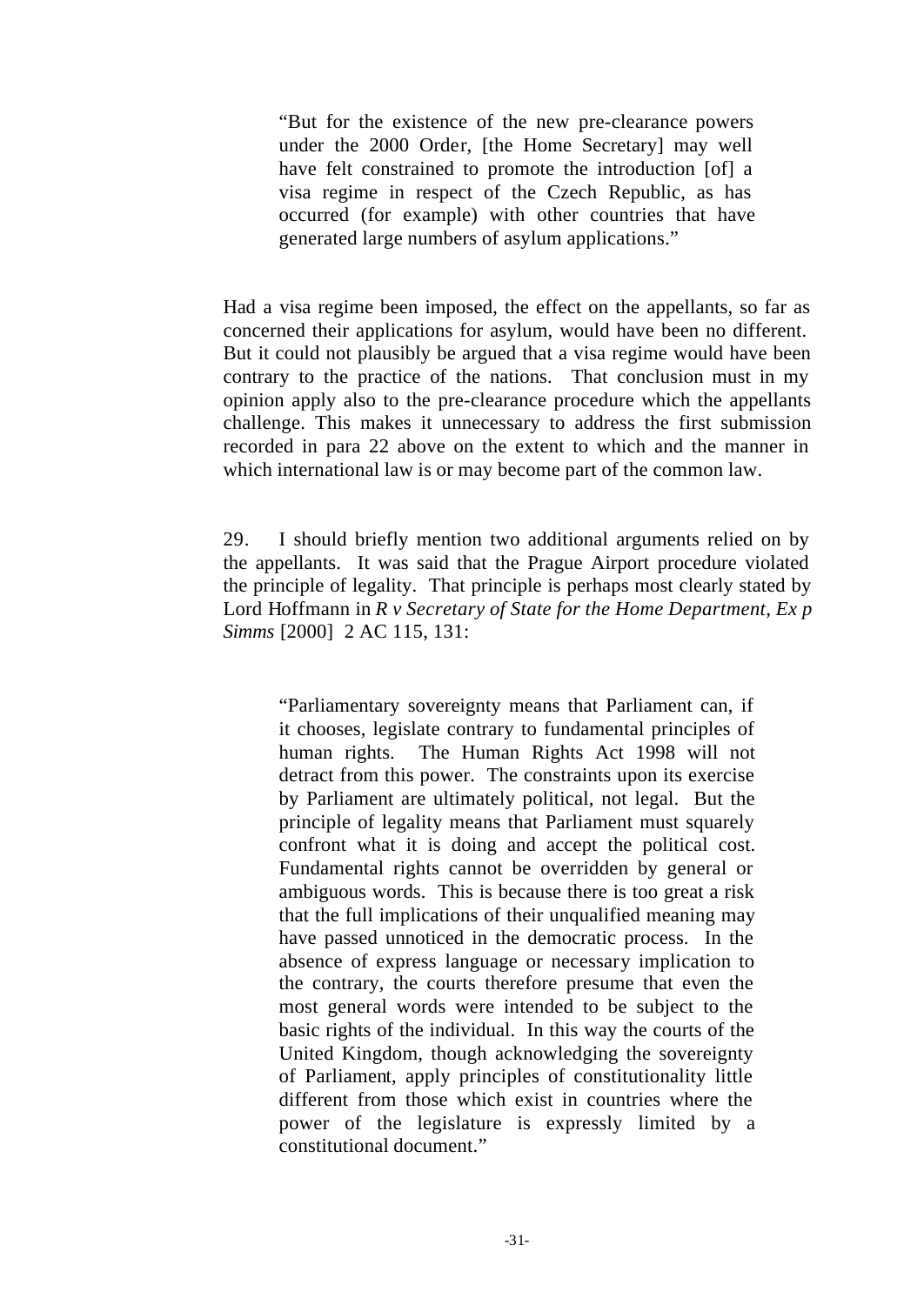This is an important and valuable principle. But it has no application to the present case, since the appellants enjoyed no right which, on any construction, Parliament had legislated to infringe or curtail.

30. It was argued on behalf of the three appellants who stated their purpose of seeking asylum to the immigration officers in Prague that leave to enter should not have been refused on the ground (rule 320 of the Immigration Rules: see para 5 above) that entry was being sought for a purpose not covered by the Rules. It was said that applying for asylum is a purpose covered by the Rules. It is of course true that the Rules lay down the procedure to be followed when an application for asylum is made. But it does not follow that applying for asylum is a purpose covered by the Rules, and it seems to me clear that it is not. Eve n if an application for asylum is duly made, this does not lead to the grant or refusal of leave to enter until the application is determined.

31. I am in full agreement with the opinion of my noble and learned friend, Lord Hope of Craighead, which I have had the opportunity to read in draft. For all these reasons, in essence those of the judge and the Court of Appeal, I would reject the appellants' arguments on the issues canvassed in this opinion. But the appeal must be allowed, for the reasons given by my noble and learned friend Baroness Hale.

# **LORD STEYN**

My Lords,

32. In this appeal many significant issues have been debated. But surely the most important issue is whether the operation mounted by immigration officers at Prague Airport under the authority of the Home Secretary in 2001 and 2002 discriminated against Roma on grounds of their race. It is unlawful for public authorities, such as the Home Secretary and an immigration officer, to discriminate on racial grounds in carrying out any of their functions. The appellants put forward a case of direct discrimination on the grounds of race under the Race Relations Act 1976. The Home Secretary and the immigration officers strenuously denied that any discrimination had taken place. Mr Howell, who appeared on behalf of the Home Secretary and the immigration officer, invited the House of Lords to regard the allegations as very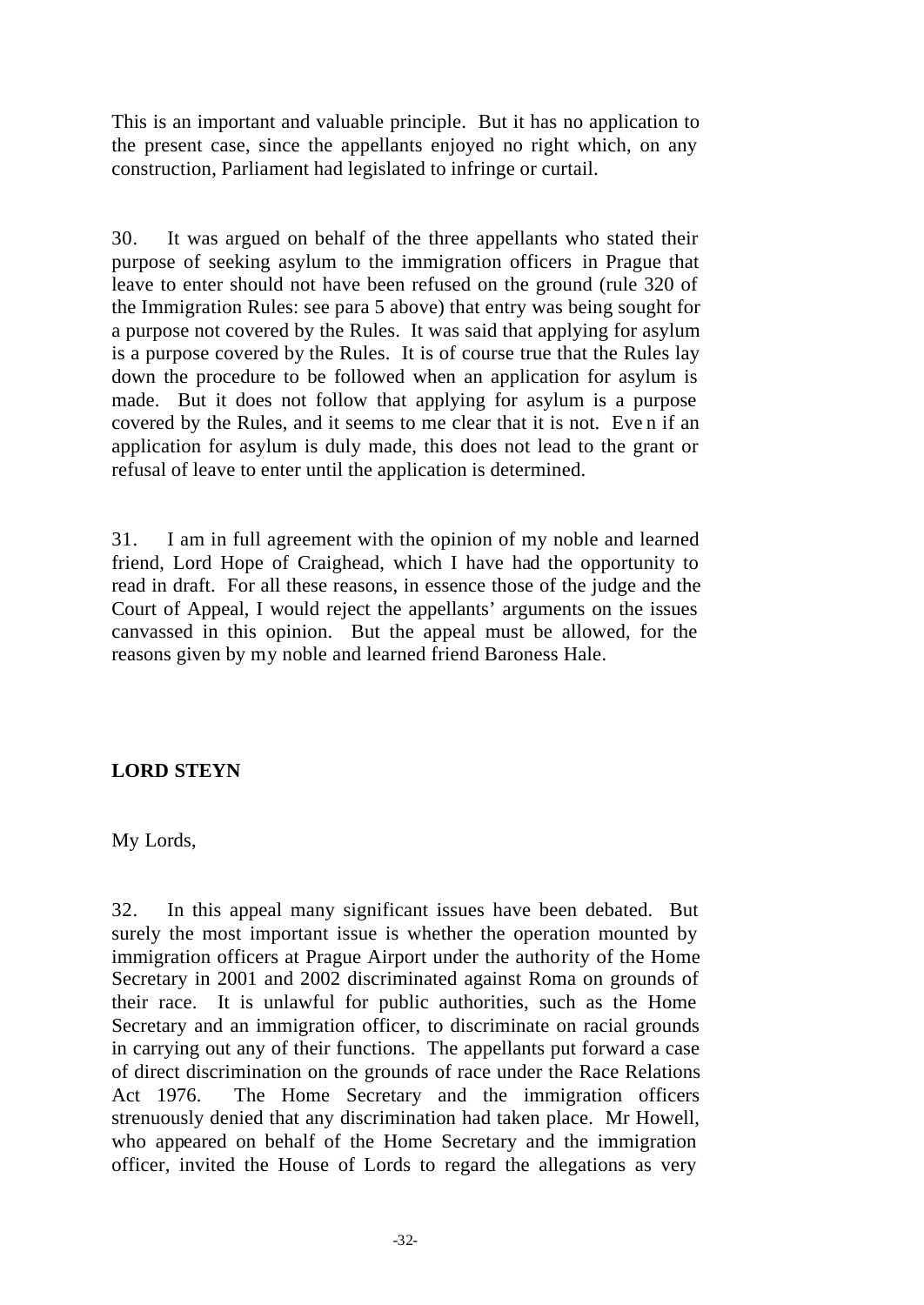serious. He submitted that the case of the appellants should be viewed with an initial scepticism that the United Kingdom could have put in place a system of discrimination on the grounds of race. That is how I will approach the matter.

33. The operation at Prague Airport is unique in the history of the immigration service. It was the first time such a procedure had been undertaken. And it has not been repeated. But the decision of the House transcends the particular circumstances of the case: it has implications for the responsibility of government not only for immigration policy but also for race relations policy generally.

34. The essential features of the operation can be stated quite simply. It was designed as a response to an influx of Czech Roma into the United Kingdom. The immigration officers knew that the reason why they were stationed in Prague was to stop asylum seekers travelling to the United Kingdom. They also knew that almost all Czech asylum seekers were Roma, because the Roma are a disadvantaged racial minority in the Czech Republic. Thus there was from the outset a high risk that individuals recognised as Roma would be targeted by specially intrusive and sceptical questioning. There was a striking difference in treatment of Roma and non Roma at the hands of immigration officers operating at Prague Airport. The statistics show that almost 90% of Roma were refused leave to enter and only 0.2% of non Roma were refused leave to enter. Roma were 400 times more likely than non Roma to be refused permission. No attempt was made by the Home Office to explain by the evidence of immigration officers the difference in treatment of Roma and non Roma. Although the Home Office was from the beginning on notice of the high risk of discrimination on grounds of race, no attempt was made to guard against discrimination.

35. New documents rightly produced by the Home Office during the hearing of the appeal are revealing. One extract is sufficient to show what immigration officers must have understood their functions at Prague Airport to involve:

"The fact that a passenger belongs to one of these ethnic or national groups will be sufficient to justify discrimination - without reference to additional statistical or intelligence information - if an immigration officer considers such discrimination is warranted."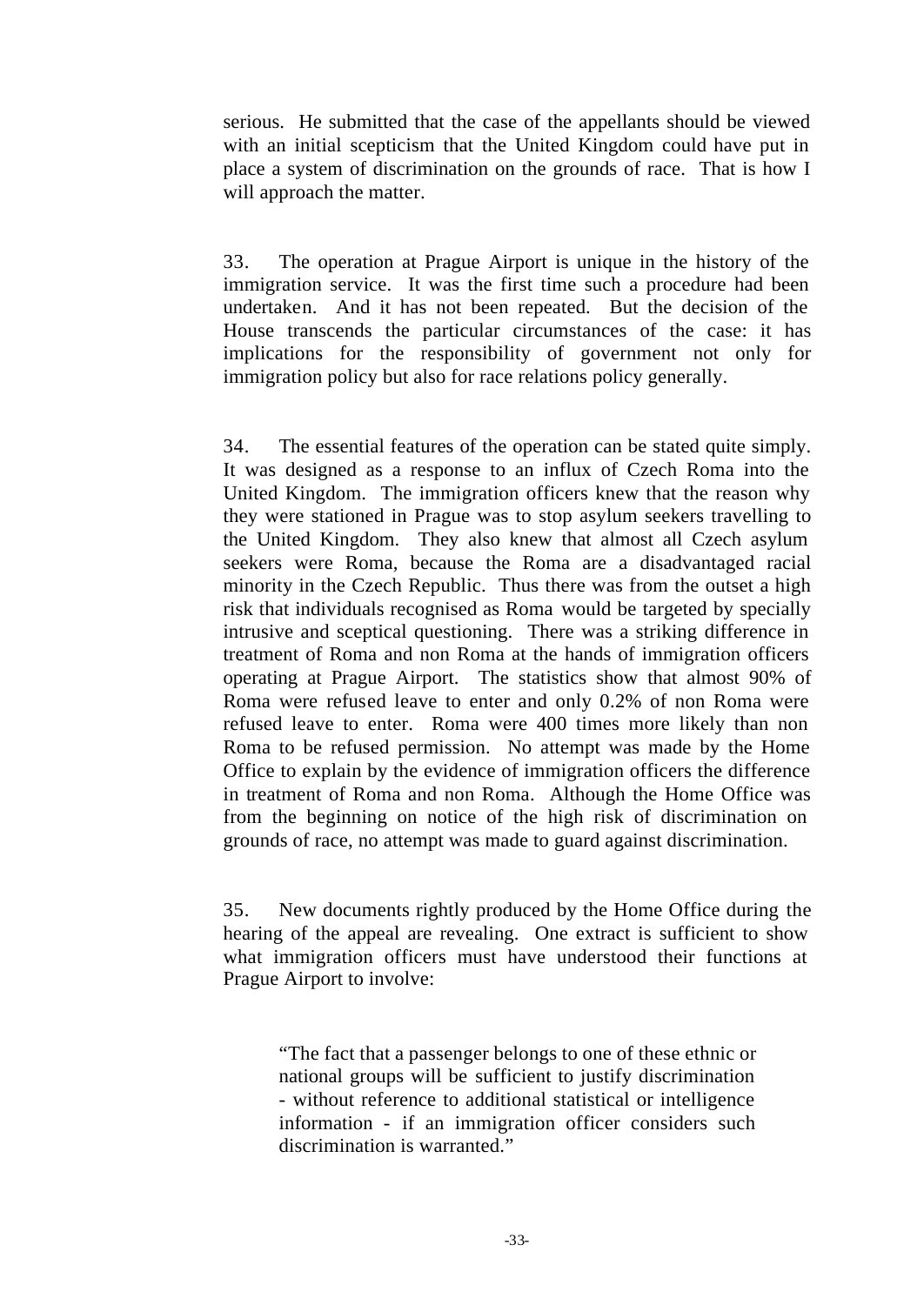The immigration officers would have read this document in the light of a formal authorisation by the Secretary of State under section 19D of the Race Relations Act 1976. That authorisation purported to confer on immigration officers the express power to discriminate by reason of a person's ethnic origin against Roma. It is true that the Secretary of State does not rely on the authorisation. But it would have been known to immigration officers sent to Prague. Counsel for the Secretary of State argued that the authorisation was not in law an instruction. I would accept that. But the documents nevertheless reveal how immigration officers would have understood their principal task.

36. Following the principles affirmed by the House of Lords in *Nagarajan v London Regional Transport* [2000] 1 AC 501, there is in law a single issue: why did the immigration officers treat Roma less favourably than non-Roma? In my view the only realistic answer is that they did so because the persons concerned were Roma. They discriminated on the grounds of race. The motive for such discrimination is irrelevant: *Nagarajan v London Regional Transport, supra.*

37. The reasoning of the majority of the Court of Appeal in this case had at first glance the attractiveness of appearing to be in accord with common sense: *R (European Roma Rights Centre) v Immigration Officer at Prague Airport* [2004] QB 811. Simon Brown LJ said (para 86, 840):

"because of the greater degree of scepticism with which Roma applicants will inevitably be treated, they are more likely to be refused leave to enter than non-Roma applicants. But this is because they are less well placed to persuade the immigration office that they are not lying in order to seek asylum. That is not to say, however, that they are being stereotyped. Rather it is to acknowledge the undoubtedly disadvantaged position of many Roma in the Czech Republic. Of course it would be wrong in any individual case to assume that the Roma applicant is lying, but I decline to hold that the immigration officer cannot properly be warier of that possibility in a Roma's case than in the case of a non -Roma applicant. If a terrorist outrage were committed on our streets today, would the police not be entitled to question more suspiciously those in the vicinity appearing to come from an Islamic background?"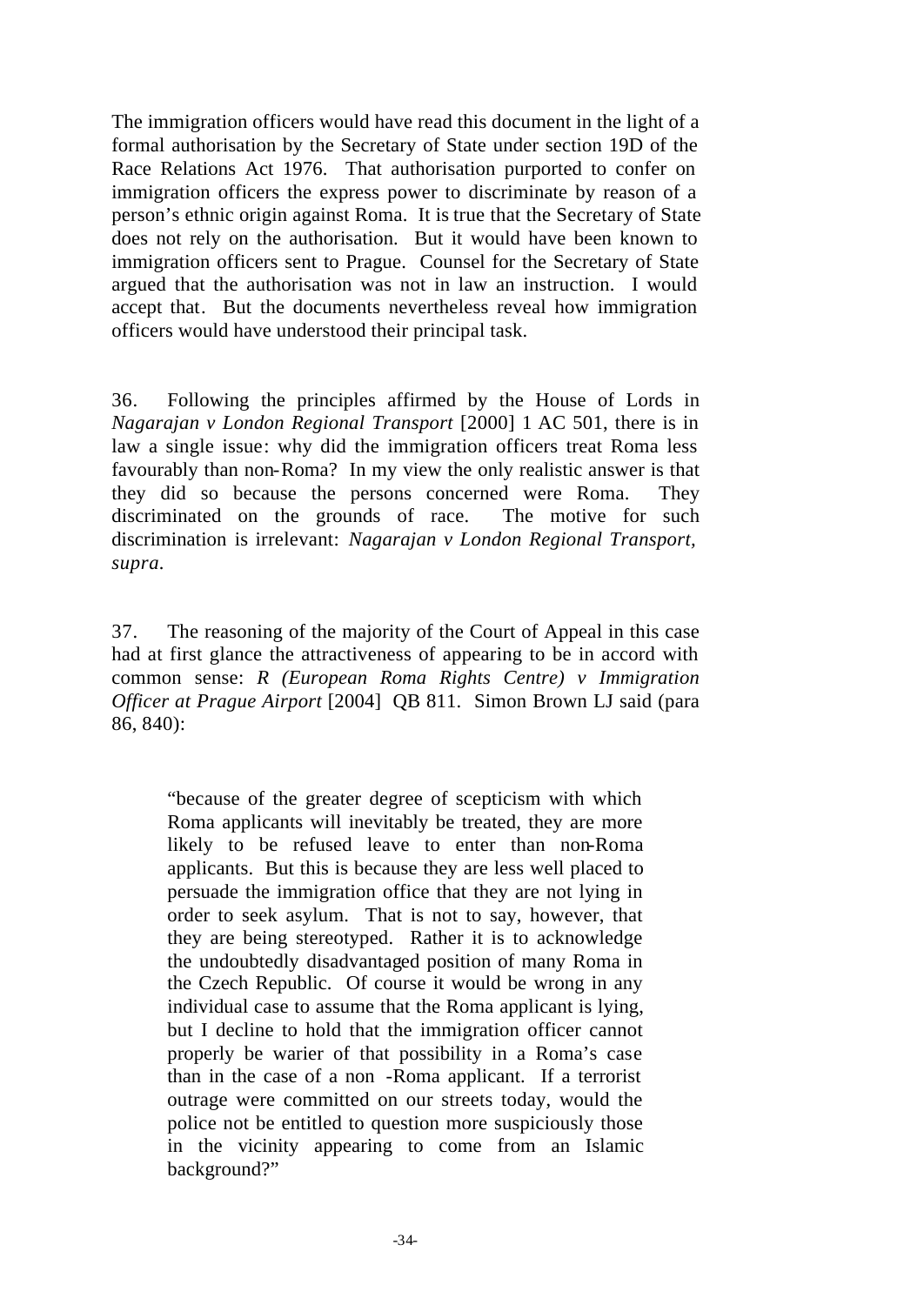Mantell LJ agreed with this analysis. Laws LJ dissented. In "Equality: The Neglected Virtue" [2004] EHRLR 142, Mr Rabinder Singh QC convincingly exposed the flaw in the reasoning of the majority. He stated (at p154):

"It is clear that there was less favourable treatment. It is also clear that it was on racial grounds. As all the judges acknowledged, the reason for the discrimination is immaterial: in particular, the absence of a hostile intent or the presence of a benign motive is immaterial. What the majority view amounts to is, on analysis, an attempt to introduce into the law of direct discrimination the possibility of justification. But Parliament could have provided for that possibility - as it has done in the context of allegations of indirect discrimination - and has chosen not to do so. In so far as the fields of immigration and nationality may be thought to require special treatment, permitting discrimination on certain grounds (ethnic or national origins) but not others (such as colour), again Parliament has catered for that possibility in enabling a minister to give an authorisation. The Government did not want to rely on the authorisation in the *Roma* case: that was a matter for its tactical choice but the courts should not bend over backwards to save the executive from what may have been its own folly. Their duty, as Laws LJ said, is to apply the will of Parliament as enacted in its laws. Moreover, the danger in the majority's reasoning is that it is capable of application outside the limited areas with which the Court was concerned. For example, it could be applied in the context of police stop and search powers. Simon Brown LJ expressly gives an example from just that context. This is potentially very damaging to race relations law going beyond what may have been perceived to be the problem in the *Roma* case itself."

I am in respectful agreement with this analysis. In my view the majority was wrong. Laws LJ was right.

38. I agree with the conclusion of Baroness Hale of Richmond that the system operated by immigration officers at Prague Airport was inherently and systemically discriminatory on racial grounds against Roma, contrary to section 1(1)(a) of the Race Relations Act.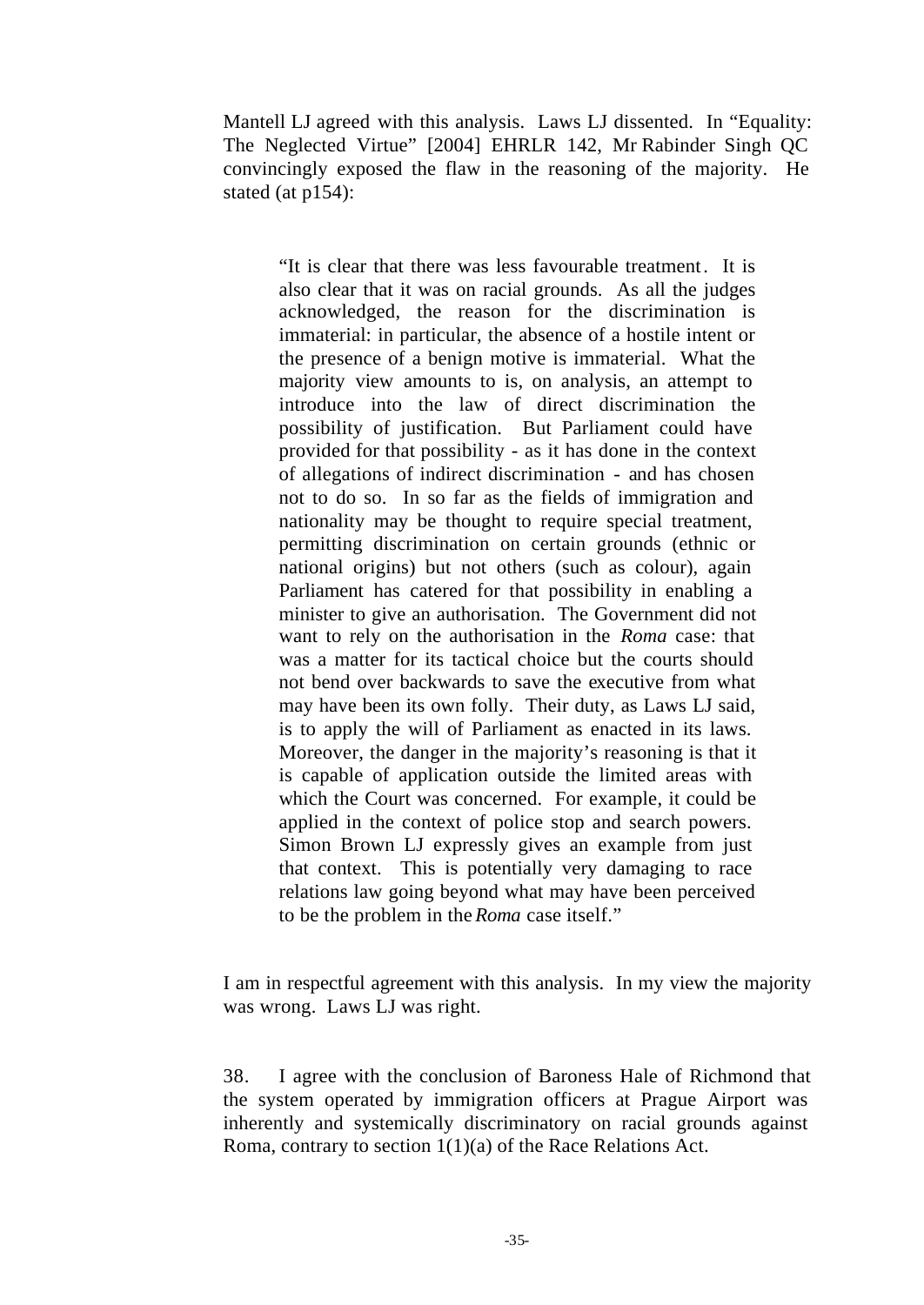39. It is now necessary to consider to what extent the operation at Prague Airport was also contrary to the obligations of the United Kingdom under international treaties to which the United Kingdom is a party and under customary international law.

40. It is necessary to consider the Convention relating to the Status of Refugees (1951). Article 3 provides as follows:

"The Contracting States shall apply the provisions of this Convention to refugees without discrimination as to race, religion or country of origin."

Before I consider the reach of article 3, it is important to bear in mind the status of the Refugee Convention in United Kingdom in law. It is not a mere unincorporated treaty. Under rule 16 of the Statement of Changes in Immigration Rules (1983) (HC 169) it was formerly provided:

"Where a person is a refugee full account is to be taken of the provisions of the Convention and Protocol relating to the Status of Refugees (Cmd 9171 and Cmnd 3906). Nothing in these rules is to be construed as requiring action contrary to the United Kingdom's obligations under these instruments . . . "

In *R v Secretary of State for the Home Department, Ex p Singh,* The Times, June 8, 1987, the Divisional Court held that the Refugee Convention had "indirectly" been incorporated under English law. Later in the same year in *R v Secretary of State for the Home Department, Ex p Sivakumaran* [1988] AC 958, 990 Lord Keith of Kinkel observed that "The United Kingdom having acceded to the Convention and Protocol, their provisions have for all practical purposes been incorporated into United Kingdom law." Lord Bridge of Harwich, Lord Templeman and Lord Griffiths agreed with the opinion of Lord Keith. The difficulty is, however, that Immigration Rules are not law but merely instructions to immigration officers. *By themselves* they cannot effect an incorporation.

41. Against this background, Parliament decided to make reference to the Refugee Convention in primary legislation. Parliament was informed that the new provision was to be "an additional safeguard":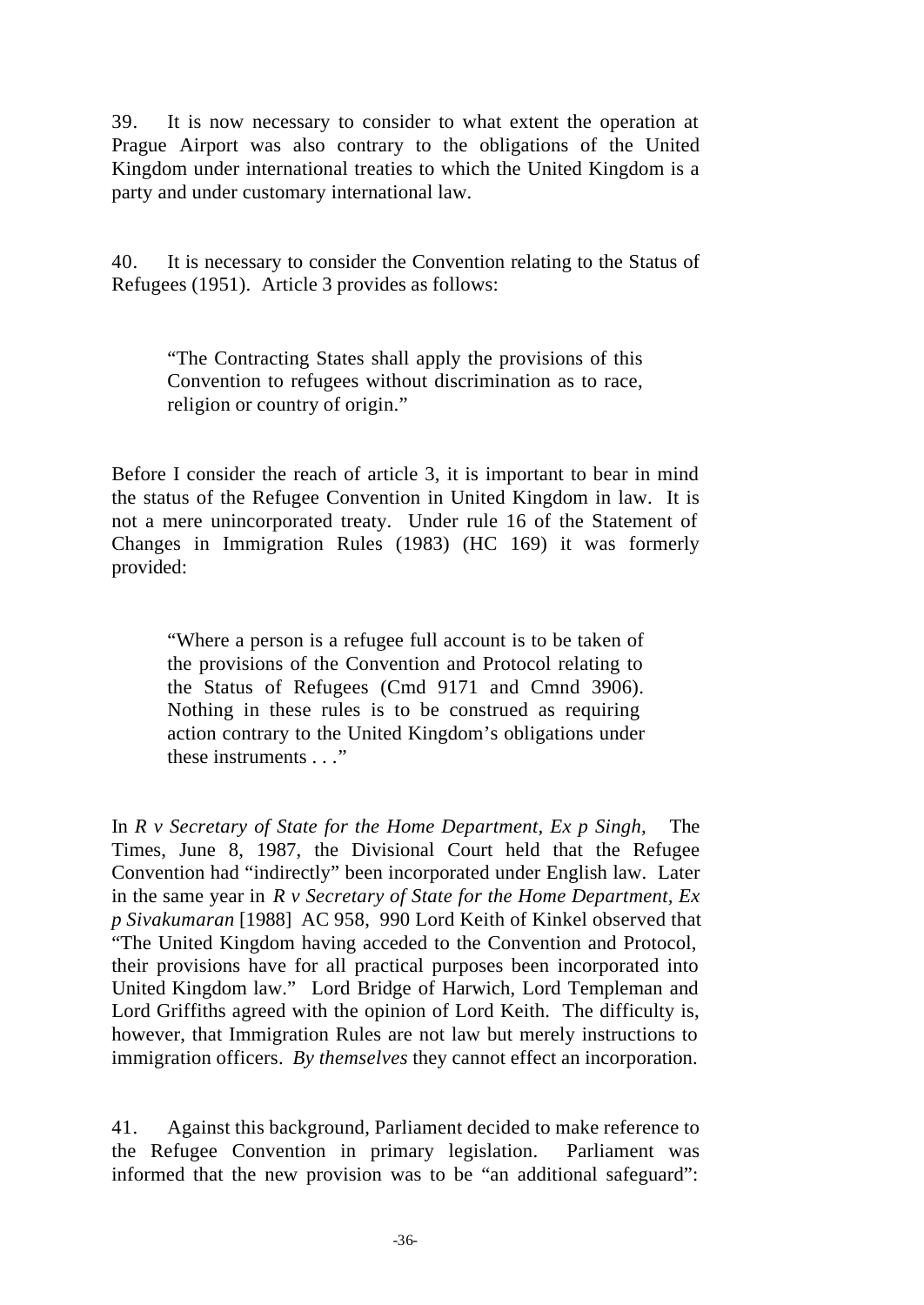Hansard, Standing Committee A, 19 November 1992, col 151. Section 2 of the Asylum and Immigration Appeals Act 1993 provides:

"Nothing in the immigration rules (within the meaning of the 1971 Act) shall lay down any practice which would be contrary to the Convention."

It is necessarily implicit in section 2 that no administrative practice or procedure may be adopted which would be contrary to the Convention. After all, it would be bizarre to provide that formal immigration rules must be consistent with the Convention but that informally adopted practices need not be consistent with the Convention. The reach of section 2 of the 1993 Act is therefore comprehensive.

42. Parliament must be taken to have been aware, in enacting the 1993 Act, that the courts had treated references in the immigration rules to the Refugee Convention as "indirectly" or "for practical purposes" incorporating it into domestic law: *Bennion, Statutory Interpretation,* 4th ed (2002), p 469. In the context of the decisions of the Court of Appeal and House of Lords in 1987 Parliament must have intended that the strengthened reference to the Refugee Convention in primary legislation would be treated by the courts as an incorporation of the Refugee Convention into domestic law. Moreover, the heading of section 2 is "Primacy of the Convention." This is a relevant and significant pointer to the overriding effect of the Convention in English law: *R v Montila and Others* [2004] UKHL 50, paras 31-37, per Lord Hope of Craighead. It is true, of course, that a convention may be incorporated more formally by scheduling it to an enactment, eg the Carriage of Goods by Sea Act 1971 which enacted the Hague-Visby Rules. But there is no rule specifying the precise legislative method of incorporation. It is also possible to incorporate a treaty in part, e.g. the European Convention on Human Rights was incorporated into our law without article 13: see Human Rights Act 1998. In my view it is clear that the Refugee Convention has been incorporated into our domestic law.

43. The question is whether, in addition to acting in breach of the Race Relations Act 1976, the immigration officers operating at Prague Airport were in breach of article 3 of the Refugee Convention as incorporated into United Kingdom law. Having given the matter careful consideration, I am driven to the conclusion that article 3 is not applicable. The non discrimination provision in article 3 is limited to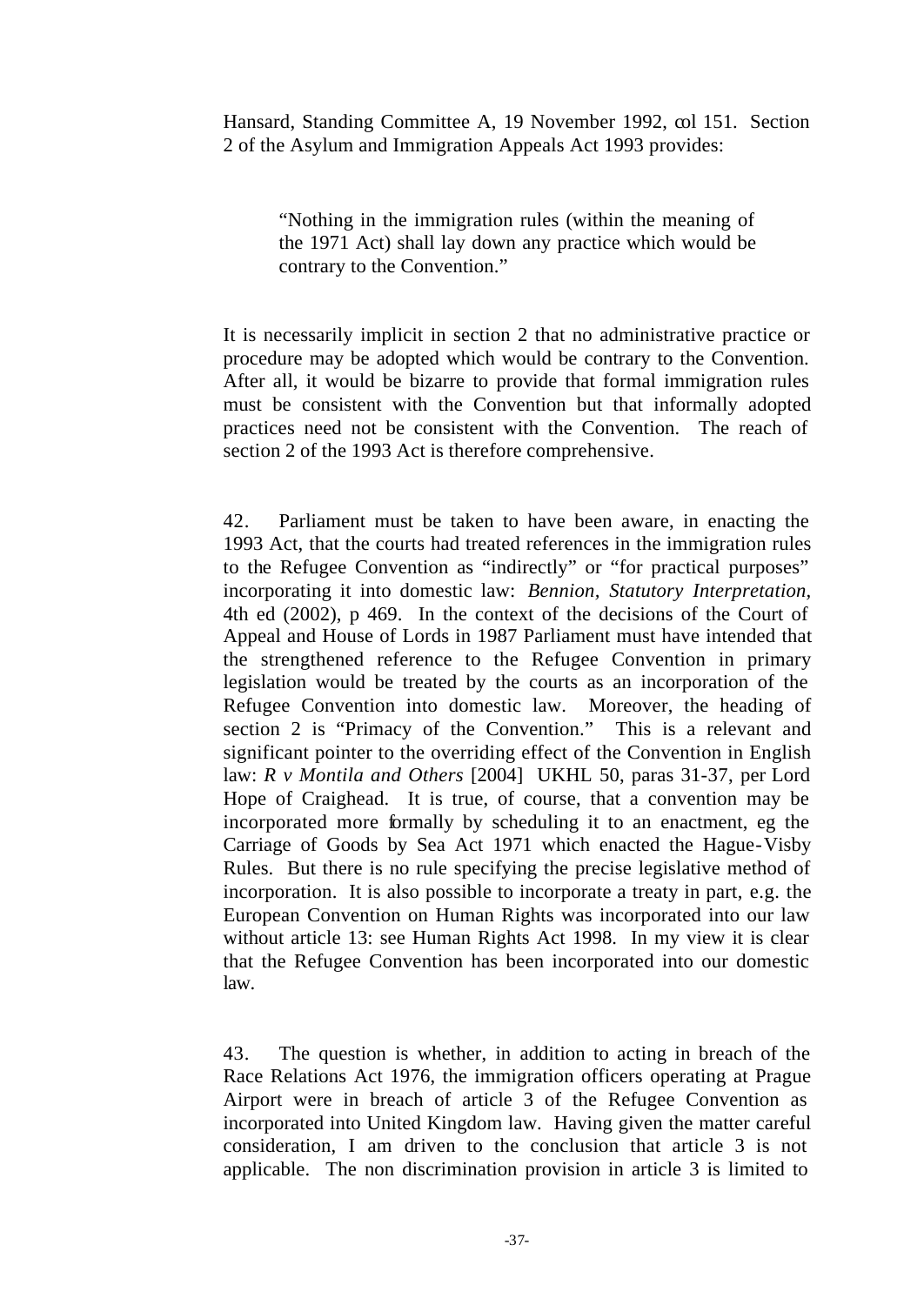the application of "the provisions of this Convention." Article 3 does not contain a freestanding non discrimination provision. It resembles the weak provision in article 14 of the European Convention on Human Rights (1950). The appellants never left the Czech Republic and are therefore not "refugees" under article 1 of the Refugee Convention. They also never presented themselves at the frontier of the United Kingdom and properly construed the non-refoulement obligation under article 33 is not engaged. It is true, of course, that the Refugee Convention is a living instrument and must be interpreted as such. It must also be interpreted in accordance with good faith: article 31 of the Vienna Convention on the Law of Treaties. These are very important principles of interpretation. But they are not capable of filling gaps which were designedly left in the protective scope of the Refugee Convention. In my view there is no answer to the reasoning of Lord Bingham of Cornhill on these points.

44. It has been noted how in the early fifties weak non discrimination provisions were adopted in some early human rights treaties, namely in article 14 of the European Convention on Human Rights (1950) and articles 1 and 33 of the Refugee Convention (1951). But the strong moral condemnation of race discrimination in the Charter of the United Nations (1945) and in the Universal Declaration of Human Rights (1948) led in the sixties in more modern human rights instruments to the formulation of free standing non discrimination legal norms. The first of these treaties to be considered is the International Convention on the Elimination of All Forms of Racial Discrimination (1966). The first three preambles of this Convention read as follows:

"*Considering* that the Charter of the United Nations is based on the principles of the dignity and equality inherent in all human beings, and that all Member States have pledged themselves to take joint and separate action, in cooperation with the Organisation, for the achievement of one of the purposes of the United Nations which is to promote and encourage universal respect for and observance of human rights and fundament al freedoms for all, without distinction as to race, sex, language or religion,

*Considering* that the Universal Declaration of Human Rights proclaims that all human beings are born free and equal in dignity and rights and that everyone is entitled to all the rights and freedoms set out therein, without distinction of any kind, in particular as to race, colour or national origin,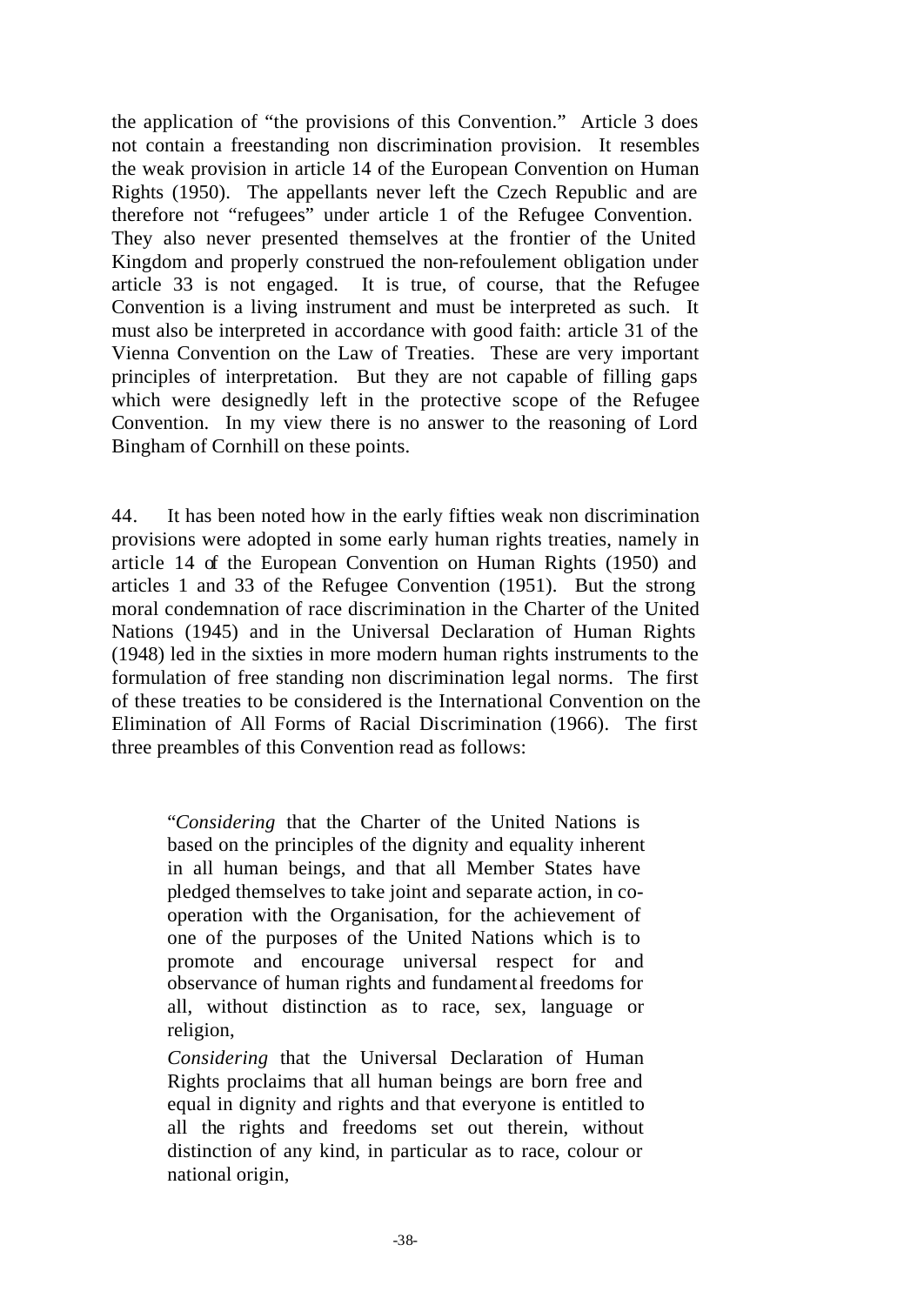*Considering* that all human beings are equal before the law and are entitled to equal protection of the law against any discrimination and against any incitement to discriminate . . .

# Article 2 provides:

- "1. States Parties condemn racial discrimination and undertake to pursue by all appropriate means and without delay a policy of eliminating racial discrimination in all its forms and promoting understanding among all races, and, to this end:
	- (a) Each State Party undertakes to engage in no act or practice of racial discrimination against persons, groups of persons or institutions and to ensure that all public authorities and public institutions, national and local, shall act in conformity with this obligation;
	- (b) Each State Party undertakes not to sponsor, defend or support racial discrimination by any person . . ."

On 4 January 1969 this Convention entered into force. To date 169 states have become parties to it. On 6 April 1969 the United Kingdom ratified this treaty. The operation at Prague Airport placed the United Kingdom in breach of this international obligation.

45. The next relevant treaty provision is article 26 of the International Covenant on Civil and Political Rights (1966). It provides:

"All persons are equal before the law and are entitled without any discrimination to the equal protection of the law. In this respect, the law shall prohibit any discrimination and guarantee to all persons equal and effective protection against discrimination on any ground such as race, colour, sex, language, religion, political or other opinion, national or social origin, property, birth or other status."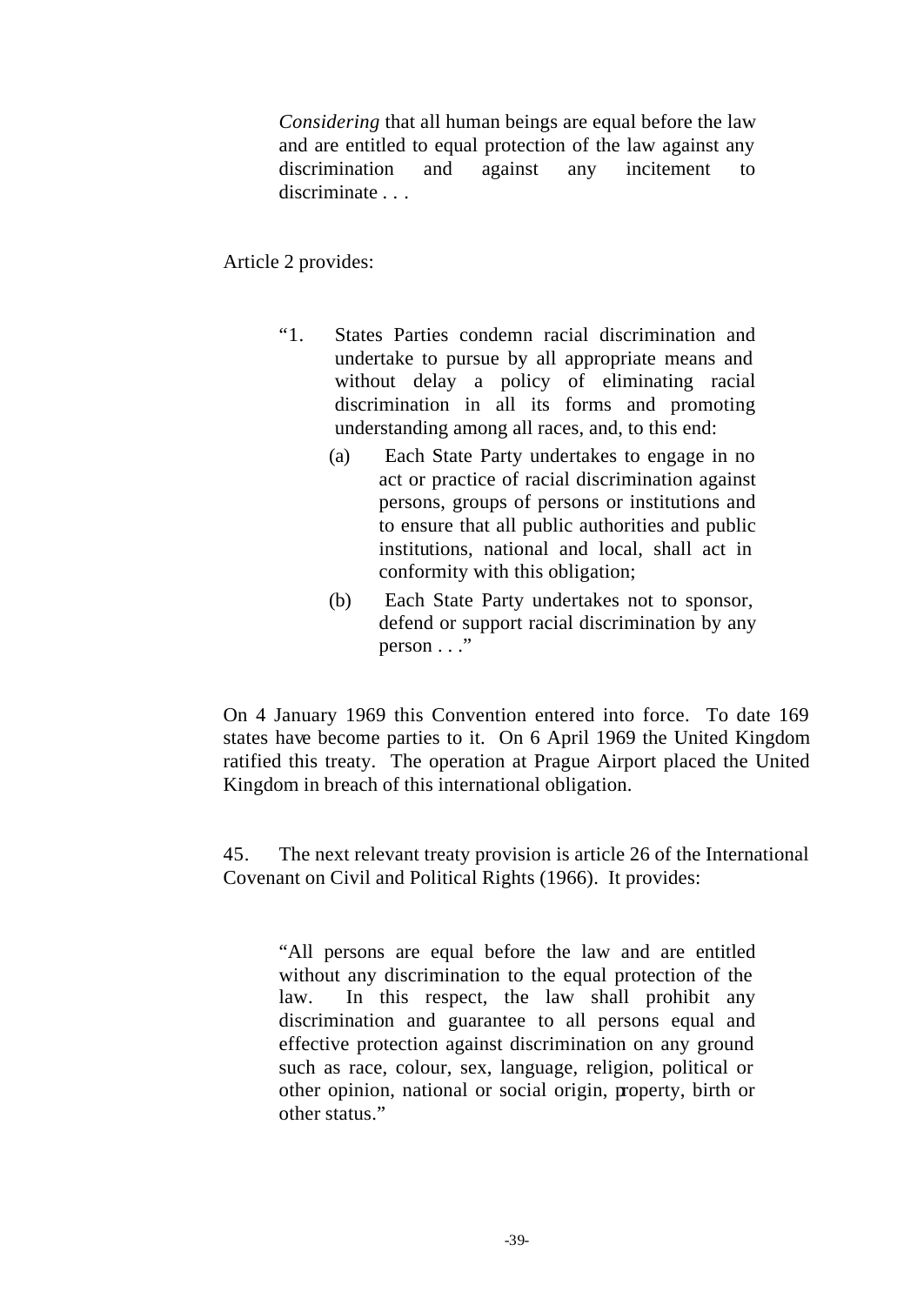On 23 March 1976 this Convention entered into force. To date 152 states have become parties. On 20 August 1976 the United Kingdom ratified this treaty. The United Kingdom purported to exercise governmental authority at Prague Airport. The operation carried out at Prague placed the United Kingdom in breach of the International Covenant.

46. Lastly, I turn to customary international law. The Universal Declaration of Human Rights (1948) was a proclamation of ethical values rather than legal norms. In article 1 it stated that "All human beings are born free and equal in dignity and rights." Article 2 expressly condemned distinctions of any kind on the grounds of race. The moral force of this instrument was enormous. The European Convention on Human Rights (1950) and the Refugee Convention (1951) are direct descendants of the Universal Declaration. But they contained relatively weak legal norms of non-discrimination. The great theme which runs through subsequent human rights instruments, national, regional and international, is the legal right of equality with the correlative right of non-discrimination on the grounds of race. Since 1965 international treaties have established comprehensive and strong legal norms against discrimination on the grounds of race. In 1970 the majority of the International Court, consisting of twelve judges, delivering judgment in *In re Barcelona Traction, Light and Power Co Ltd (Belgium v Spain) (second phase)* [1970] ICJ Rep 3, at paras 33-34 referred to obligations erga omnes (ie binding on all states and also having the status of peremptory norms [*jus cogens*]) in contemporary international law which included "the principles and rules concerning the basic rights of the human person, including protection from slavery and racial discrimination." State practice virtually universally condemns discrimination on grounds of race. It does so in recognition of the fact that it has become unlawful in international law to discriminate on the grounds of race. It is true that in the world, as we know it, departures from this norm are only too many. But the international community has signed up to it. The moral norm has ripened into a rule of customary international law. It is binding on all states: see *Shaw, International Law,* 5th ed (2003), at p 257; *Meron, Human Rights and Humanitarian Norms as Customary Law,* 1989, at pp 95, 112, 118, 169, 184 and 191; and *Ragazzi, The Concept of International Obligations Erga Omnes,*  1997, Chapter 7. The operation at Prague Airport was also a breach of this rule of customary international law.

47. For these reasons, as well as the reasons given by Baroness Hale on the discrimination issue, I would allow the appeal and I would make the declaration which Baroness Hale proposes.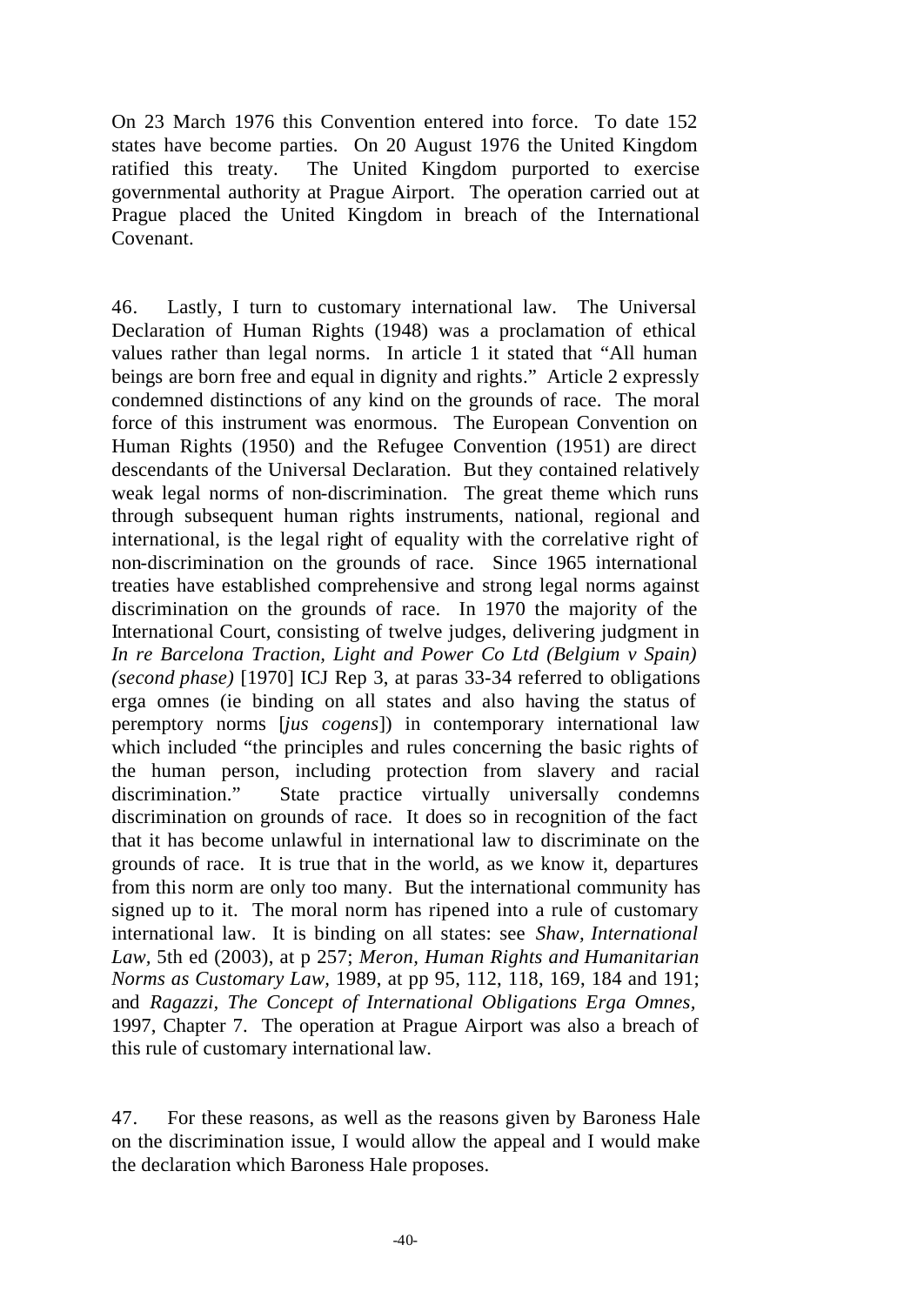# **LORD HOPE OF CRAIGHEAD**

## My Lords,

48. I have had the advantage of reading in draft the speeches of my noble and learned friends Lord Bingham of Cornhill on the asylum issue and Baroness Hale of Richmond on the discrimination issue. For the reasons which they have given, with which I am in full agreement, I would make the order that Lady Hale proposes. I should like to add just a few footnotes to what they have said.

#### *Rule 320 of the Immigration Rules*

49. Mention should be made of the appellants' argument that a decision to refuse leave to enter the United Kingdom was inconsistent with rule 320 of the Statement of Changes in Immigration Rules (1994) (HC 395). Lord Lester of Herne Hill QC chose, in the interests of time, not to develop this argument orally. But he adopted the arguments which were included in his written case, and I should like to say why, in agreement with Simon Brown LJ in the Court of Appeal [2004] QB 811, paras 52–54, I think that this argument too cannot be accepted.

50. These rules form part of the domestic legislation which was extended to the operation at Prague Airport in July 2001. They were made under section 3(2) of the Immigration Act 1971. This subsection permits the Secretary of State to make rules as to the practice to be followed in the administration of the Act for regulating the entry into and stay in the United Kingdom of persons required by the Act to have leave to enter. Immigration officers are required in the exercise of their functions to act in accordance with such instructions given to them by the Secretary of State as are not inconsistent with the immigration rules: 1971 Act, Schedule 2, para 1(3). It was the statement in para 16 of the former Statement of Changes in the Immigration Rules (1983) (HC 169) that where a person is a refugee full account shall be taken of the provisions of the Convention and Protocol relating to the Status of Refugees (Cmd 9171 and Cmnd 3906) ("the 1951 Convention") that enabled Lord Keith of Kinkel to observe in *R v Secretary of State for the Home Department, Ex p Sivakumaran* [1988] AC 958, 990 that their provisions had for all practical purposes been incorporated into United Kingdom law.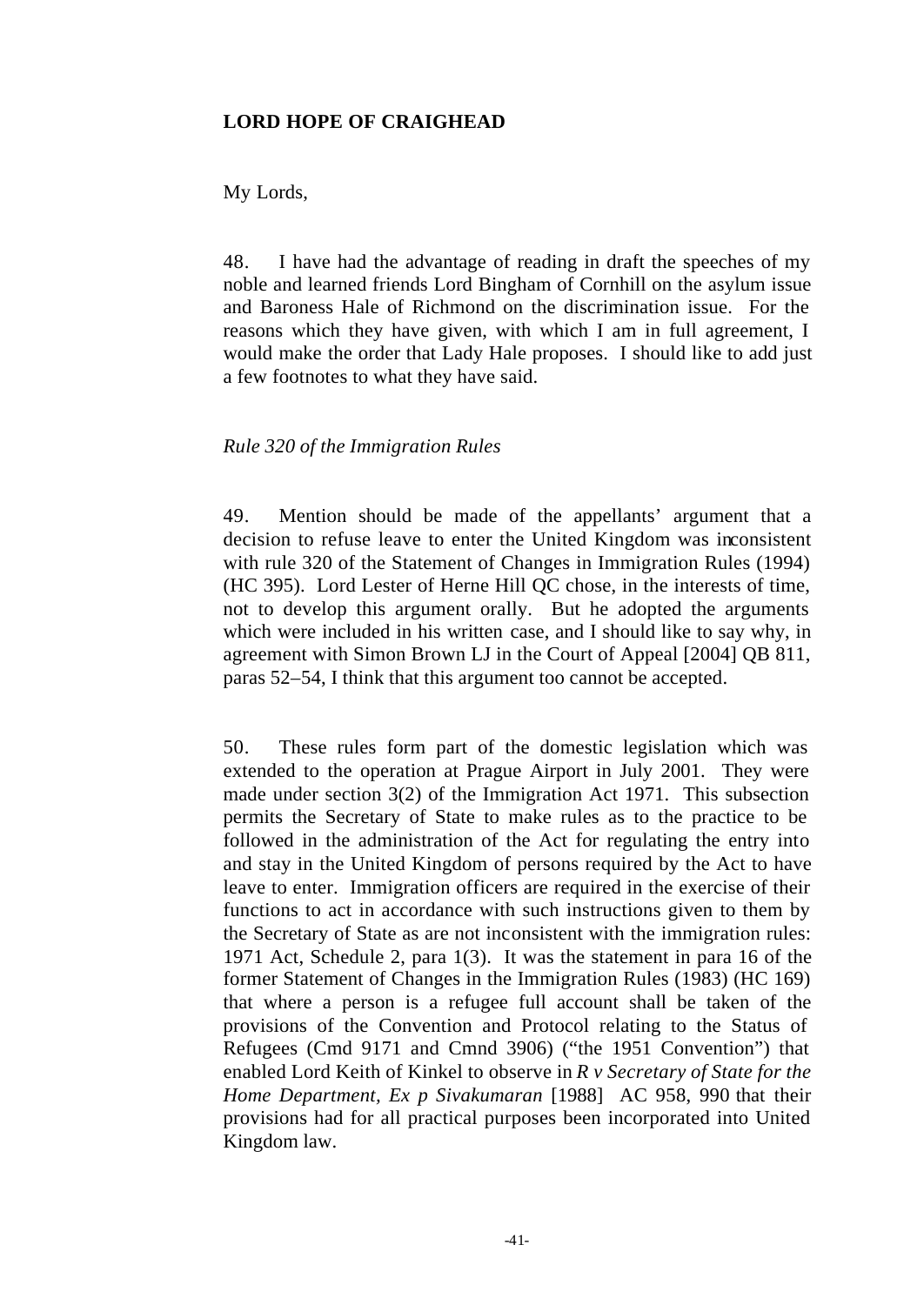51. An updated statement of the immigration rules was laid before Parliament on 23 March 1990 (HC 251). It was further updated with effect from 1 October 1994 in the light of section 2 of the Asylum and Immigration Appeals Act 1993, which states that nothing in the immigration rules shall lay down any practice which would be contrary to the 1951 Convention. Further statements of changes have been issued from time to time. As at the relevant date the rules provided, among other things:

"320. In addition to the grounds of refusal of entry clearance or leave to enter set out in Parts  $2 - 8$  of these Rules … the following grounds for the refusal of entry clearance or leave to enter apply:

> Grounds upon which entry clearance or leave to enter the United Kingdom is to be refused

> (1) the fact that entry is being sought for a purpose not covered by these Rules;

> Grounds on which entry clearance or leave to enter the United Kingdom should normally be refused

….

…

- 327. Under these Rules an asylum applicant is a person who claims that it would be contrary to the United Kingdom's obligations under the [1951] Convention] for him to be removed from or required to leave the United Kingdom. All such cases are referred to in these Rules as asylum applications.
- 328. All asylum applications will be determined by the Secretary of State in accordance with the United Kingdom's obligations under the [1951] Convention]. Every asylum application made by a person at a port or airport in the United Kingdom will be referred by the Immigration Officer for determination by the Secretary of State in accordance with these Rules.
- 334. An asylum applicant will be granted asylum in the United Kingdom if the Secretary of State is satisfied that: (i) he is in the United Kingdom or has arrived at a port of entry in the United Kingdom;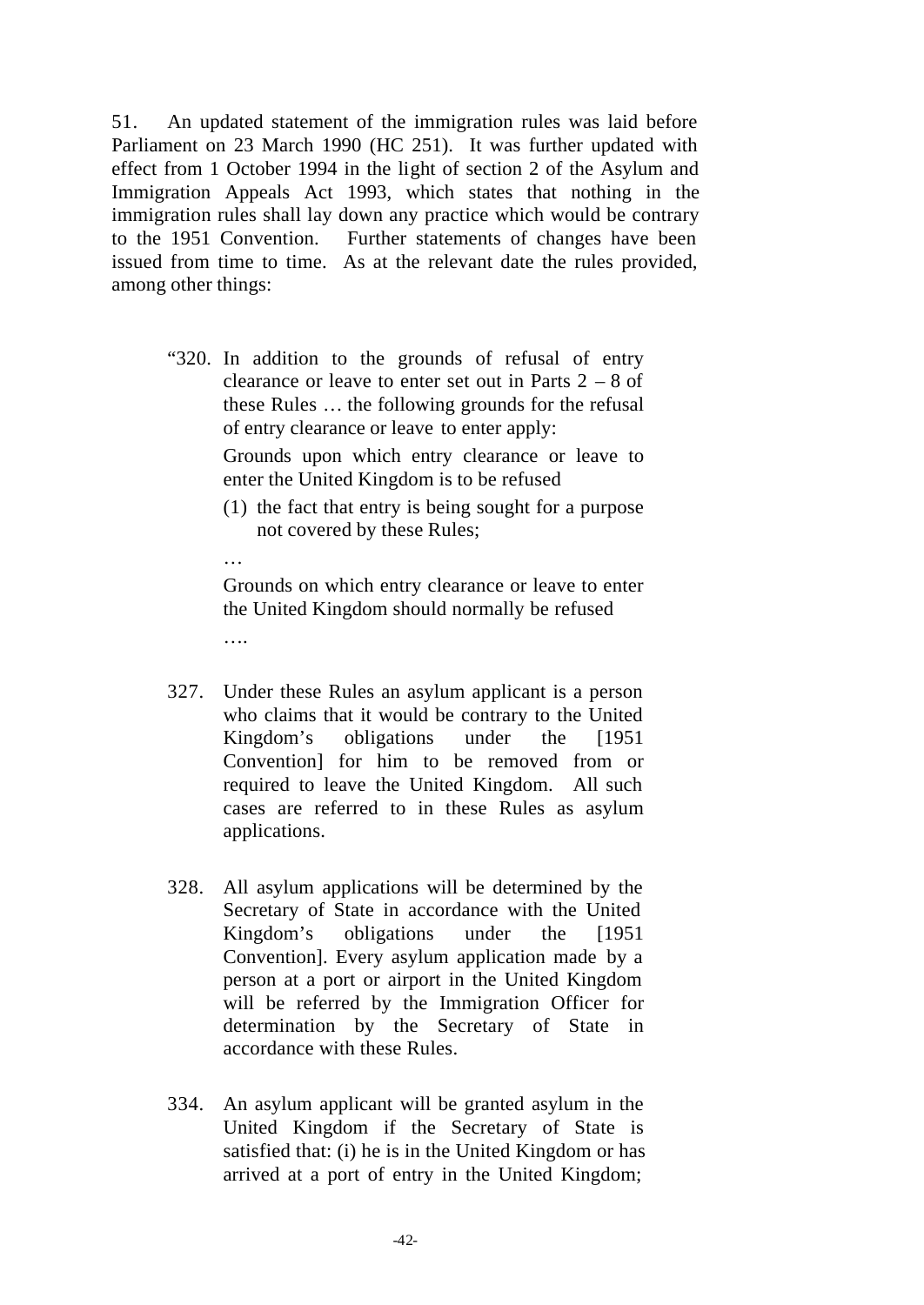and (ii) he is a refugee, as defined by [the 1951 Convention]; and (iii) refusing his application would result in his being required to go (whether immediately or after the time limited by an existing leave to enter or remain) in breach of [the 1951 Convention], to a country in which his life or freedom would be threatened on account of his race, religion, nationality, political opinion or membership of a particular social group.

336. An application which does not meet the criteria set out in paragraph 334 will be refused."

52. The appellants argue that the refusal to grant leave to enter the United Kingdom to the individual appellants who said when they were interviewed that they were intending to claim asylum there was not authorised by rule 320. This is because leave to enter was being sought "for a purpose" which was covered by the Rules, namely for the purpose of making a claim for asylum in the United Kingdom. Thus, so the argument runs, the immigration officers at Prague Airport should have allowed the appellants to travel to the United Kingdom, neither granting nor refusing them leave to enter, in the light of what they said their purpose was when they were being interviewed in Prague. This would have enabled a decision to be taken on their arrival in the United Kingdom, where the immigration officers would have been required by rule 328 to refer their applications to the Secretary of State. They would then have been given limited leave to enter or been detained pending the Secretary of State's decision on their applications.

53. We must take the Rules as we find them for the purposes of this argument. The one thing that is crystal clear is that the making of an asylum claim is not one of the purposes for which leave to enter may be given. Nor are there any rules which say that this is one of the purposes for which a person may seek leave to enter. The purposes to which rule 320 refers apply to particular categories of entrants for which the Rules in terms provide, such as visitors, students, family members, persons seeking to enter or remain in the United Kingdom for employment, for training or work experience, and so on. For each of these categories the Rules set out the matters about which the immigration officer must be satisfied. None of these categories includes the seeking of asylum or the status of a refugee. It is also to be noted that rule 334, which provides for the granting of asylum, adopts the language of the 1951 Convention without any modification or enlargement. The Secretary of State must be satisfied, among other things, that the applicant is in the United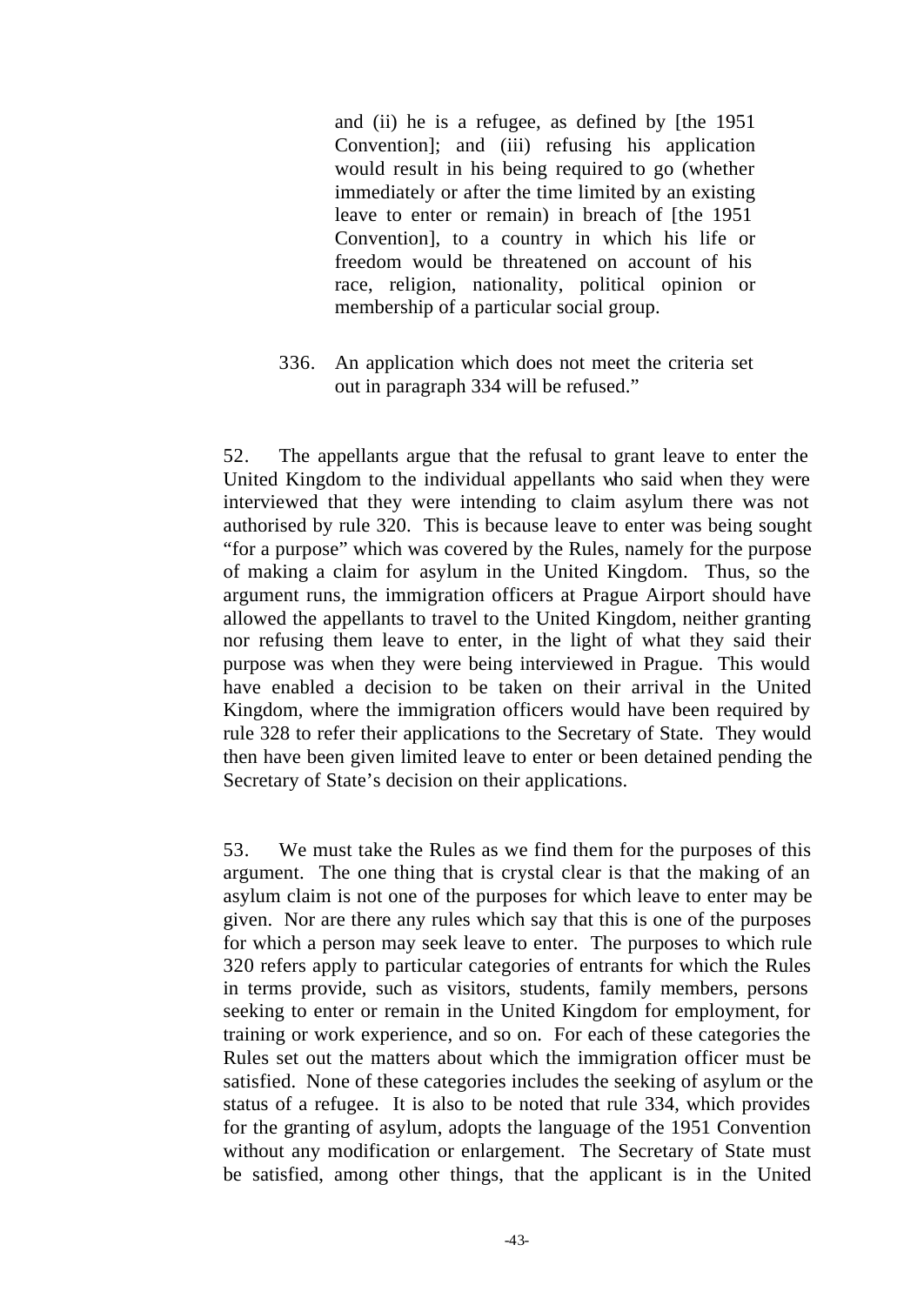Kingdom or has arrived at a port of entry in the United Kingdom and that he is a refugee as defined by the Convention. Plainly, neither of these requirements was satisfied in the case of the appellants. They were refused leave to enter while they were still at Prague Airport.

54. Recognising these difficulties, the appellants rely on the latter part of rule 320 which deals with cases which are not covered by other rules dealing with the grant or refusal of leave. In these cases, while leave to enter will "normally" be refused, the immigration officer is in terms of the rule not bound to refuse leave. But he is not bound to grant leave either. This is made clear by rule 17A of the Immigration Rules, inserted by Statement of Changes in Immigration Rules (2000) (HC 704), which provides that where a person is outside the United Kingdom but wishes to travel to the United Kingdom an immigration officer may give or refuse him leave to enter. The most that can be said is that, as the Secretary of State has power to grant exceptional leave to enter, such a person may be detained or granted temporary leave to enter pending a decision as to whether or not exceptional leave is to be granted.

55. The argument that the immigration officers at Prague Airport were not authorised by rule 320 to refuse leave to the appellants breaks down at this point. The appellants would have to show that the immigration officers were not authorised to refuse leave because the purpose for which the appellants were seeking to travel to the United Kingdom was one for which the Rules required that leave be granted. The latter part of rule 320 does not provide any support for that argument. The Rules lack any provision which requires that a person who wishes to claim asylum on arrival in the United Kingdom must be granted leave to enter before he begins his journey. As the respondents point out in their written case (para 123), visas are granted or refused on the same basis as leave to enter. There is no obligation under the Rules to grant a visa to a person who wishes to travel in order to seek asylum in this country. Equally there is no obligation to grant him leave to enter for this purpose.

56. For these reasons I am in no doubt that the argument which was based on rule 320 of the Immigration Rules must be rejected.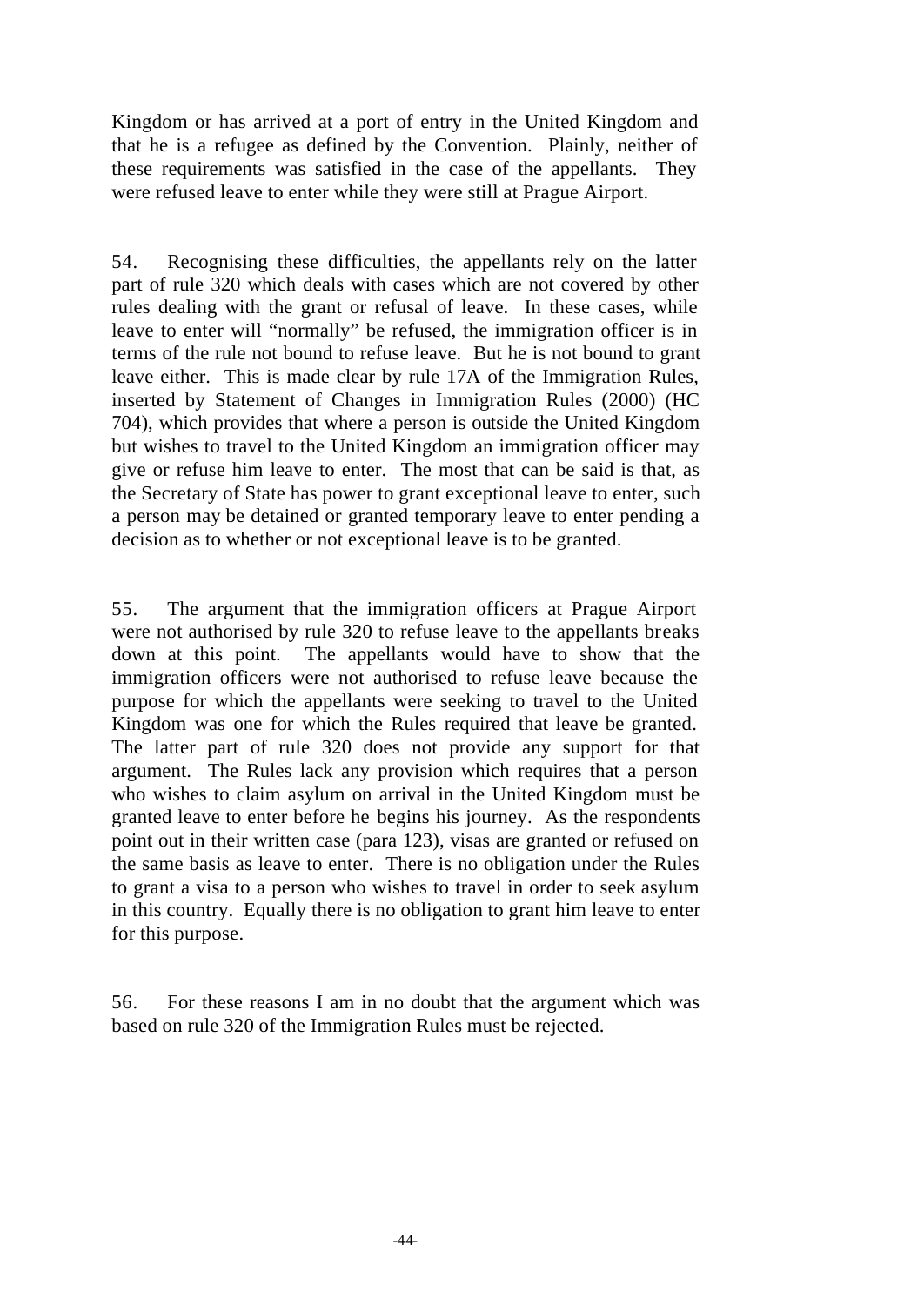## *Good faith as a source of law*

57. Lord Lester made much in the course of his argument of what he described as the obligation of good faith. He said that the actions of the immigration officers at Prague Airport were in breach of the 1951 Convention because their actions were designed, in breach of what he described as the obligation of good faith, to frustrate the central purposes of the Convention. This argument was supported by Mr Goodwin-Gill for the intervener. But he described good faith not as an obligation but as a principle. As he put in his written case, good faith is a general principle of customary international law which requires states, among other things, to exercise their rights consistently with their other obligations. Replying to the respondents' argument that the principle had no application in this case because it cannot give rise to new obligations, he said that no new obligations were in issue here. What was in issue was the lawfulness of measures that were taken to prevent the Convention ever being triggered. A state lacked good faith in the implementation of a treaty when it sought to avoid or to divert the obligation which is has accepted, or to do what it is not permitted to do directly.

58. This argument is attractive because it appears, if sound, to provide a neat and logical solution to the problem which faithful adherence to the language of the Convention presents. But it needs to be approached with caution. Lord Lester's description of good faith as an obligation is apt to mislead if taken out of context. Rules such as those on the observance of treaties described in articles 26 and 31 of the Vienna Convention on the Law of Treaties (1980) (Cmnd 7964), which provide that every treaty in force must be performed by the parties to it in good faith and that a treaty shall be interpreted in good faith, may be described as obligations. They are specific rules by which the parties to the Convention have agreed to be bound. But to describe good faith generally as an obligation suggests that good faith has a life and energy of its own. It suggests that it can operate outside the obligations which a treaty creates, by enlarging their scope beyond that which the parties agreed to when they signed up to it. And even if one adopts Mr Goodwin-Gill's more accurate approach to it as a principle, care still needs to be taken lest the boundaries of its operation are exceeded and it is used to enlarge what parties have agreed to, rather than to ensure fair dealing in the performance of the agreement and the exercise of the rights and duties which have been created by it.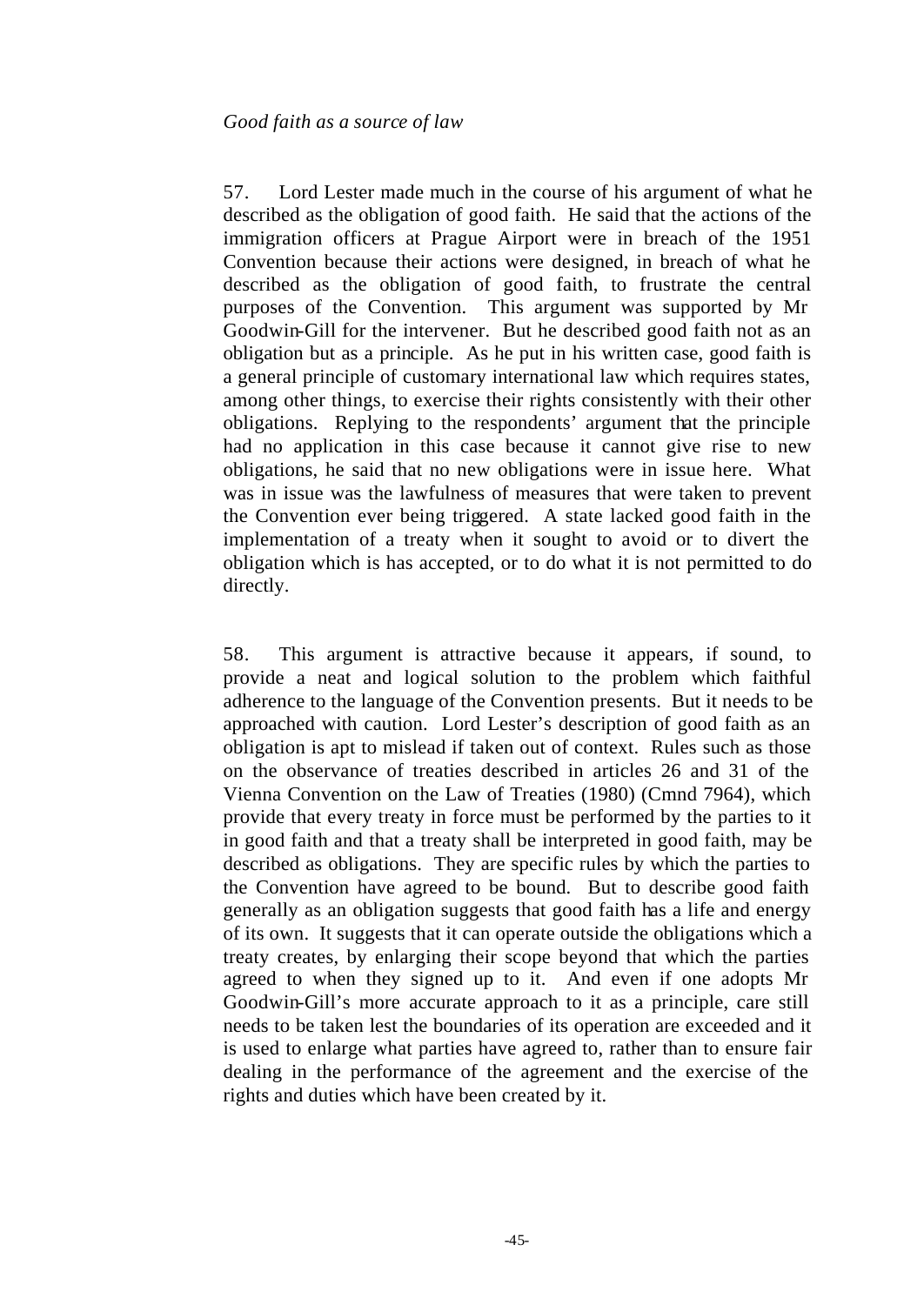59. The limited way in which the principle operates can be seen in the field of private law, where its origins lie. The modern theory of contract is derived from the consensual contracts of Roman law which are said to have been governed by the principle of bona fides: Reinhard Zimmermann, *The Law of Obligations* (1992), p 674. There are differences between the legal systems as to how extensive and how powerful the penetration of the principle has been. They range from systems in the civilian tradition where as a guideline for contractual behaviour the principle is expressly recognised and acted upon, to those of the common law where a general obligation to conform to good faith is not recognised. In an appeal in a Scottish case, *Smith v Bank of Scotland* 1997 SC (HL) 111, 121B Lord Clyde referred to "the broad principle in the field of contract law of fair dealing in good faith." The preferred approach in England is to avoid any commitment to overarching principle, in favour of piecemeal solutions in response to demonstrated problems of unfairness: *Interfoto Picture Library Ltd v Stiletto Visual Programmes Ltd* [1989] QB 433, 439, per Bingham LJ. The same result is reached by other means: Ole Lando and Hugh Beale, *Principles of European Contract Law*, Parts I and II (2000), p 116, note 1; Ewan McKendrick, *Contract Law* (2003), pp 533-535.

60. But, as Hector MacQueen, "Delict, Contract, and the Bill of Rights: a Perspective from the United Kingdom" (2004) 121 South African LJ 359, 382, points out, good faith in Scottish contract law, as in South African law, is generally an underlying principle of an explanatory and legitimating rather than an active or creative nature: see also his chapter on good faith in the Scots law of contract in *Good Faith in Contract and Property Law*, ed ADM Forte (Harte Publishing, 1999). That was so in Roman law, which distinguished between obligations *bona fidei* and *stricti iuris*, and enabled the *iudex* in the former case to provide remedies on grounds of good faith in *bonae fidei judicia:* Buckland, *A Text-Book of Roman Law*,  $2^{nd}$  ed (1932), pp 678, 704. It was a distinction which applied properly to the remedy, rather than to the obligation. It was not a source of obligation in itself. That remains generally true today in the civilian systems, which recognise the principle.

61. Against this background we ought not to be surprised that much of the development of international law, representing what has been agreed among nations, has been informed by the same principle and that it uses it in practice in the same way. Article 2 of the United Nations Charter (1945) provides that the principles in pursuance of which the Organization and its Members shall act include the principle in para 2 of the article, which states that all members "shall fulfil in good faith the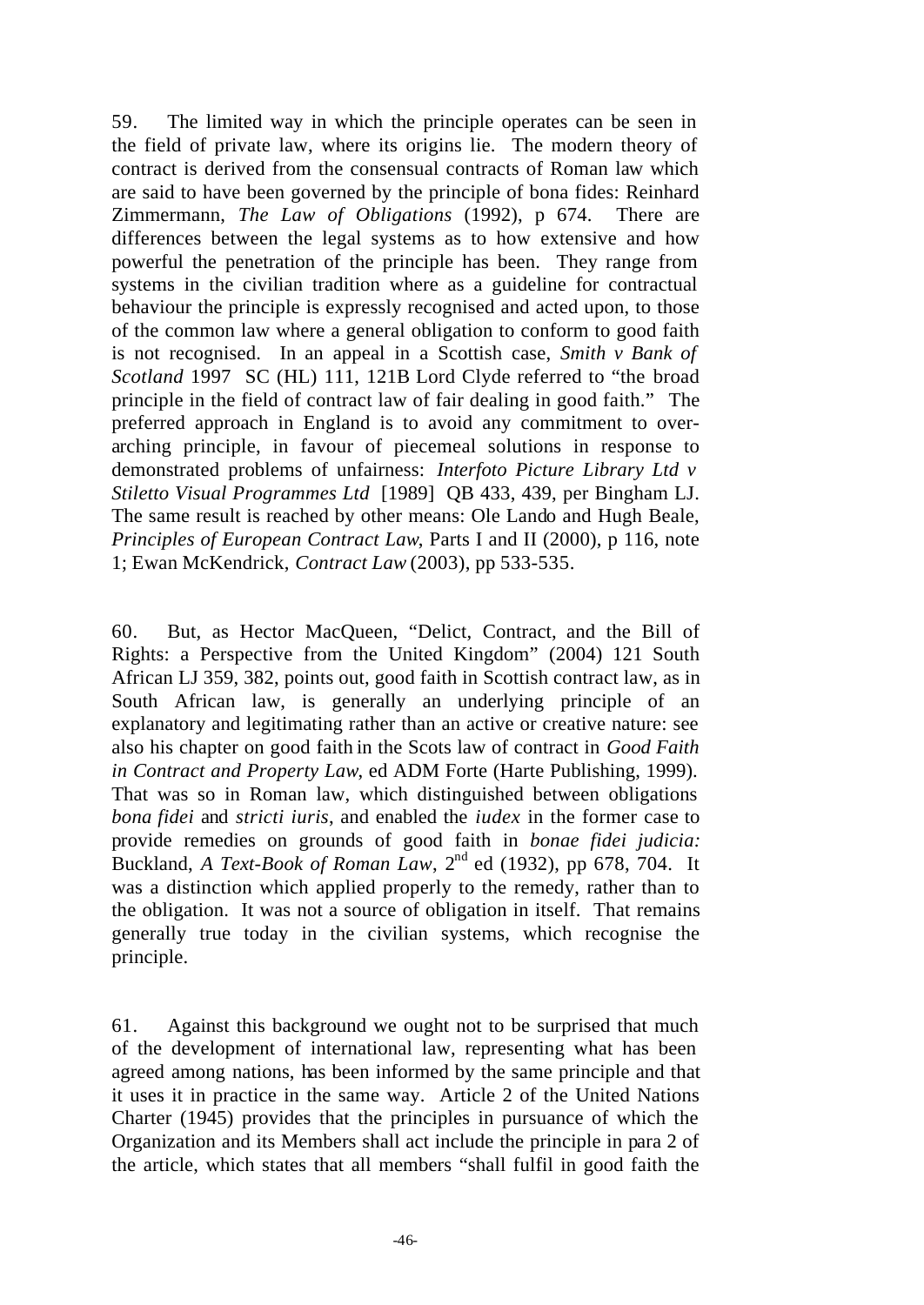obligations assumed by them in accordance with the present Charter." The principle of good faith was explained by Sir Gerald Fitzmaurice, a former Judge of the International Court of Justice, "The Law and Procedure of the International Court of Justice: General Principles and Sources of Law" (1950) 27 BYIL 1, 12-13:

"The essence of the doctrine is that although a State may have a strict right to act in a particular way, it must not exercise this right in such a manner as to constitute an abuse of it; it must exercise its rights in good faith and with a sense of responsibility; it must have bona fide reasons for what it does, and not act arbitrarily or capriciously."

The preamble to the Vienna Convention notes that "the principles of free consent and of good faith and the *pacta sunt servanda* rule are universally recognised." In *In re Nuclear Tests (Australia v France)* [1974] ICJ Rep 253, 268, para 46, the International Court of Justice stated that good faith is one of the basic principles governing the creation and performance of legal obligations, whatever their source. It has been said that good faith presents itself as an absolutely necessary ingredient to the operation of the whole international legal order: Michel Virally, "Review Essay: Good Faith in Public International Law" (1983) 77 AJIL 130, 133.

62. But it is one thing for good faith to present itself as a principle of general application, as it is in these materials. It is another for it to be appealed to as a source of obligation in itself. It is here that caution is needed. In *In re Border and Transborder Armed Actions (Nicaragua v Honduras)* [1988] ICJ Rep 69, 105, para 94 the International Court of Justice referred to its observations in the *Nuclear Tests* case about the basic principle, adding that good faith "is not in itself a source of obligation where none would otherwise exist." This proposition was reaffirmed in *In re Land and Maritime Boundary between Cameroon and Nigeria (Cameroon v Nigeria)* [1998] ICJ Rep, 275, 297, para 39. In his review essay on *La Bonne Foi en Droit International Public* by Elisabeth Zoller (Paris, 1977) Michel Virally criticises her conclusion that, as good faith is not an autonomous source of legal rights and duties, no general obligation to behave in good faith exists in public international law (1983) 77 AJIL 130, 131. The view which he takes, which I for my part would accept, is that good faith really is a principle of international law, that all the actors in the international legal order are subjected to it and that they must endure its consequences, since good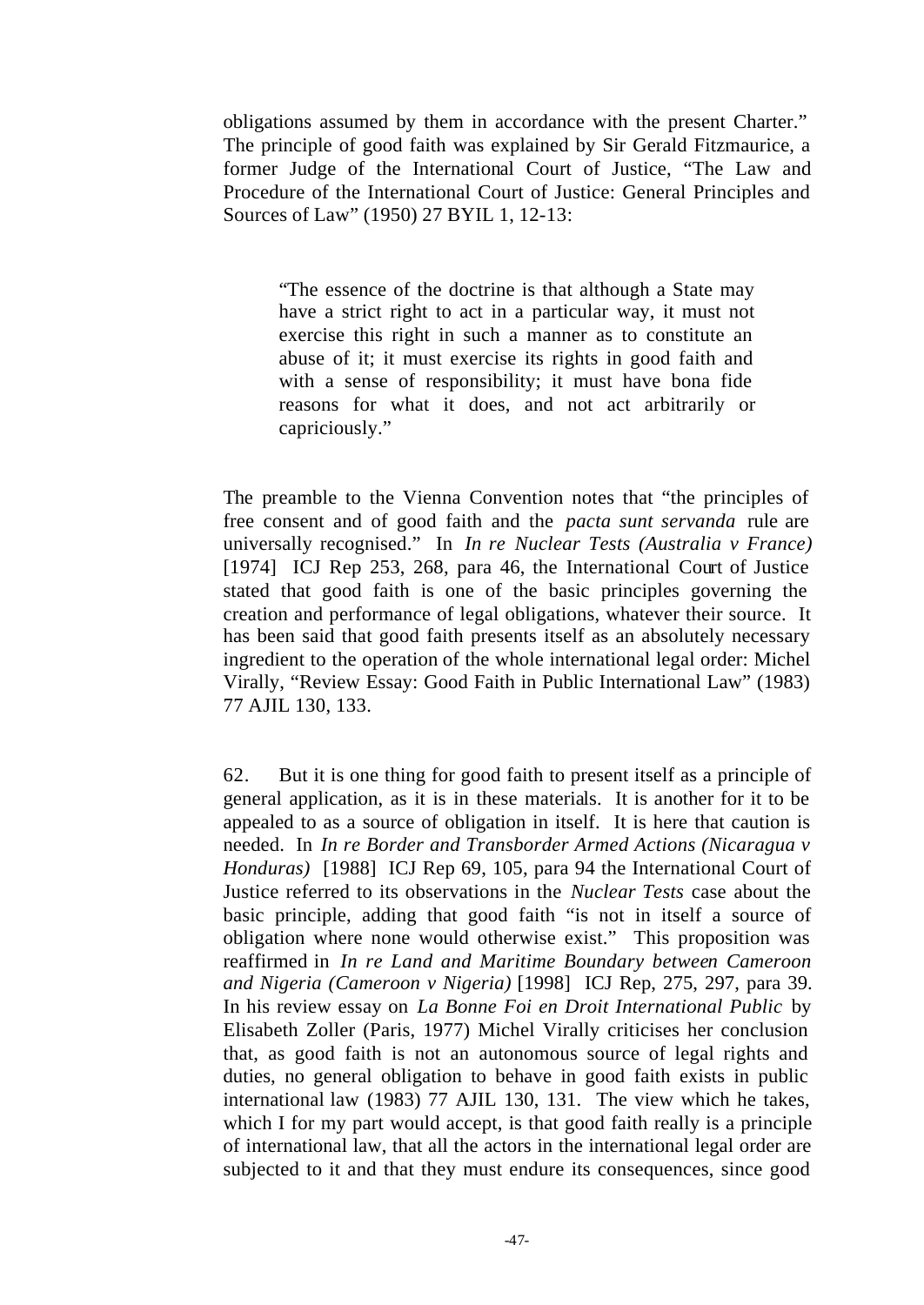faith will serve to determine both the legal effects of their declarations and behaviour and the extent of their duties: p 133. But he also accepts it as true that, in practice, this general principle of law has only marginal value as an autonomous source of rights and duties and that, on this point, M Zoller's conclusions cannot be faulted. As he puts it, good faith is always related to specific behaviour or declarations. What it does is invest them with legal significance and legal effects: pp 133-134.

63. The question then is whether the appellants are seeking to do no more by appealing to this principle than insist that the rights and obligations which the 1951 Convention creates are exercised within the law, as Mr Goodwin-Gill put it, or whether they are seeking to enlarge what it provides so as to impose new obligations on the contracting states. In my opinion the answer to this question must be found in the language of the Convention, interpreted in good faith in accordance with the ordinary meaning to be given to the terms of the treaty in their context and in the light of its object and purpose, as article 31 of the Vienna Convention requires. The argument that good faith requires the state to refrain from actions which are incompatible with the object and purpose of the treaty can only be pressed so far. Everything depends on what the treaty itself provides.

64. Nobody now seeks to argue that the operations which were carried out at Prague Airport were in breach of article 33, even on the most generous interpretation that could be given to it. What the Convention does is assure refugees of the rights and freedoms set out in Chapters I to V when they are in countries that are not their own. It does not require the state to abstain from controlling the movements of people outside its borders who wish to travel to it in order to claim asylum. It lacks any provisions designed to meet the additional burdens which would follow if a prohibition to that effect had been agreed to. The conclusion must be that steps which are taken to control the movements of such people who have not yet reached the state's frontier are not incompatible with the acceptance of the obligations which arise when refugees have arrived in its territory. To argue that such steps are incompatible with the principle of good faith as they defeat the object and purpose of the treaty is to argue for the enlargement of the obligations which are to be found in the Convention. For the reasons that I have given, I am not persuaded that this is the way in which the principle of good faith can operate.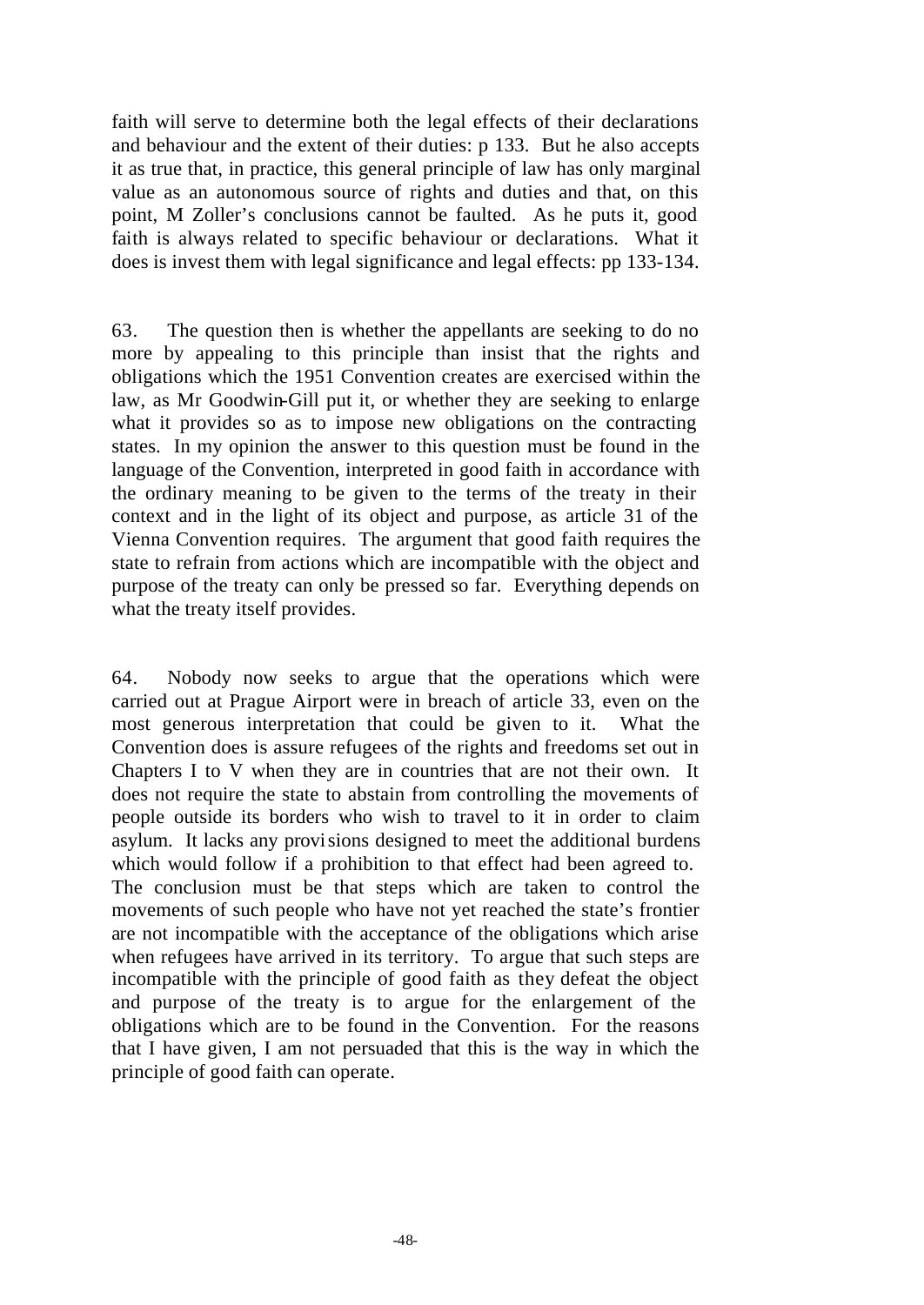# *The Sale case: refoulement*

65. Lord Lester sought to build on the criticism of the decision of the US Supreme Court in *Sale, Acting Comr, Immigration and Naturalisation Service v Haitian Centers Council Inc* (1993) 509 US 155 in Report No 51/96 by the Inter-American Commission for Human Rights. The question in that case was whether an executive order directing the US Coast Guard to intercept vessels illegally transporting passengers from Haiti to the United States and to return those passengers to Haiti without first determining whether they qualified as refugees violated article 243(h)(1) of the Immigration and Nationality Act 1952 and article 33 of the 1951 Convention. The Supreme Court held, Blackmun J dissenting, that the executive order was lawful. At p 187 Stevens J, speaking for the majority said:

"Even if we believed that Executive Order 12807 violated the intent of some signatory states to protect all aliens, wherever they might be found, from being transported to potential oppressors, we must acknowledge that other signatory states carefully – and successfully – sought to avoid just that implication. The negotiating history, which suggests that the Convention's limited reach resulted from a deliberate bargain, is not dispositive, but it solidly supports our reluctance to interpret article 33 to impose obligations on the contracting parties that are broader than the text commands. We do not read that text to apply to aliens interdicted on the high seas."

66. The Inter-American Commission said that it preferred the dissenting opinion of Blackmun J for the reasons given in the amicus brief filed for the Office of the UNHCR. He rejected the view of the majority at p 180 that the word "return" in article 33, reinforced by the word "refouler" in parenthesis, had a narrower meaning than its common meaning. At pp191-193 he said that ordinary meaning of the word "refouler" (which he took to mean to repulse, drive back or repel) strongly reinforced the straightforward interpretation of the duty of nonreturn, that the text of article 33 was clear and that, whether the operative term was "return" or "refouler", it prohibited the Government's actions. In the Court of Appeal [2004] QB 811, para 34 Simon Brown J said: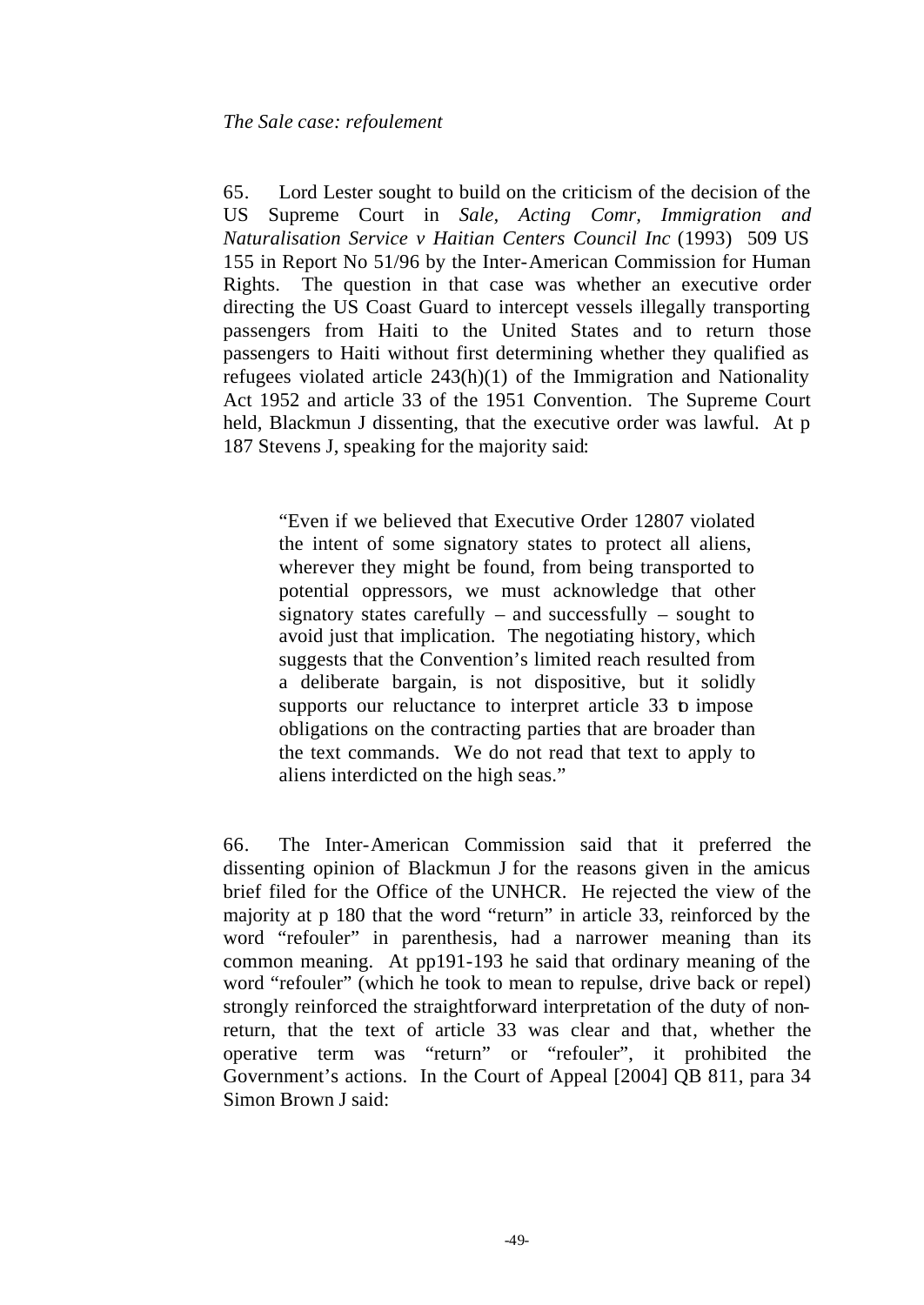"For present purposes I propose to regard the *Sale* case as wrongly decided; it certainly offends one's sense of fairness."

67. Blackmun J's dissenting opinion was invoked by Lord Lester in support of his argument that the actions of the immigration officers at Prague Airport were contrary to the principle of non-refoulement as that principle was now recognised in customary international law. The executive order required the US Coast Guard to drive back or repel the Haitian asylum seekers, forcing them to return to their country of origin. That, he said, was the effect of the pre-clearance scheme, which was another example of an act in breach of the principle. He recognised, of course, that those who were dealt with at Prague Airport were in a different position from those who were turned back in the Haitians' case, who were undoubtedly refugees as defined by article 1A of the Convention when they were intercepted on the high seas as, assuming the other conditions were satisfied, they were outside the country of their nationality. But he submitted that the application of the refoulement principle by Blackmun J to the Haitians' case was directly comparable.

68. I do not, with respect, think that the *Sale* case was wrongly decided. The issue in that case was not as to what was or was not fair. The majority recognised the moral weight of the argument that a nation should be prevented from repatriating refugees to their potential oppressors whether or not the refugees were within that nation's borders: p 187. But in their opinion both the text and the negotiating history of article 33 affirmatively indicated that it was not intended to have extraterritorial effect. Judicial support for this view is found in the opinion of Gummow J in *Applicant A v Minister for Immigration and Ethnic Affairs* (1997) 190 CLR 225,273-274 and in the other authorities which Lord Bingham has referred to.

69. As for the word "refouler", the dictionaries show both that there are many possible translations of it and that it is not an exact synonym for the English word "return" to which it has been attached in parenthesis by article 33. Le Trésor de la Langue Française informatisé, in the version dated 10 December 2002, gives a variety of meanings of the word, depending on what one is talking about. Its use in the medical and military contexts is referred to, as also is a description of the movement achieved by shunting a train. Its meaning in international law, in the context of "refoulement des étrangers", is said to be "acte par lequel la police des frontières s'oppose à l'entrée sur le territoire d'un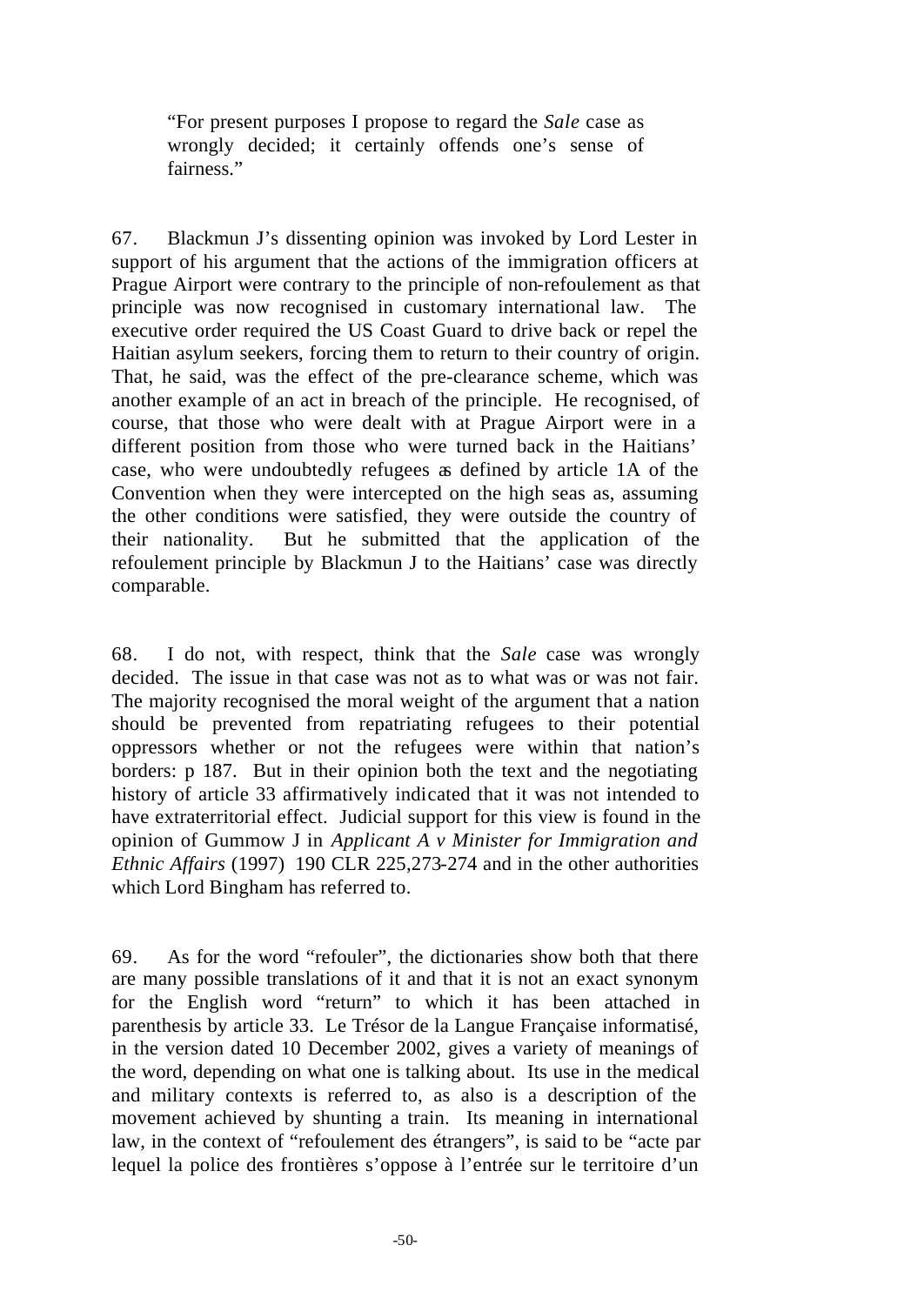État d'un ressortissant étranger qui cherche à y pénétrer." This definition indicates an acceptance in contemporary usage of the wider meaning that Lord Lester was contending for. But the crucial question for present purposes is what the phrase "expel or return [refouler]" was understood to mean in 1951 when it was adopted by the Convention.

70. On this point I agree with the majority in the *Sale* case. The materials quoted in footnote 40 to their opinion provide ample support for the proposition that the word "return" in article 33 is not an exact synonym for the word "refouler." It refers to a refugee who is within the territory but is not yet resident there – to a person who has crossed the border and is on the threshold of initial entry, as it was put in *Shaughnessy v United States, ex rel Mezei* (1953) 345 US 206, 212. Grahl-Madsen, *The Status of Refugees in International Law* (1972), p 94 states that the prohibition of non-refoulement may only be invoked in respect of persons who are already present in the territory of the contracting state, and that article 33 does not oblige it to admit any person who has not set foot there.

71. The majority in *Sale* concluded their discussion of the meaning to be given to the text of the Convention with these words, at p 183:

"The drafters of the Convention and the parties to the Protocol – like the drafters of  $243(h)$  – may not have contemplated that any nation would gather fleeing refugees and return them to the one country they had desperately sought to escape; such actions may even violate the spirit of article 33; but a treaty cannot impose uncontemplated extraterritorial obligations on those who ratify it through no more than its general humanitarian intent. Because the text of article 33 cannot reasonably be read to say anything at all about a nation's actions toward aliens outside its own territory, it does not prohibit such actions."

I see no reason to disagree with this assessment.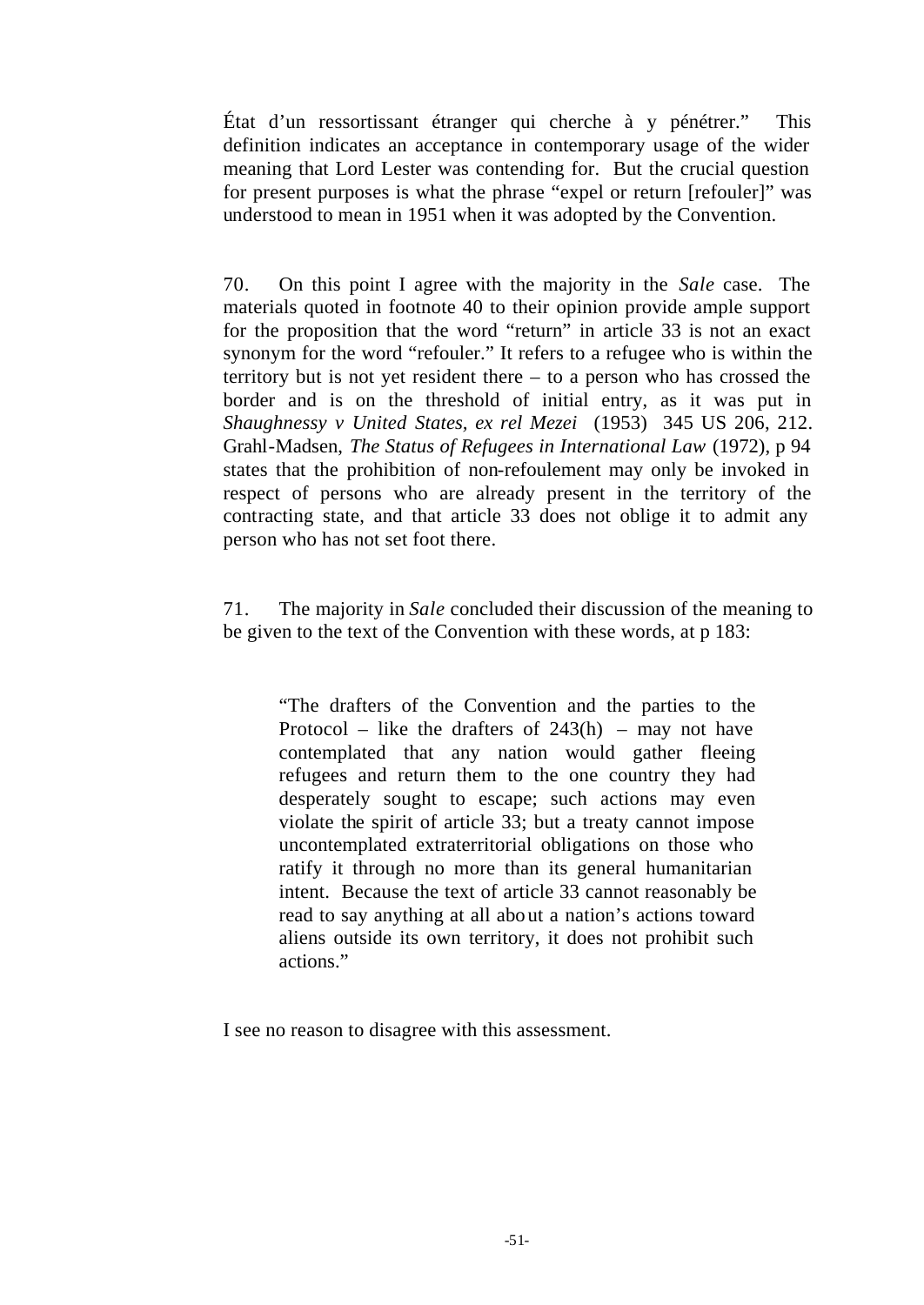#### **BARONESS HALE OF RICHMOND**

#### My Lords,

72. On the asylum issue, I am in full and respectful agreement with the reasoning and conclusions of my noble and learned friend, Lord Bingham of Cornhill. A quite separate issue is whether the operation at Prague Airport was carried out in an unlawfully discriminatory manner, in that would-be travellers of Roma origin were treated less favourably than non-Roma were. In particular, it is alleged that they were subjected to longer and more intrusive questioning, they were required to provide proof of matters which were taken on trust from non-Roma, and far more of them were refused leave to enter than were non-Roma. The appellants seek a declaration to that effect.

73. Since 1968, it has been unlawful for providers of employment, education, housing, goods and other services to discriminate against individuals on racial grounds. The current law is contained in the Race Relations Act 1976, which in most respects is parallel to the Sex Discrimination Act 1975. The principles are well known and simple enough to state although they may be difficult to apply in practice. The underlying concept in both race and sex discrimination laws is that individuals of each sex and all races are entitled to be treated equally. Thus it is just as discriminatory to treat men less favourably than women as it is to treat women less favourably than men; and it is just as discriminatory to treat whites less favourably than blacks as it is to treat blacks less favourably than whites. The ingredients of unlawful discrimination are (i) a difference in treatment between one person and another person (real or hypothetical) from a different sex or racial group; (ii) that the treatment is less favourable to one; (iii) that their relevant circumstances are the same or not materially different; and (iv) that the difference in treatment is on sex or racial grounds. However, because people rarely advertise their prejudices and may not even be aware of them, discrimination has normally to be proved by inference rather than direct evidence. Once treatment less favourable than that of a comparable person (ingredients (i), (ii) and (iii)) is shown, the court will look to the alleged discriminator for an explanation. The explanation must, of course, be unrelated to the race or sex of the complainant. If there is no, or no satisfactory explanation, it is legitimate to infer that the less favourable treatment was on racial grounds: see *Glasgow City Council v Zafar* [1997] 1 WLR 1659, approving *King v Great Britain-China Centre* [1992] ICR 516. If the difference is on racial grounds, the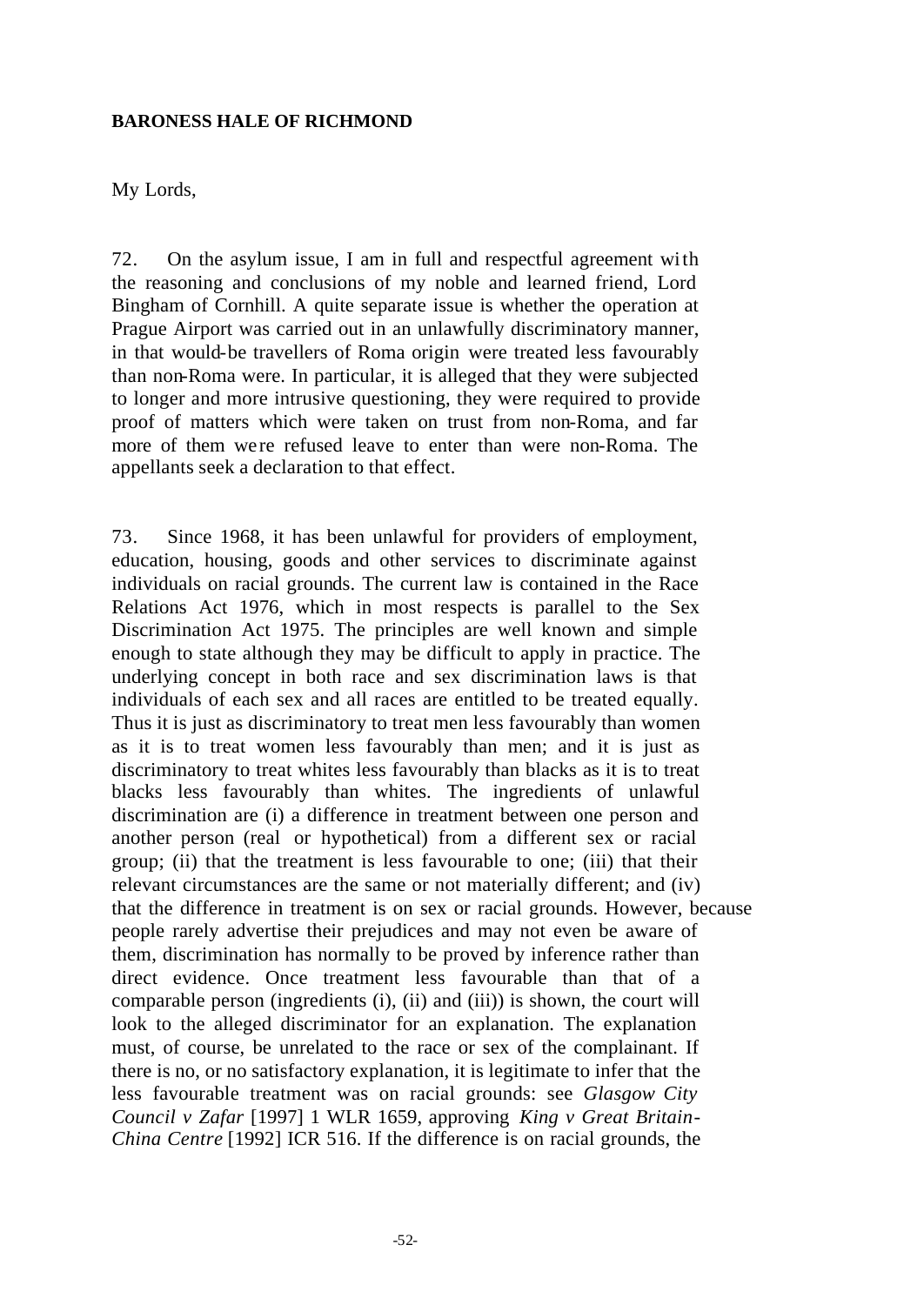reasons or motive behind it are irrelevant: see, for example, *Nagarajan v London Regional Transport* [2000] 1 AC 501.

74. If direct discrimination of this sort is shown, that is that. Save for some very limited exceptions, there is no defence of objective justification. The whole point of the law is to require suppliers to treat each person as an individual, not as a member of a group. The individual should not be assumed to hold the characteristics which the supplier associates with the group, whether or not most members of the group do indeed have such characteristics, a process sometimes referred to as stereotyping. Even if, for example, most women are less strong than most men, it must not be assumed that the individual woman who has applied for the job does not have the strength to do it. Nor, for that matter, should it be assumed that an individual man does have that strength. If strength is a qualification, all applicants should be required to demonstrate that they qualify.

75. The complaint in this case is of direct discrimination against the Roma. Indirect discrimination arises where an employer or supplier treats everyone in the same way, but he applies to them all a requirement or condition which members of one sex or racial group are much less likely to be able to meet than members of another: for example, a test of heavy lifting which men would be much more likely to pass than women. This is only unlawful if the requirement is one which cannot be justified independently of the sex or race of those involved; in the example given, this would depend upon whether the job did or did not require heavy lifting. But it is the requirement or condition that may be justified, not the discrimination. This sort of justification should not be confused with the possibility that there may be an objective justification for discriminatory treatment which would otherwise fall foul of article 14 of the European Convention on Human Rights.

76. Discrimination law has always applied to public authority providers of employment, education and housing, and other services, as long as these services are of a similar kind to those which may be supplied by private persons. But a majority of this House held, in *R v Entry Clearance Officer, Bombay, Ex p Amin* [1983] 2 AC 818, that it did not apply to acts done on behalf of the Crown which were of an entirely different kind from any act that would ever be done by a private person, in that case to the application of immigration controls. This is still the case for sex discrimination, but the race discrimination law was changed in response to the MacPherson Report into the Stephen Lawrence case. It is now unlawful for a public authority to discriminate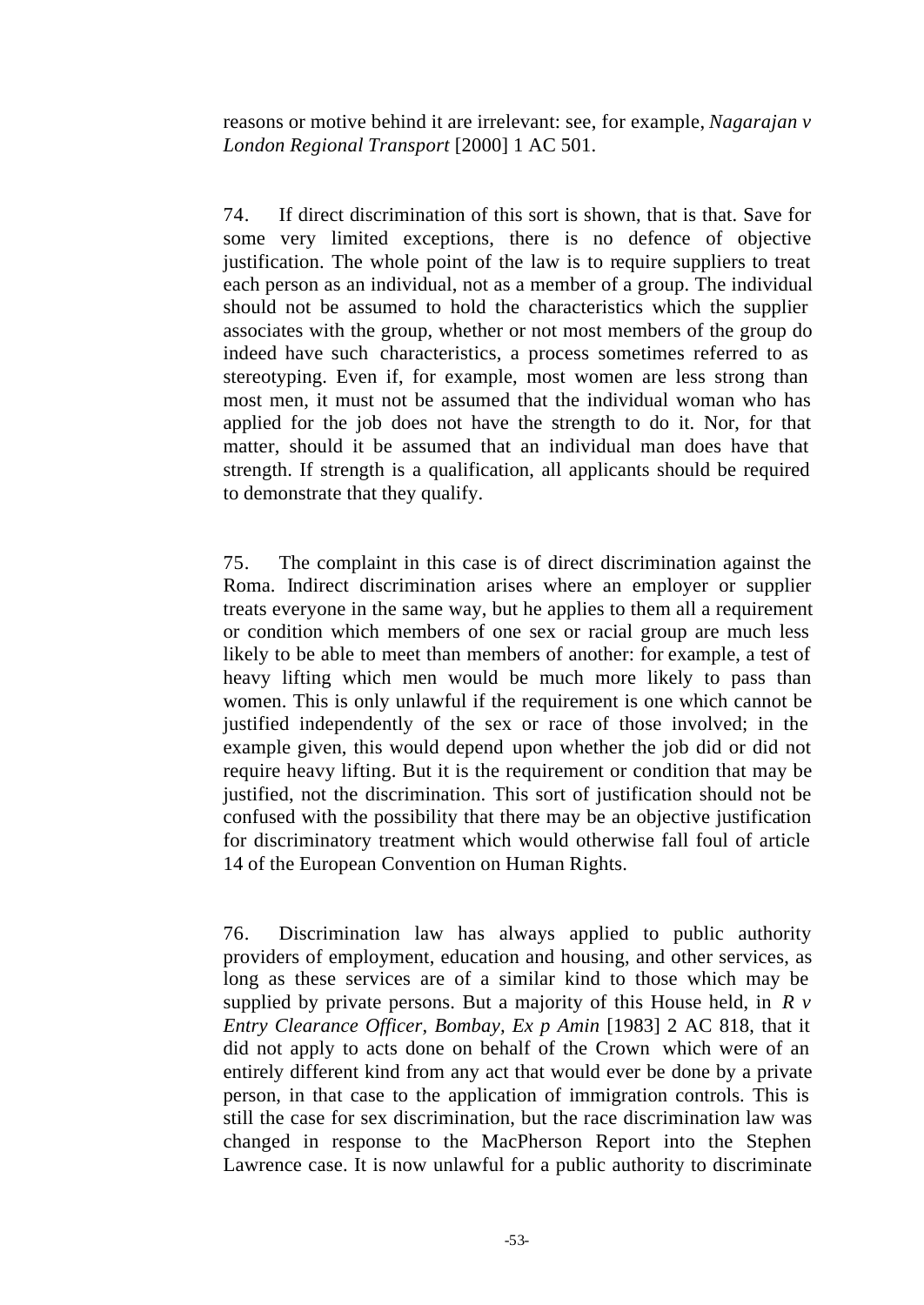on racial grounds in carrying out any of its functions. There are, however, a few exceptions and qualifications, one of which is relevant to this case.

77. The amendments came into force on 2 April 2001. The relevant provisions of the Race Relations Act 1976, as amended by the Race Relations (Amendment) Act 2000, at the material time (they have been further amended since) were as follows:

"1 Racial discrimination

- (1) A person discriminates against another in any circumstances relevant for the purposes of any provision of this Act if-
	- (a) on racial grounds he treats that other less favourably than he would treat other persons; or
	- (b) he applies to that other a requirement or condition which he applies or would apply equally to persons not of the same racial group as that other but –
		- (i) which is such that the proportion of persons of the same racial group as that other who can comply with it is considerably smaller than the proportion of persons not of that racial group who can comply with it; and
		- (ii) which he cannot show to be justifiable irrespective of the colour, race, nationality or ethnic or national origins of the person to whom it is applied; and
		- (iii) which is to the detriment of that other because he cannot comply with it.
		- …

3 Meaning of 'racial grounds', 'racial group' etc

(1) In this Act, unless the context otherwise requires-

'racial grounds' means any of the following grounds, namely colour, race, nationality or ethnic or national origins;

'racial group' means a group of persons defined by reference to colour, race, nationality or ethnic or national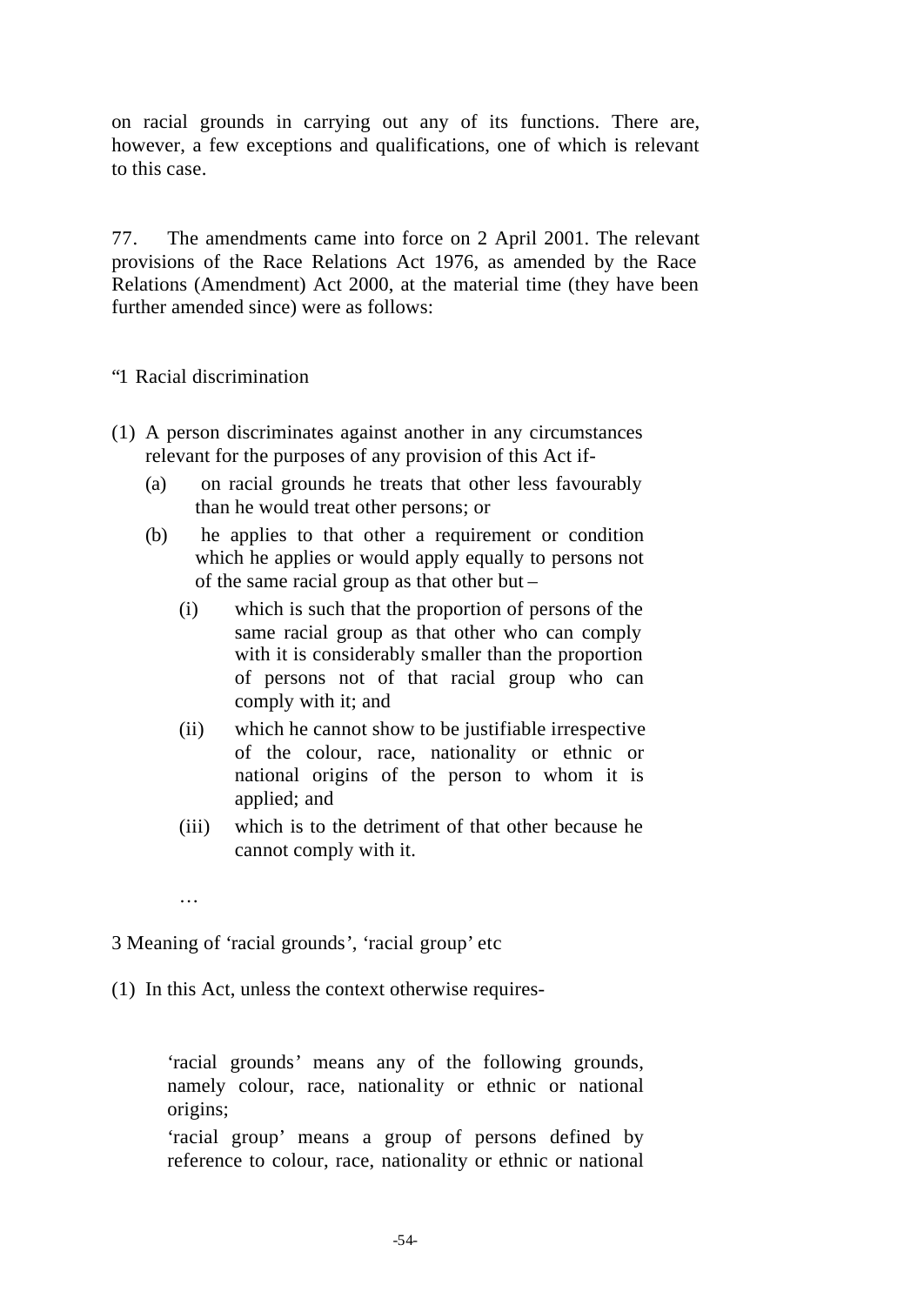origins, and references to a person's racial group refer to any racial group into which he falls.

- …
- (4) A comparison of the case of a person of a particular racial group with that of a person not of that group under section 1(1) . . .must be such that the relevant circumstances in the one case are the same, or not materially different, in the other.
- …

19B Discrimination by public authorities

- (1) It is unlawful for a public authority in carrying out any functions of the authority to do any act which constitutes discrimination.
- (2) In this section 'public authority'-
	- (a) includes any person certain of whose functions are functions of a public nature; but
	- (b) does not include any person mentioned in subsection  $(3)$ .

19C Exceptions or further exceptions from section 19B for judicial and legislative acts etc

- (4) Section 19B does not apply to any act of, or relating to, imposing a requirement, or giving an express authorisation, of a kind mentioned in section 19D(3) in relation to the carrying out of immigration and nationality functions.
- …

…

19D Exception from section 19B for certain acts in immigration and nationality cases

- (1) Section 19B does not make it unlawful for a relevant person to discriminate against another person on grounds of nationality or ethnic or national origins in carrying out immigration and nationality functions.
- (2) For the purposes of subsection (1), 'relevant person' means
	- (a) a Minister of the Crown acting personally; or
	- (b) any other person acting in accordance with a relevant authorisation.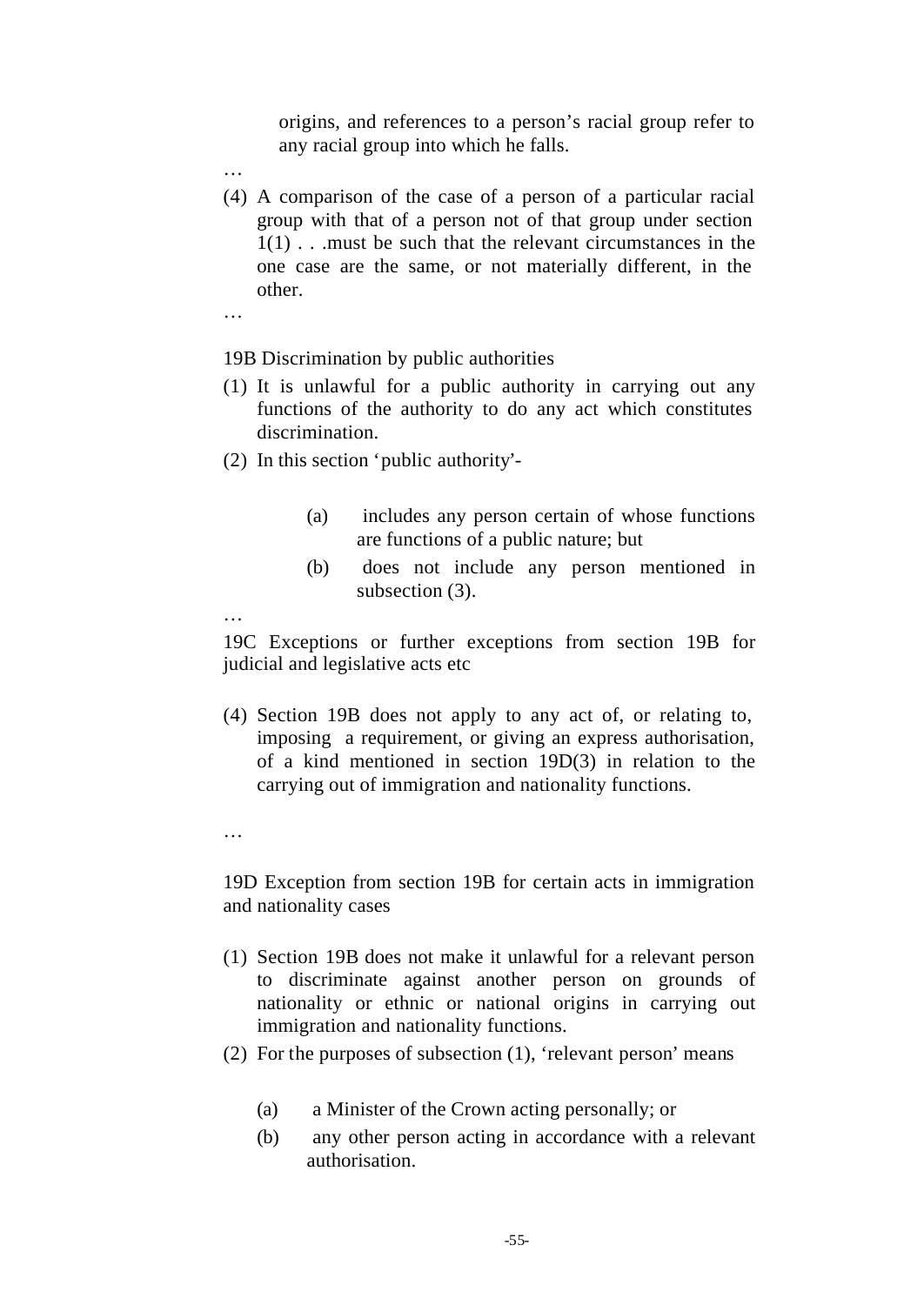- (3) In subsection (2), 'relevant authorisation' means a requirement imposed or express authorisation given-
	- (a) with respect to a particular case or class of case, by a Minister of the Crown acting personally;
	- (b) with respect to a particular class of case-
		- (i) by any of the enactments mentioned in subsection (5), or
		- (ii) by any instrument made under or by virtue of any of those enactments.
- (4) For the purposes of subsection (1) 'immigration and nationality functions' means functions exercisable by virtue of any of the enactments mentioned in subsection (5).
- (5) Those enactments are-
	- (a) the Immigration Acts (within the meaning of the Immigration and Asylum Act 1999 but excluding sections 28A to 28K of the Immigration Act 1971 so far as they relate to offences under Part III of that Act);  $\ldots$ ."

78. The effect, therefore, is to exempt an immigration officer from the requirement not to discriminate if he was acting under a relevant authorisation, that is a requirement or express authorisation given by a Minister of the Crown acting personally (or by the law itself, but that does not arise here). Shortly before the Prague operation began on 18 July 2001, the Minister had made the Race Relations (Immigration and Asylum) (No 2) Authorisation 2001, which came into force in April 2001, at the same time as the 2000 Act amendments. The operative parts are as follows:

# **"DISCRIMINATION ON GROUND OF ETHNIC OR NATIONAL ORIGIN**

# **Examination of passengers**

2. Where a person falls within a category listed in the Schedule and is liable to be examined by an immigration officer under paragraph 2 of Schedule 2 to the Immigration Act 1971 the immigration officer may, by reason of that person's ethnic or national origin -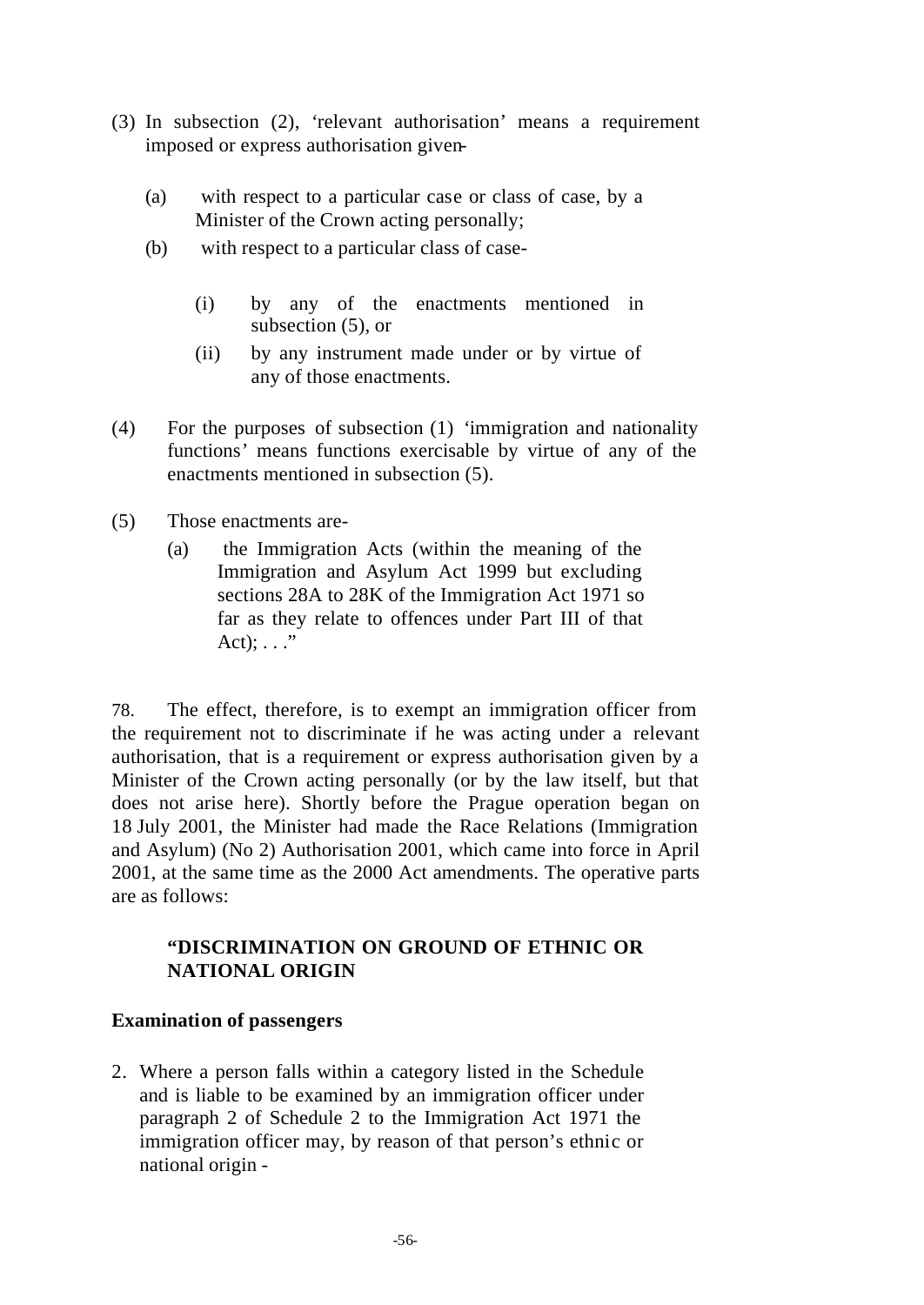- (a) subject the person to a more rigorous examination than other persons in the same circumstances;
- (b) exercise powers under paragraphs 2(3), 2A, 4 and 21 of Schedule 2 to the Immigration Act 1971;
- (c) detain the person pending his examination under paragraph 16 (1) of Schedule 2 to the Immigration Act 1971;
- (d) decline to give the person's notice of grant or refusal of leave to enter in a form permitted by Part III of the Immigration (Leave to Enter and Remain) Order 2000; and
- (e) impose a condition or restriction on the person's leave to enter the United Kingdom or on his temporary admission to the United Kingdom.

# **Persons wishing to travel to the United Kingdom**

- (3) Where a person falls within a category listed in the Schedule and is outside the United Kingdom but wishes to travel to the United Kingdom, an immigration officer or, as the case may be, the Secretary of State may, by reason of that person's ethnic or national origin-
	- (a) decline to give or refuse the person leave to enter before he arrives in the United Kingdom; and
	- (b) exercise the powers to seek information and documents under articles 7(2), 7(3) and 13(8) of the Immigration (Leave to Enter and Remain) Order  $2000."$

79. Among the ethnic or national origins listed in the Schedule were Roma.

80. When these proceedings were begun on 18 October 2001, the claimants assumed that the immigration officers in Prague were operating under this Authorisation. The claim form therefore attacked the validity of the Authorisation. However, it is and has always been the respondents' case that the Authorisation did not apply to the Prague operation. Their case is not that the officers were discriminating lawfully but that they were not discriminating at all. Burton J accepted that they were not. Some individual differences in treatment were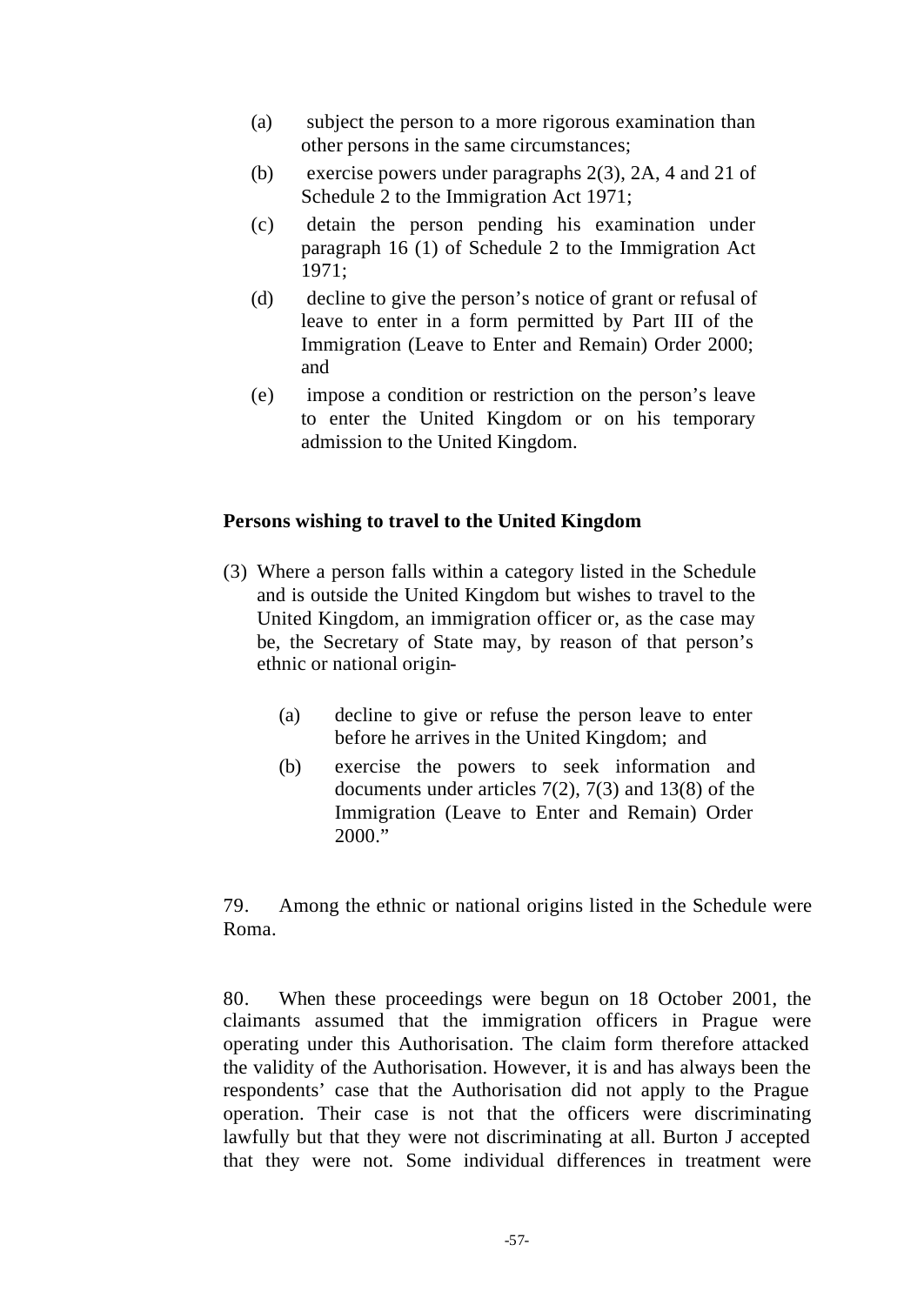explicable, not by ethnic difference, but by more suspicious behaviour. There were too few instances of inexplicable differences in treatment to justify a general conclusion. The difference between the proportion of Roma and non-Roma refused entry was explicable by reference to the proportions of Roma and non-Roma who were likely to seek asylum.

81. The Court of Appeal accepted that the judge was entitled to find that the immigration officers tried to give both Roma and non-Roma a fair and equal opportunity to satisfy them that they were coming to the United Kingdom for a permitted purpose and not to claim asylum once here. But they considered it 'wholly inevitable' that, being aware that Roma have a much greater incentive to claim asylum and that the vast majority, if not all, of those seeking asylum from the Czech Republic are Roma, immigration officers will treat their answers with greater scepticism, will be less easily persuaded that they are coming for a permitted purpose, and that 'generally, therefore, Roma are questioned for longer and more intensively than non-Roma and are more likely to be refused leave to enter than non-Roma' (Simon Brown LJ, paras 66 - 67). Laws LJ referred to the last of these propositions as 'plainly true on the facts of this case' (para 102). Simon Brown LJ, with whom Mantell LJ agreed, held that nevertheless this was not less favourable treatment, or if it was, it was not on racial grounds. The Roma were not being treated differently *qua* Roma but *qua* potential asylum-seekers. Laws LJ considered it 'inescapable' that this was less favourable treatment (para 102). He also concluded (para 109) that this was discrimination:

"One asks Lord Steyn's question [in *Nagarajan v London Regional Transport* [2000] 1 AC 501, 521-522]: why did he treat the Roma less favourably? It may be said that there are two possible answers: (1) because he is Roma; (2) because he is more likely to be advancing a false application for leave to enter as a visitor. But it seems to me inescapable that the reality is that the officer treated the Roma less favourably *because* Roma are (for very well understood reasons) more likely to wish to seek asylum and thus, more likely to put forward a false claim to enter as a visitor. The officer has applied a stereotype; though one which may very likely be true. That is not permissible. More pointedly, he has an entirely proper reason (or motive) for treating the Roma less favourably on racial grounds: his duty to refuse those without a claim under the Rules, manifestly including covert asylum-seekers, and his knowledge that the Roma is more likely to be a covert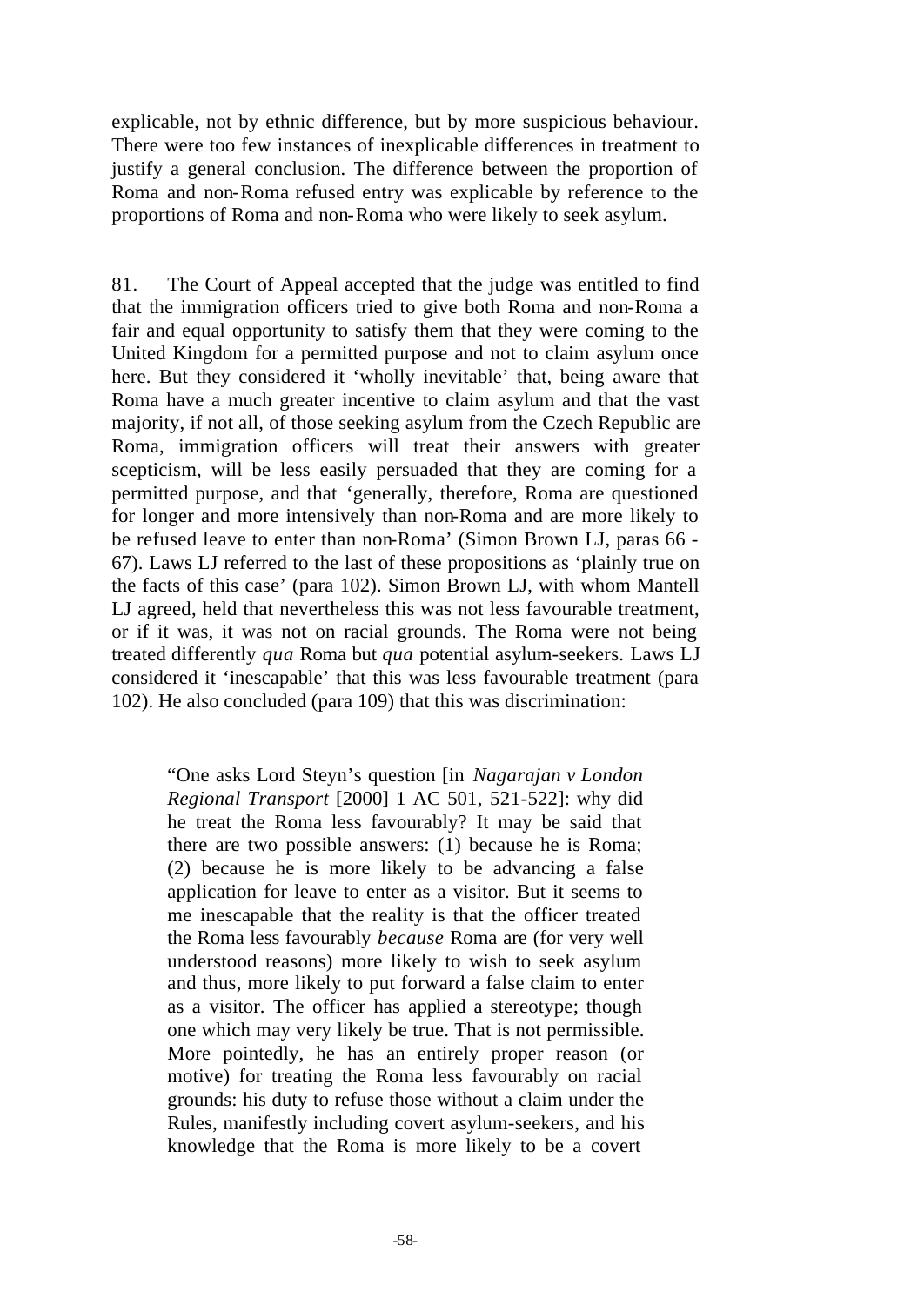asylum-seeker. But that is irrelevant to the claim under s 1(1)(a) of the 1976 Act."

82. On the factual premises adopted by the Court of Appeal, this conclusion must be correct as a matter of law. The Roma were being treated more sceptically than the non-Roma. There was a good reason for this. How did the immigration officers know to treat them more sceptically? Because they were Roma. That is acting on racial grounds. If a person acts on racial grounds, the reason why he does so is irrelevant: see Lord Nicholls of Birkenhead in *Nagarajan* at p 511. The law reports are full of examples of obviously discriminatory treatment which was in no way motivated by racism or sexism and often brought about by pressures beyond the discriminators' control: the council which sacked a black road sweeper to whom the union objected in order to avoid industrial action (*R v Commission for Racial Equality, Ex p Westminster City Council*) [1985] ICR 827); the council which for historical reasons provided fewer selective school places for girls than for boys (*R v Birmingham City Council, Ex p Equal Opportunities Commission* [1989] AC 1155). But it goes further than this. The person may be acting on belief or assumptions about members of the sex or racial group involved which are often true and which if true would provide a good reason for the less favourable treatment in question. But 'what may be true of a group may not be true of a significant number of individuals within that group' (see Hartmann J in *Equal Opportunities Commission v Director of Education* [2001] 2 HKLRD 690, para 86, High Court of Hong Kong). The object of the legislation is to ensure that each person is treated as an individual and not assumed to be like other members of the group. As Laws LJ observed, at para 108:

"The mistake that might arise in relation to stereotyping would be a supposition that the stereotype is only vicious if it is *untrue*. But that cannot be right. If it were, it would imply that direct discrimination can be justified; ..."

83. As we have seen, the legislation draws a clear distinction between direct and indirect discrimination and makes no reference at all to justification in relation to direct discrimination. Nor, strictly, does it allow indirect discrimination to be justified. It accepts that a requirement or condition may be justified *independently* of its discriminatory effect.

84. The question for us, therefore, is whether the factual premise is made out. The appellants mount essentially the same argument before us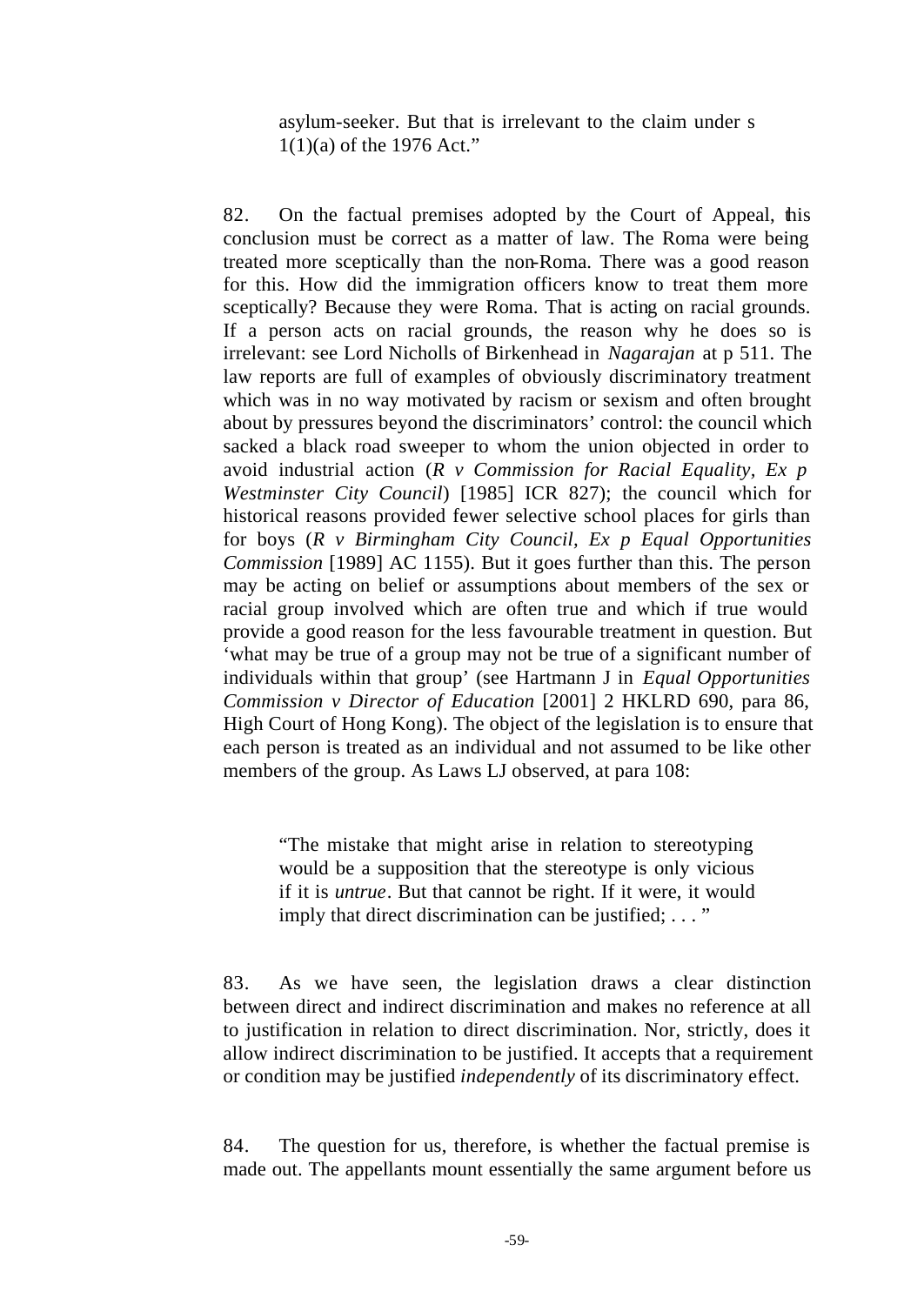as they did before both Burton J and the Court of Appeal. But, greatly to their credit, the respondents have made a further search and produced further evidence which casts a rather different light upon the case than was cast by their evidence in the courts below.

85. The appellants' case is, first, that the Prague operation carried with it a very high risk of racial discrimination. Its avowed object was to prevent people travelling from the Czech Republic to this country in order to seek asylum or otherwise overstay the limits of their leave to be here. The vast majority of those who have done this in the past are Roma. Many Roma have good reason to want to leave. For some, this may amount to persecution within the meaning of the Refugee Convention. The operation was targeting all potential asylum seekers, with or without a good claim. The object was not only to prevent the would-be travellers at the airport. It was also to deter others from even getting that far. Given the high degree of congruence between the object of the exercise and a particular ethnic group, which was recognised in public statements by the Czech Prime Minister and his deputy, the risk that the operation would be carried out in a racially discriminatory manner was very high.

86. That risk was exacerbated by the very existence of the Authorisation. This sanctioned discriminatory treatment of the very ethnic group to which the vast majority of the people against whom the Prague operation was targeted belonged. The evidence is that the immigration authorities responsible for the operation did not intend the officers in Prague to act on the Authorisation: its main object was to speed up processing at ports of entry to the United Kingdom when particular problems arose. So there was no instruction to the Prague officers to implement it. Nor do the records of individual cases give any indication that the officers thought that they were operating it. But the Authorisation was annexed to the Immigration Directorate's Instructions, chapter 1, section 11 of which is headed 'Race Relations (General)'. This seeks to explain the effect of this Authorisation, dealing with discrimination on grounds of *ethnic or national origin*, and an earlier one, which authorised discrimination on grounds of *nationality* if there was statistical or intelligence information of breach of immigration laws by persons of that nationality. Having set out the various ways in which officers might discriminate under either Authorisation, it contains the following passage about the later one with which we are concerned:

<sup>&</sup>quot;The fact that a passenger belongs to one of these ethnic or national groups will be sufficient to justify discrimination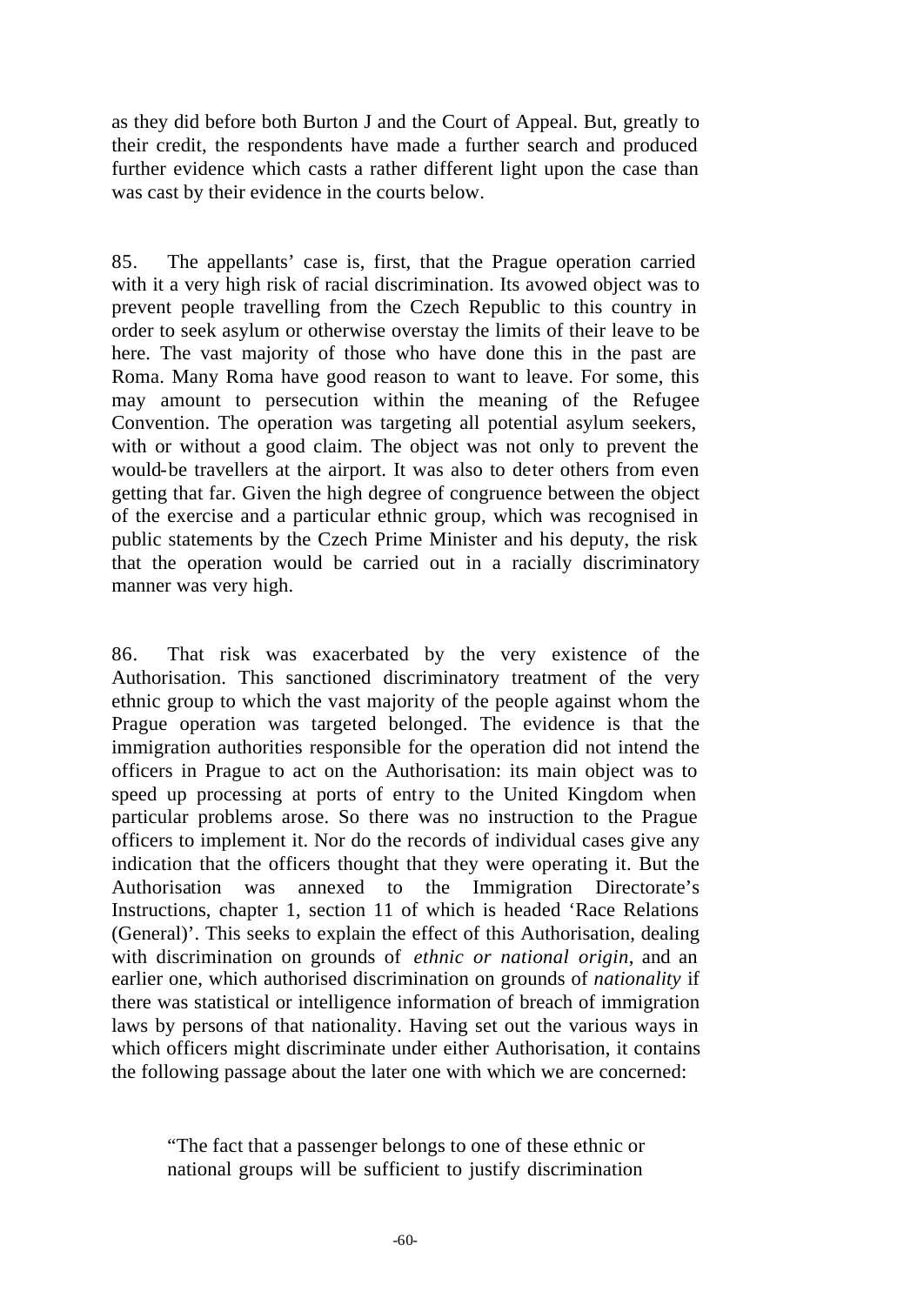– without reference to additional statistical or intelligence information – if an immigration officer considers such discrimination is warranted."

87. This is under the heading of 'Examination of passengers', which relates to people arriving at UK ports of entry; but under the heading 'Persons wishing to travel to the UK' the following passage appears:

"From May 2001, immigration officers may also discriminate in similar ways in relation to persons wishing to travel to the UK on the grounds of ethnic or national origin but only in relation to the groups listed . . . Additional statistical or intelligence evidence is not required as Ministers authorised the discrimination in respect of the listed groups."

88. Also available now are the slides and accompanying briefing for the training which all staff received on the 2000 Act and the Ministerial Authorisations under it. These stress the importance of the Authorisations to the work of the Department, point out that discrimination against the listed groups is permissible without statistical or intelligence information, and advise of the need to be familiar with the list, to be able to identify passengers belonging to those groups, and to use their experience, knowledge of groups and local intelligence to assist in identification. They do point out that 'discrimination is likely to be exercised primarily in relation to specific port exercises', but do not suggest that these are the only circumstances in which it can be done. The briefing stresses that 'personnel need to be alert to the ways in which the integrity of the control function might be detrimentally affected if staff chose to disengage by not subjecting certain people/groups to extra scrutiny where appropriate.'

89. The combination of the objective of the whole Prague operation and a very recent ministerial authorisation of discrimination against Roma was, it is suggested, to create such a high risk that the Prague officers would consciously or unconsciously treat Roma less favourably than others that very specific instructions were needed to counteract this. Officers should have been told that the Directorate did not regard the operation as one which was covered by the Authorisation. They should therefore have been given careful instructions in how to treat all wouldbe passengers in the same way, only subjecting them to more intrusive questioning if there was specific reason to suspect their intentions from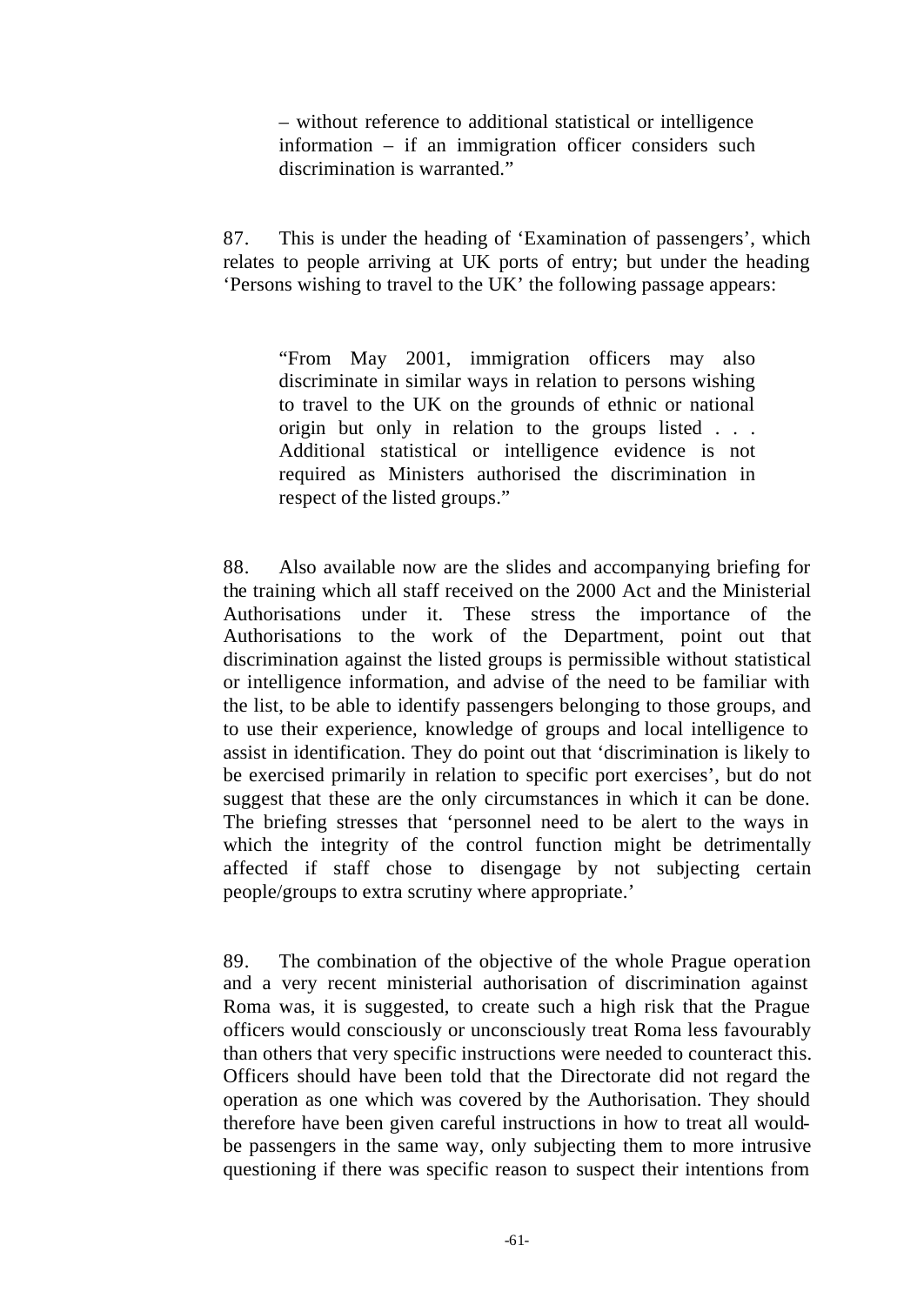the answers they had given to standard questions which were put to everyone.

90. It is worth remembering that good equal opportunities practice may not come naturally. Many will think it contrary to common sense to approach all applicants with an equally open mind, irrespective of the very good reasons there may be to suspect some of them more than others. But that is what is required by a law which tries to ensure that individuals are not disadvantaged by the general characteristics of the group to which they belong. In 2001, when the operation with which we are concerned began, the race relations legislation had only just been extended to cover the activities of the immigration service. It would scarcely be surprising if officers acting under considerable pressure of time found it difficult to conform in all respects to procedures and expectations which employers have been struggling to get right for more than quarter of a century.

91. It is against this background that such evidence as there is of what happened on the ground at Prague Airport needs to be assessed. The officers did not make any record of the ethnic origin of the people they interviewed. The respondents cannot therefore provide us with figures of how many from each group were interviewed, for how long, and with what result. This, they suggest, makes it clear that the officers were not relying on the Authorisation: if they had been, they would only have had to record their view of the passenger's ethnicity. If correct, that would have been enough to justify refusal of leave. But what it also shows is that no formal steps were being taken to gather the information which might have helped ensure that this high-risk operation was not being conducted in a discriminatory manner. It also means that the only information available is that supplied by the claimants, and in particular the ERRC which was attempting to monitor the operation. The respondents can cast doubt on the reliability of this, but they cannot contradict it or provide more reliable information themselves. Indeed the figures gathered were used by both sides before Burton J as a 'useful working basis' (Judgment, para 27).

92. Mr Vasil, a Czech Roma working for the ERRC, observed most flights leaving for the UK on 11 days in January, 13 days in February, 14 days in March and 13 days in April 2002. He was able to identify the Roma travellers by their physical appearance, manner of dress and other details which were recognisable to him as a Roma himself. His observations showed that 68 out of 78 Roma were turned away whereas only 14 out of 6170 non-Roma were rejected. Thus any individual Roma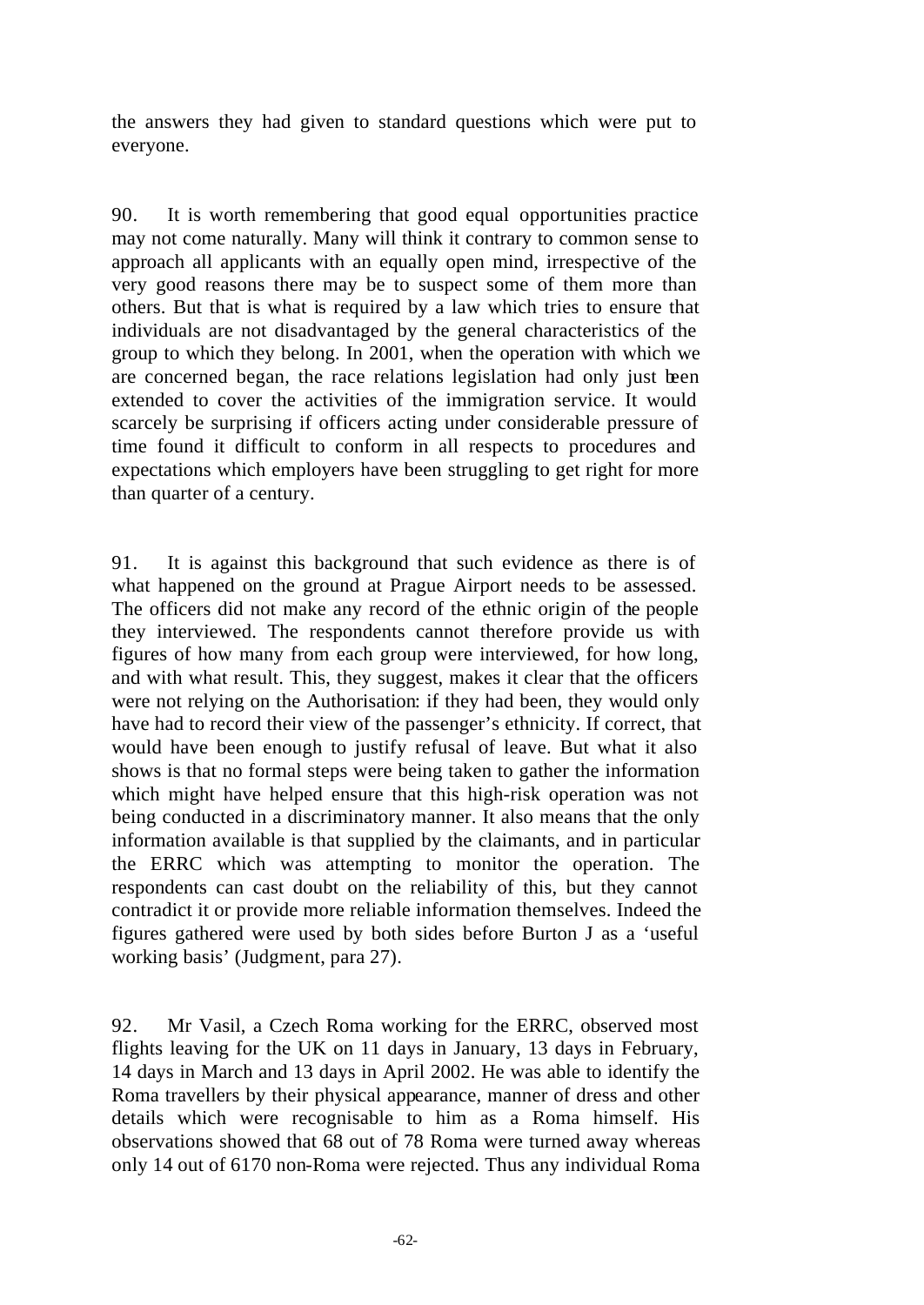was 400 times more likely to be rejected than any individual non-Roma. The great majority of Roma were rejected. And only a tiny minority of non-Roma were rejected. It is, of course, entirely unsurprising that a far higher proportion of Roma were turned away. But if the officers began their work with a genuinely open mind, it is more surprising that so many of the Roma were refused. If all or almost all asylum seekers are Roma, it does not follow that all or almost all Roma are asylum seekers. It is even more surprising that so few of the non-Roma were refused. One might have expected that there would be more among them whose reasons for wanting to travel to the UK were also worthy of suspicion. The apparent ease with which non-Roma were accepted is quite consistent with the emphasis given in the Instructions and training materials to the sensible targeting of resources at busy times. The respondents have not put forward any positive explanation for the discrepancy.

93. Mr Vasil also observed that questioning of Roma travellers went on longer than that of non-Roma and that 80% of Roma were taken back to a secondary interview area compared with less than 1% of non-Roma. The observations of Ms Muhic-Dizdarevic, who was monitoring the operation on behalf of the Czech Helsinki Committee, were to much the same effect. She also points out that 'It was very obvious from their appearance which travellers were Roma and which were not. Firstly, at least 80% of the Roma could be readily identified by their darker skin and hair . . .' Aspects of her evidence have been attacked but not this.

94. These general observations are borne out by the experience of the individuals whose stories were before the court. The ERRC conducted an experiment in which three people tried to travel to the UK for a short visit. Two were young women with similar incomes, intentions and amounts of money with them, one non-Roma, Ms Dedikova, and one Roma, Ms Grundzova; the third, Ms Polakova, was a mature professional married Roma woman working in the media. Ms Dedikova was allowed through after only five minutes' questioning, none of which she thought intrusive or irrelevant. Her story that she was going to visit a woman friend who was also a student was accepted without further probing. Ms Grundzova was refused leave after longer questioning which she found intrusive and requests for confirmation of matters which had been taken on trust from Ms Dedikova. Ms Polakova was questioned for what seemed to her like half an hour, was then told to wait in a separate room, and was eve ntually given leave to enter. She felt that the interview process was very different from that undergone by the non-Roma passengers travelling at the same time as her and that the only reason she was allowed to travel was that she had told them that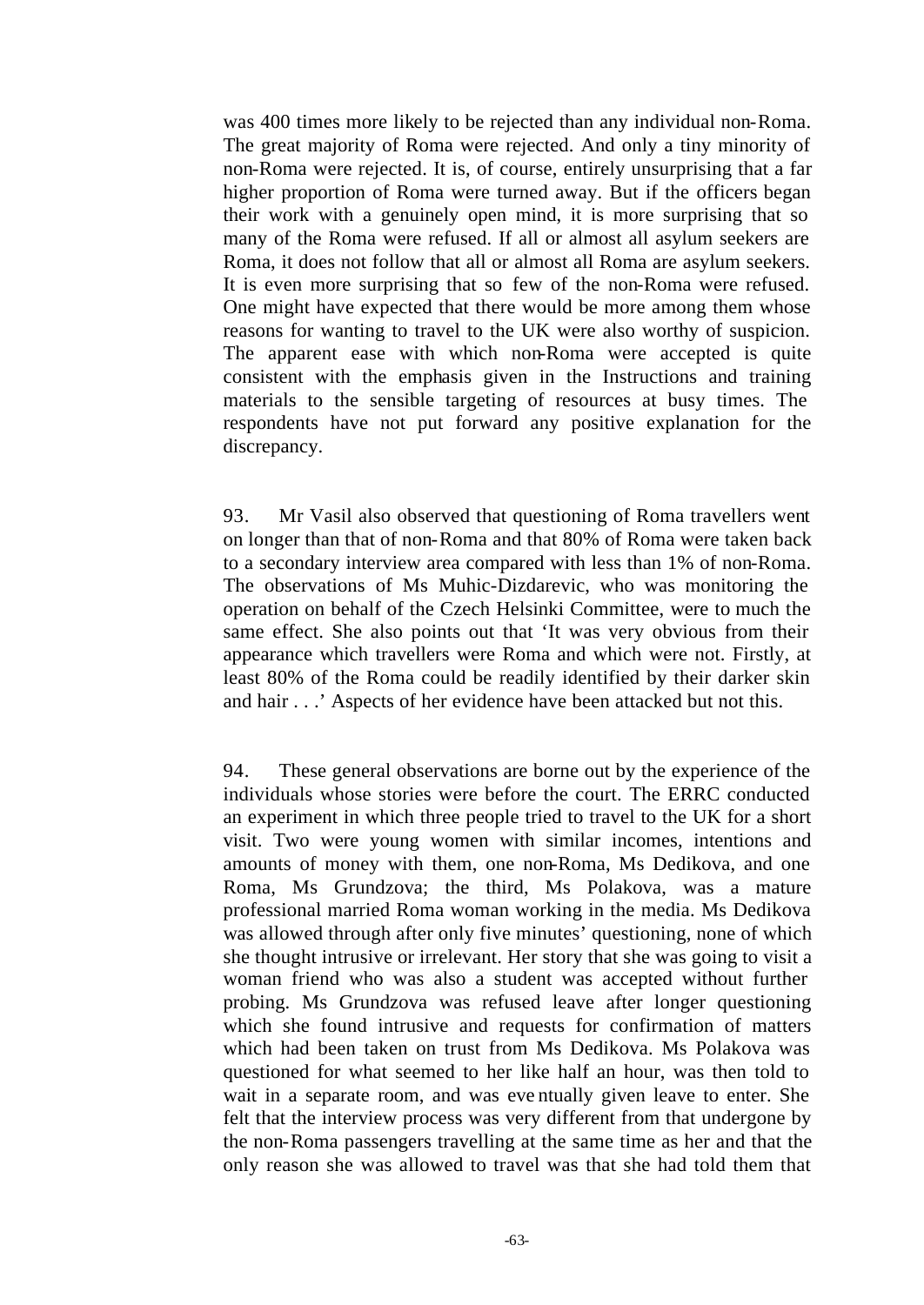she was a journalist interested in the rights of the Roma people. All three of these people were to some extent acting a part, in that their trips had been provoked and financed by the ERRC, but they were genuinely intending to pay a short visit to a friend or relatives living here. Czech television also conducted a similar experiment with a Roma man and a non-Roma woman wishing to pay a short visit to the UK. The non-Roma was given leave while the Roma was refused after a much longer interview. Unlike the ERRC test, we have a transcript from which one can see what it was about the Roma's answers which might have made the official suspicious even if he had not been a Roma. But the question still remains whether a non-Roma who gave similar answers would have been treated the same. The tiny numbers of non-Roma refused may suggest otherwise.

95. Then there are the claimants in the case. Three of them made no secret of their intention to seek asylum on arrival in the UK. They do not therefore complain of discrimination, because their less favourable treatment was on grounds other than their ethnic origin. Two of the claimants also intended to claim asylum but pretended that they did not. It is difficult therefore for them to complain of more intensive questioning which revealed their true intentions. The last claimant, HM, was refused entry in circumstances which again invite the question whether a non-Roma in similar circumstances would have been refused. She was of obviously Roma appearance, aged 61 at the time, living with her husband and children, but travelling alone. Her husband was recovering from a heart attack and she was awaiting spinal surgery. Both were unemployed and living on social security because of ill health, which might not be thought surprising given their age. She planned to visit her grandson-in-law in England, and was carrying a sponsorship letter from him, together with a return ticket and £100 cash. These facts do not suggest someone who is planning to abandon her husband and five children and move to England. On the other hand, the file note records that the grandson-in-law states that he has been awarded refugee status but provides no evidence of this, is currently living on benefits though seeking employment, and makes no mention of the granddaughter to whom he was presumably married.

96. These are judicial review proceedings, not a discrimination claim in the county court. No oral evidence has been heard or findings of fact in the individual cases made. The question is not whether HM was indeed intending to claim asylum on arrival, although it seems somewhat unlikely in the circumstances. The question is whether a non-Roma grandmother would have been treated in the same way. Again, the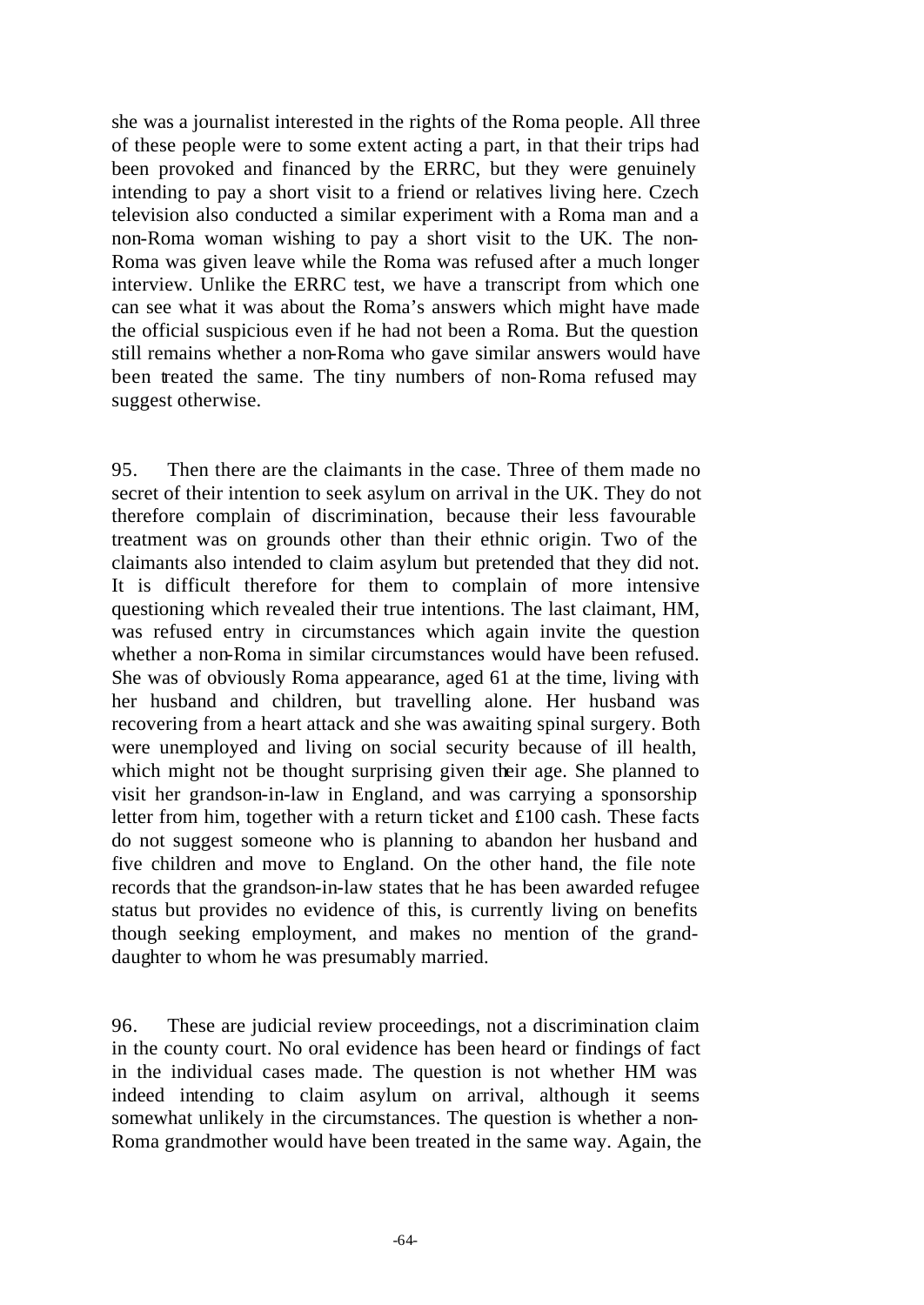ERRC figures and the outcome of their test are some evidence that she would not.

97. It is not the object of these proceedings to make a finding of discrimination in any individual case. The object, as Burton J pointed out (Judgment, para  $53(iv)$ ), is to establish a case that the Prague operation was carried out in a discriminatory fashion. All the evidence before us, other than that of the intentions of those in charge of the operation, which intentions were not conveyed to the officers on the ground, supports the inference that Roma were, simply because they were Roma, routinely treated with more suspicion and subjected to more intensive and intrusive questioning than non-Roma. There is nothing surprising about this. Indeed, the Court of Appeal considered it 'wholly inevitable'. This may be going too far. But setting up an operation like this, prompted by an influx of asylum seekers who are overwhelmingly from one comparatively easily identifiable racial or ethnic group, requires enormous care if it is to be done without discrimination. That did not happen. The inevitable conclusion is that the operation was inherently and systemically discriminatory and unlawful.

98. In this respect it was not only unlawful in domestic law but also contrary to our obligations under customary international law and under international treaties to which the United Kingdom is a party. It is commonplace in international human rights instruments to declare that everyone is entitled to the rights and freedoms they set forth without distinction of any kind such as race, colour, sex and the like: see, for example, the Universal Declaration of Human Rights 1948, article 2; the International Covenant on Civil and Political Rights 1966, article 2; the European Convention on Human Rights, article 14; and the Refugee Convention itself in article 3 provides:

"The Contracting States shall apply the provisions of this Convention to refugees without discrimination as to race, religion or country of origin."

# 99. But the ICCPR goes further, in article 26:

"All persons are equal before the law and are entitled without any discrimination to the equal protection of the law. In this respect, the law shall prohibit any discrimination and guarantee to all persons equal and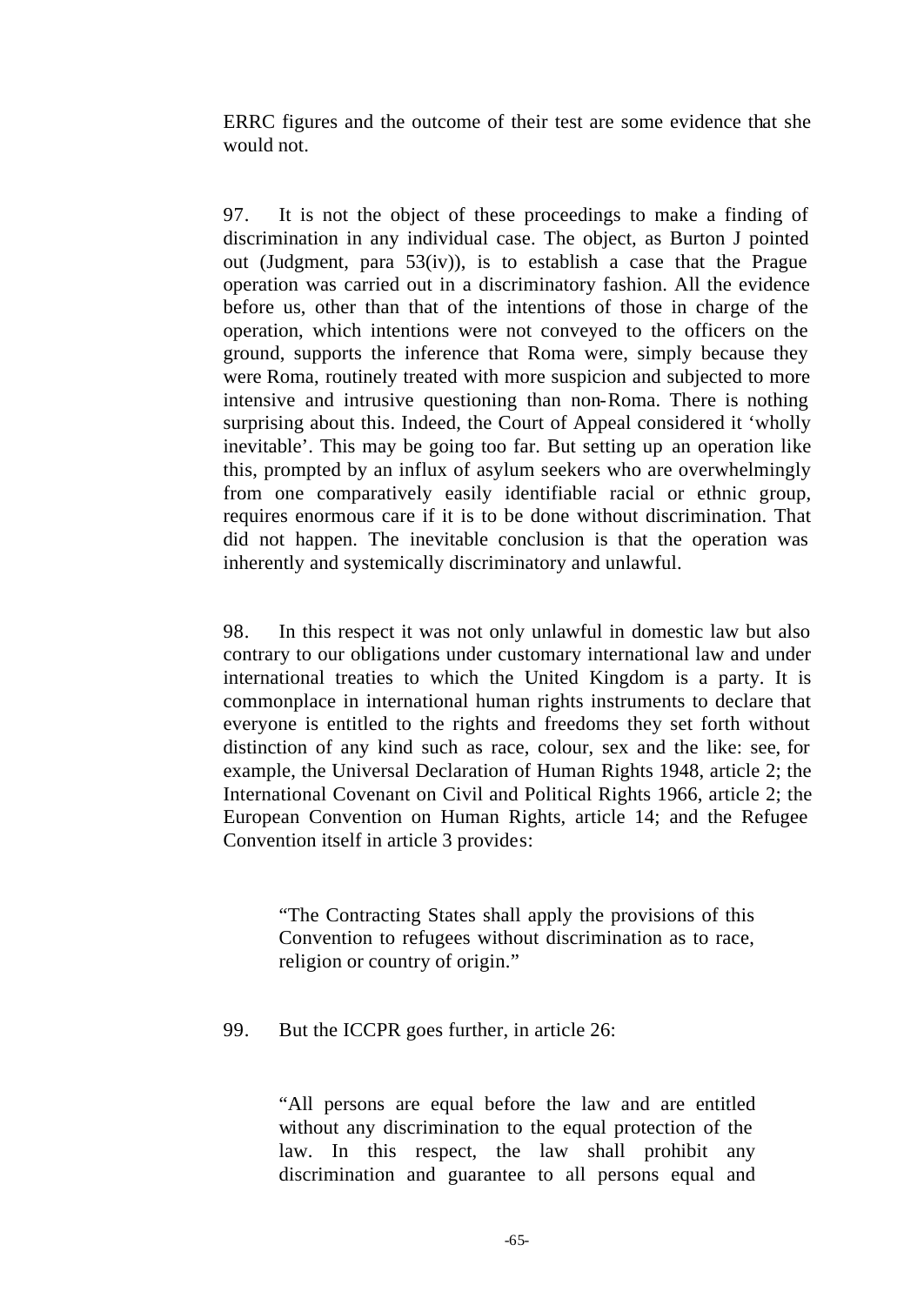effective protection against discrimination on any ground such as race, colour, sex, language, religion, political or other opinion, national or social origin, property, birth or other status."

100. The International Convention on the Elimination of all Forms of Racial Discrimination 1966 provides in article 2:

"(1) States Parties condemn racial discrimination and undertake to pursue by all appropriate means and without delay a policy of eliminating racial discrimination in all its forms and promoting understanding among all races, and, to this end:

(a) Each State Party undertakes to engage in no act or practice of racial discrimination against persons, groups of persons or institutions and to ensure that all public authorities and public institutions, national and local, shall act in conformity with this obligation."

101. Racial discrimination is defined in article 1 in terms of distinctions which have the 'purpose or effect of nullifying or impairing the recognition, or enjoyment or exercise, on an equal footing, of human rights and fundamental freedoms in the political, economic, social, cultural or any other field of public life.' Article 1(2) states that the Convention does not apply to distinctions, exclusions, restrictions or preference made between citizens and non-citizens, but this certainly does not mean that States Parties can discriminate between non-citizens on racial grounds.

102. It was the existence of these and other instruments, some only in draft at the time, together with the principle of equality enshrined in the Charter of the United Nations and emphasised in numerous resolutions of the General Assembly, which led Judge Tanaka and the dissenting minority of the International Court of Justice in the *South West Africa Cases (Ethiopia v South Africa) (Liberia v South Africa) (second phase)* [1966] ICJ Rep 6, 293 to conclude that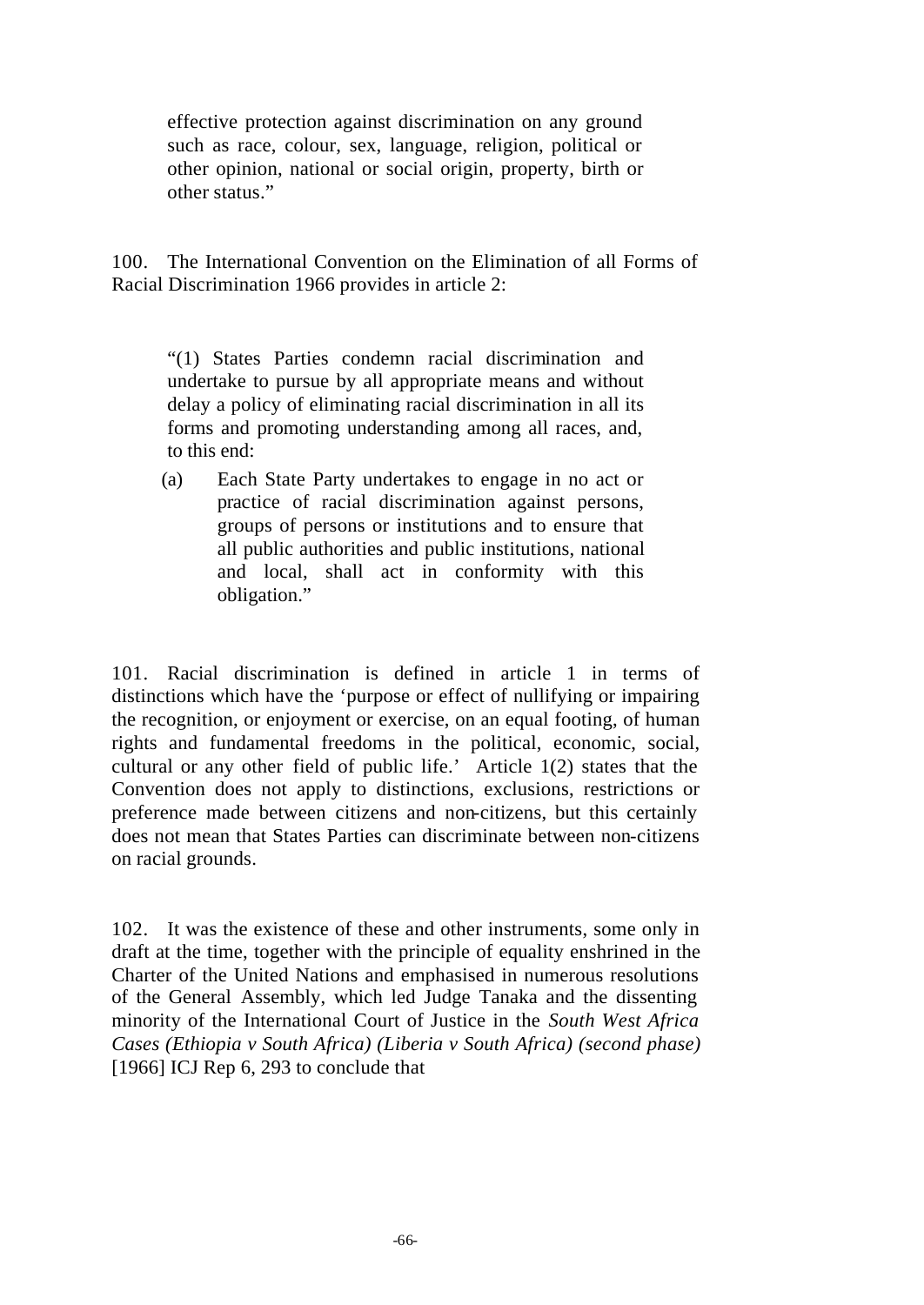'we consider that the norm of non-discrimination or nonseparation on the basis of race has become a rule of customary international law . . .'

103. The General Assembly has 'urged all States to review and where necessary revise their immigration laws, policies and practices so that they are free of racial discrimination and compatible with their obligations under international human rights instruments' (UNGA Resolution 57/195, para I.6, adopted 18 December 2002; see also UNGA Resolution 58/160 adopted on 22 December 2003). The UN Committee on the Elimination of Racial Discrimination has expressed its concern at the application of section 19D, which it considers 'incompatible with the very principle of non-discrimination' (UN doc CERD/C/63/CO/11, para 16, 10 December 2003). A scheme which is inherently discriminatory in practice is just as incompatible as is a law authorising discrimination.

104. As to remedy, the conclusion is that discrimination is inherent in the operation of the scheme itself. It is therefore more appropriate to make a general declaration, rather than the more specific one sought by appellants. The refusal of leave to enter to far more Roma than non-Roma is only objectionable if some Roma were wrongly refused or some non-Roma were wrongly given leave. That we do not know. But the differential is further evidence of a general difference in approach between the two groups, which may have had other aspects than those to which our attention has specifically been drawn. Hence the following declaration meets the case:

"United Kingdom Immigration Officers operating under the authority of the Home Secretary at Prague Airport discriminated against Roma who were seeking to travel from that airport to the United Kingdom by treating them less favourably on racial grounds than they treated others who were seeking to travel from that airport to the United Kingdom, contrary to section  $1(1)(a)$  of the Race Relations Act 1976."

105. I would therefore allow the appeal on this ground and make the above declaration.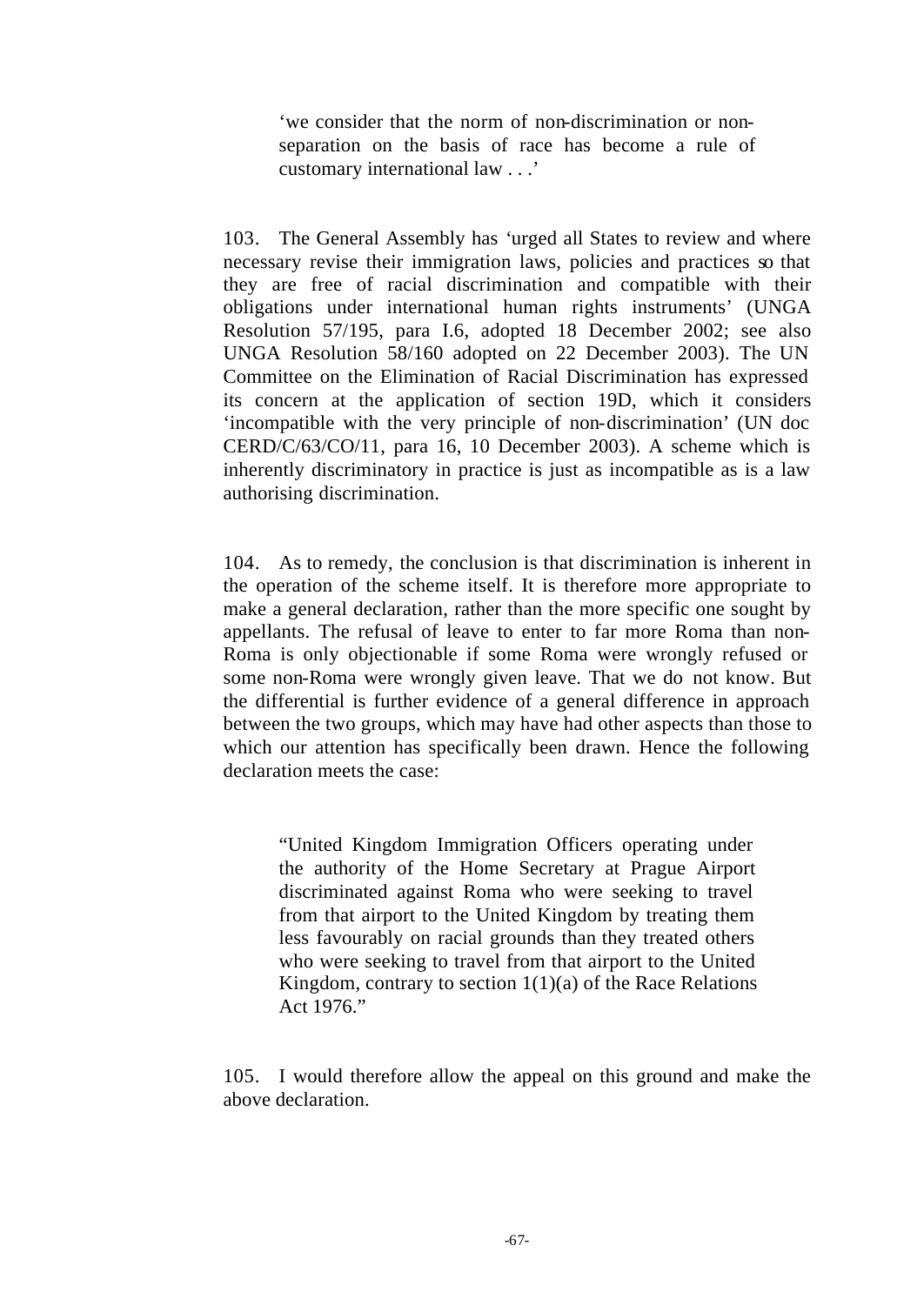# **LORD CARSWELL**

My Lords,

106. I have had the advantage of reading in draft the opinions prepared by my noble and learned friends Lord Bingham of Cornhill and Baroness Hale of Richmond, and I too would allow the appeal and make a declaration in the terms proposed by Lady Hale.

107. Two main issues fall to be decided on the arguments presented to the House (a) the asylum issue, whether the procedures applied to the appellants were incompatible with the obligations of the United Kingdom under the Geneva Convention and Protocol relating to the Status of Refugees and under customary international law (b) the discrimination issue, whether those procedures involved unjustifiable discrimination on racial grounds.

108. On the asylum issue, I agree entirely with the reasons and conclusions contained in the opinion of Lord Bingham of Cornhill.

109. On the discrimination issue, it is claimed that persons of Roma origin wishing to travel from Prague to the United Kingdom were subjected to longer and more intrusive questioning than persons not of that origin, that they were required to provide proof of matters which other persons were not required to prove and that persons of Roma origin were refused leave to enter the United Kingdom in circumstances in which other persons would have been given it.

110. The last allegation has not on the facts established been borne out, nor, as Burton J pointed out in para 53 of his judgment, was it the immediate object of the proceedings to prove such an allegation in any individual case. It is important therefore to appreciate that the complaint is one of a discriminatory system, not of discrimination which prevented any specified individual from travelling to the United Kingdom. The evidence in relation to the individual claimants is, as the judge said, adduced in order to establish or support a case that the Prague operation has been carried out in a discriminatory fashion. It is also important to appreciate that on the judge's findings the evidence does not go so far as to prove that that operation did in fact have the result that Romani passengers were as a class refused leave to enter the UK where others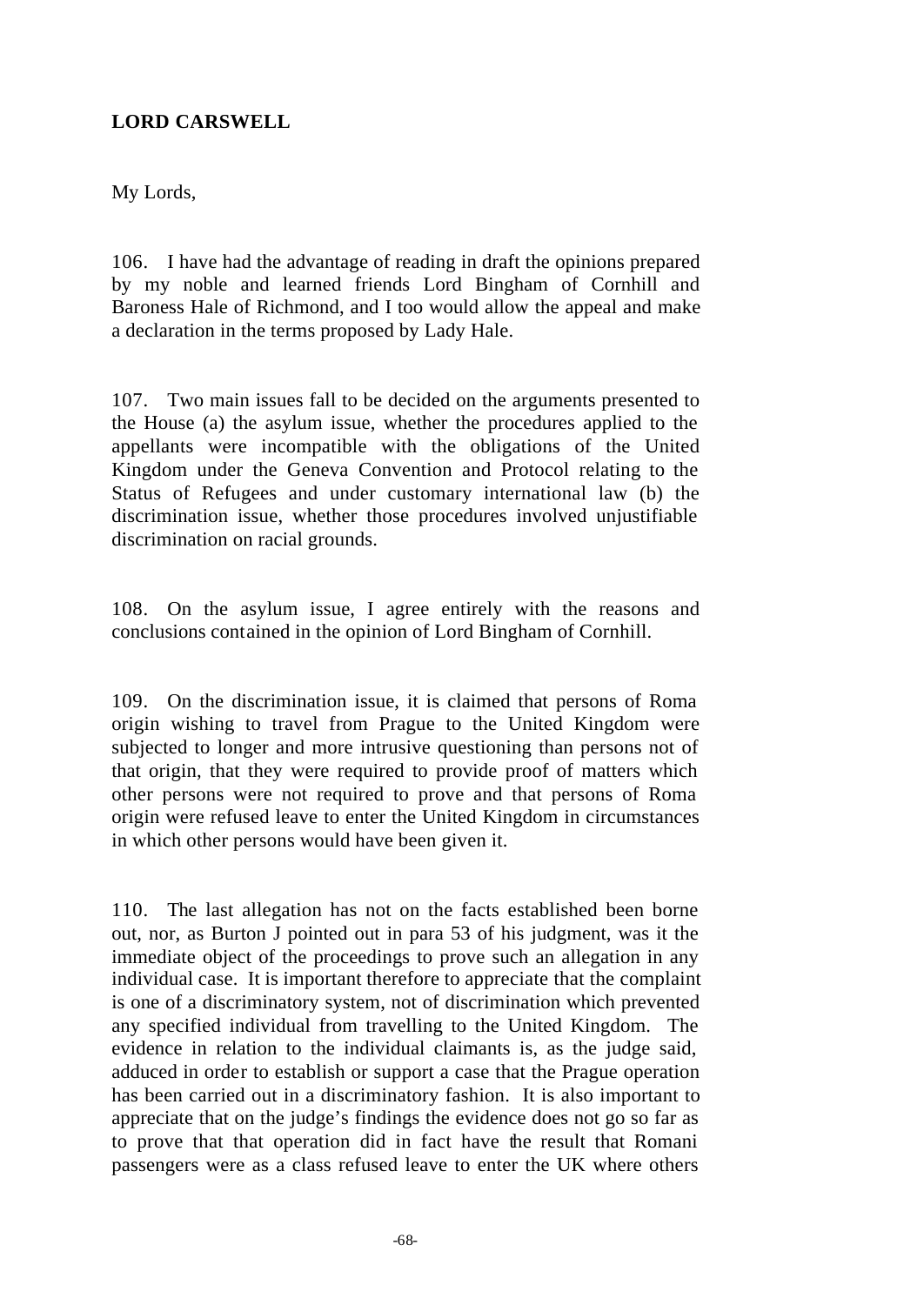would not have been. Naturally one cannot fail to suspect that that was the case and to scrutinise the facts with some care, in the light of the "massive differential" (Burton J at para 59) between the numbers and proportion of Romani applicants refused leave by comparison with non-Romani persons. In para 74 of his judgment Burton J set out in detail his reasons for concluding that it had not been proved that such a discriminatory result occurred. In para 65 of his judgment in the Court of Appeal Simon Brown LJ (with whom the other members of the court agreed on this issue) upheld his conclusions. Notwithstanding one's natural concerns, I have not been persuaded by anything in the admirable arguments presented to us that those conclusions were incorrect.

111. I do, however, find myself in agreement with Laws LJ concerning the stereotyping of Roma in the manner in which the immigration officers at Prague Airport examined the would-be passengers. It was accepted by the members of the Court of Appeal, who themselves raised the point and requested argument upon it, that immigration officers brought a greater degree of scepticism to bear on applications from Roma for leave to enter than on applications from other persons, and that they consequently tended to question them for longer periods and more intensively. The correctness of this proposition was not disputed before your Lordships.

112. That may well be understandable in light of the experience of the officers, that a large preponderance of asylum claims came from Roma and that there was a propensity among those people to make false claims. As Lady Hale has mentioned in para 90 of her opinion, many people would regard it as nothing more than an application of ordinary common sense to treat Romani applicants in that way, given the officers' regular experience of dealing with them (and assuming in the officers' favour that they were doing no more than attempting conscientiously to ascertain which applications were genuine).

113. But it is at that very point that discrimination law as it has been developed requires particular care in the approach to a class of persons whose members are strongly suspected of advancing large numbers of false claims. As Hartmann J said in the High Court of Hong Kong in a regularly quoted sentence in *Equal Opportunities Commission v Director of Education* [2001] 2 HKLRD 690 at para 86, "what may be true of a group may not be true of a significant number of individuals within that group". It is not legitimate to apply a stereotype and commence with the assumption that applicants from Roma may be